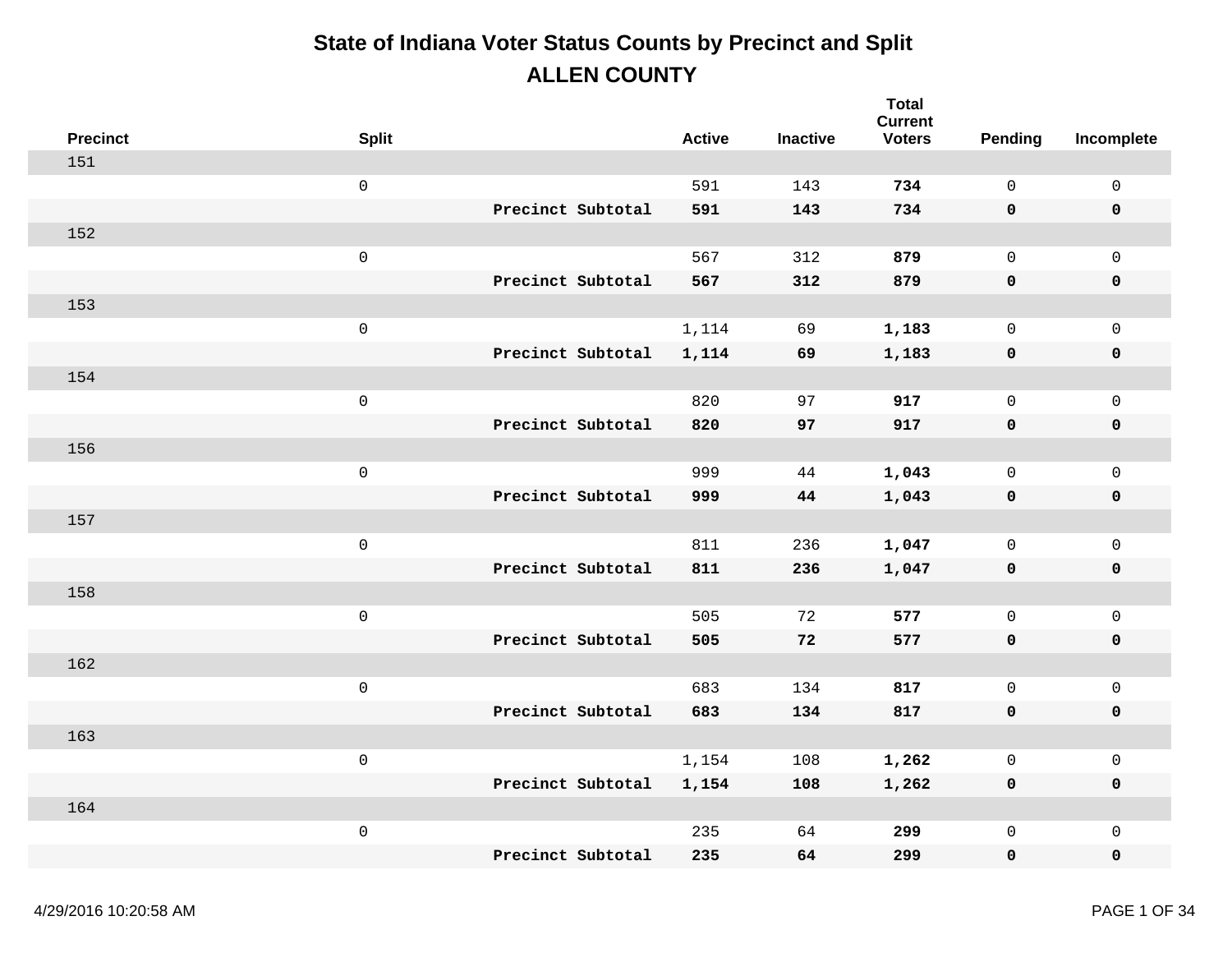| <b>Precinct</b> | <b>Split</b>        |                   | <b>Active</b> | <b>Inactive</b> | <b>Total</b><br><b>Current</b><br><b>Voters</b> | Pending      | Incomplete          |
|-----------------|---------------------|-------------------|---------------|-----------------|-------------------------------------------------|--------------|---------------------|
| 166             |                     |                   |               |                 |                                                 |              |                     |
|                 | $\mathsf{O}$        |                   | 1,125         | 189             | 1,314                                           | $\mathbf 0$  | $\mathsf{O}\xspace$ |
|                 |                     | Precinct Subtotal | 1,125         | 189             | 1,314                                           | $\mathbf 0$  | $\pmb{0}$           |
| 168             |                     |                   |               |                 |                                                 |              |                     |
|                 | $\mathsf 0$         |                   | 923           | 175             | 1,098                                           | $\mathbf 0$  | $\mathsf{O}\xspace$ |
|                 |                     | Precinct Subtotal | 923           | 175             | 1,098                                           | $\mathbf 0$  | $\pmb{0}$           |
| 169             |                     |                   |               |                 |                                                 |              |                     |
|                 | $\mathbf 0$         |                   | 983           | 87              | 1,070                                           | $\mathsf{O}$ | $\mathsf{O}\xspace$ |
|                 |                     | Precinct Subtotal | 983           | 87              | 1,070                                           | $\mathbf 0$  | 0                   |
| 170             |                     |                   |               |                 |                                                 |              |                     |
|                 | $\mathsf{O}\xspace$ |                   | 938           | 86              | 1,024                                           | $\mathsf{O}$ | $\mathsf{O}\xspace$ |
|                 |                     | Precinct Subtotal | 938           | 86              | 1,024                                           | $\mathbf 0$  | 0                   |
| 171             |                     |                   |               |                 |                                                 |              |                     |
|                 | $\mathbf 0$         |                   | 710           | 116             | 826                                             | $\mathbf 0$  | $\mathsf{O}\xspace$ |
|                 |                     | Precinct Subtotal | 710           | 116             | 826                                             | 0            | 0                   |
| 172             |                     |                   |               |                 |                                                 |              |                     |
|                 | $\mathsf{O}\xspace$ |                   | 1,042         | 106             | 1,148                                           | $\mathsf{O}$ | $\mathsf{O}\xspace$ |
|                 |                     | Precinct Subtotal | 1,042         | 106             | 1,148                                           | $\mathbf 0$  | 0                   |
| 174             |                     |                   |               |                 |                                                 |              |                     |
|                 | $\mathbf 0$         |                   | 458           | 76              | 534                                             | $\mathbf 0$  | $\mathsf{O}$        |
|                 |                     | Precinct Subtotal | 458           | 76              | 534                                             | 0            | 0                   |
| 175             |                     |                   |               |                 |                                                 |              |                     |
|                 | $\mathsf{O}\xspace$ |                   | 698           | 112             | 810                                             | $\mathsf{O}$ | $\mathsf{O}\xspace$ |
|                 |                     | Precinct Subtotal | 698           | 112             | 810                                             | 0            | 0                   |
| 176             |                     |                   |               |                 |                                                 |              |                     |
|                 | $\mathsf 0$         |                   | 771           | 150             | 921                                             | $\mathsf{O}$ | $\mathsf{O}\xspace$ |
|                 |                     | Precinct Subtotal | 771           | 150             | 921                                             | 0            | 0                   |
| 177             |                     |                   |               |                 |                                                 |              |                     |
|                 | $\mathbf 0$         |                   | 667           | 145             | 812                                             | $\mathsf{O}$ | $\mathsf{O}$        |
|                 |                     | Precinct Subtotal | 667           | 145             | 812                                             | 0            | 0                   |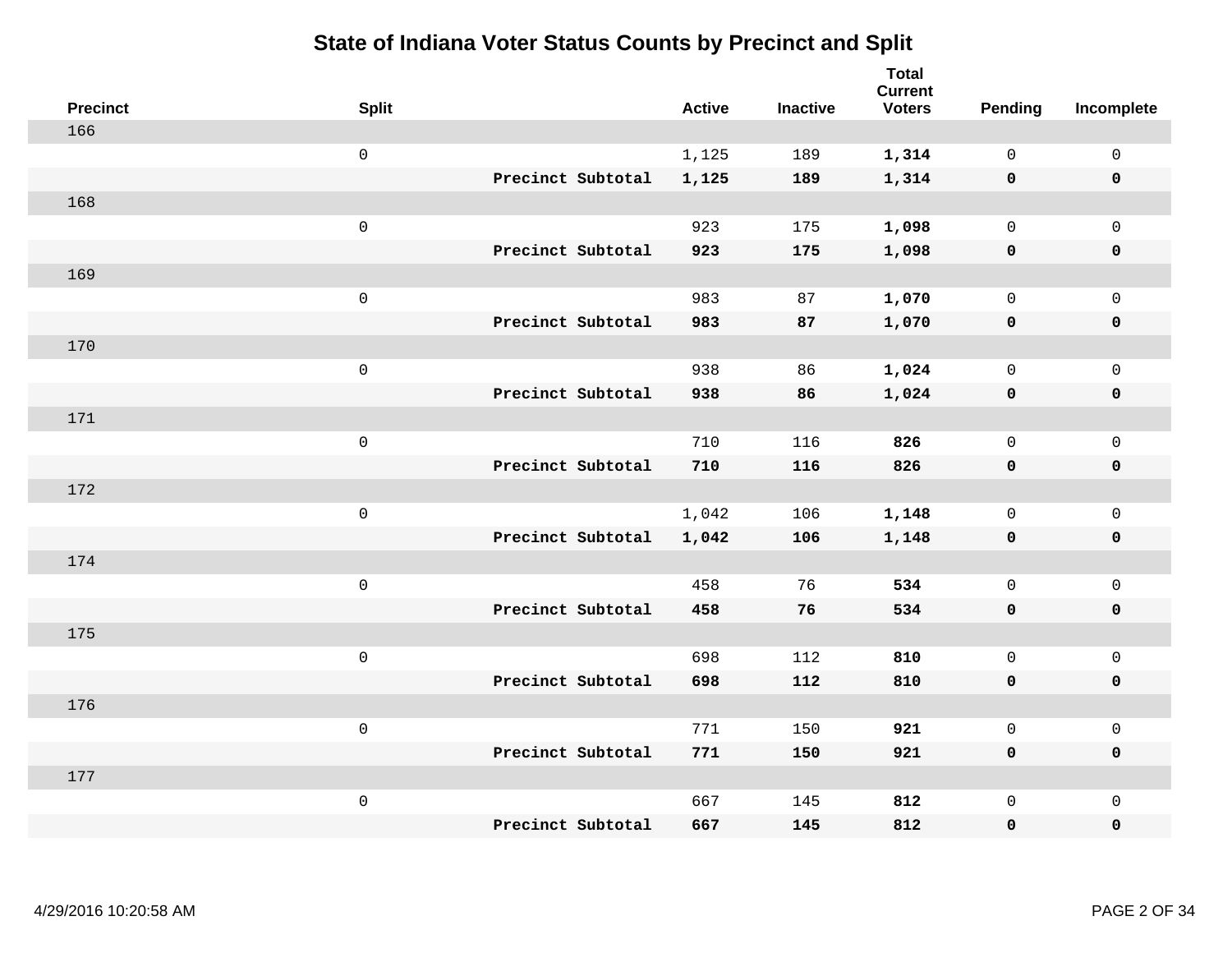| <b>Precinct</b> | <b>Split</b>        |                   | <b>Active</b> | <b>Inactive</b> | <b>Total</b><br><b>Current</b><br><b>Voters</b> | Pending      | Incomplete          |
|-----------------|---------------------|-------------------|---------------|-----------------|-------------------------------------------------|--------------|---------------------|
| 178             |                     |                   |               |                 |                                                 |              |                     |
|                 | $\mathsf{O}$        |                   | 1,045         | 119             | 1,164                                           | $\mathbf 0$  | $\mathsf{O}\xspace$ |
|                 |                     | Precinct Subtotal | 1,045         | 119             | 1,164                                           | $\mathbf 0$  | $\pmb{0}$           |
| 179             |                     |                   |               |                 |                                                 |              |                     |
|                 | $\mathsf{O}\xspace$ |                   | 954           | 188             | 1,142                                           | $\mathbf 0$  | $\mathsf{O}\xspace$ |
|                 |                     | Precinct Subtotal | 954           | 188             | 1,142                                           | $\mathbf 0$  | $\pmb{0}$           |
| 180             |                     |                   |               |                 |                                                 |              |                     |
|                 | $\mathbf 0$         |                   | 881           | 106             | 987                                             | $\mathbf 0$  | $\mathsf{O}\xspace$ |
|                 |                     | Precinct Subtotal | 881           | 106             | 987                                             | 0            | 0                   |
| 181             |                     |                   |               |                 |                                                 |              |                     |
|                 | $\mathsf{O}\xspace$ |                   | 674           | 98              | 772                                             | $\mathsf{O}$ | $\mathsf{O}\xspace$ |
|                 |                     | Precinct Subtotal | 674           | 98              | 772                                             | $\mathbf 0$  | 0                   |
| 183             |                     |                   |               |                 |                                                 |              |                     |
|                 | $\mathbf 0$         |                   | 809           | 140             | 949                                             | $\mathbf 0$  | $\mathsf{O}\xspace$ |
|                 |                     | Precinct Subtotal | 809           | 140             | 949                                             | $\mathbf 0$  | 0                   |
| 184             |                     |                   |               |                 |                                                 |              |                     |
|                 | $\mathsf{O}\xspace$ |                   | 751           | 82              | 833                                             | $\mathbf 0$  | $\mathsf{O}\xspace$ |
|                 |                     | Precinct Subtotal | 751           | 82              | 833                                             | $\mathbf 0$  | 0                   |
| 185             |                     |                   |               |                 |                                                 |              |                     |
|                 | $\mathbf 0$         |                   | 1,137         | 70              | 1,207                                           | $\mathbf 0$  | $\mathsf{O}$        |
|                 |                     | Precinct Subtotal | 1,137         | 70              | 1,207                                           | $\mathbf 0$  | 0                   |
| 186             |                     |                   |               |                 |                                                 |              |                     |
|                 | $\mathsf{O}\xspace$ |                   | 1,293         | 84              | 1,377                                           | $\mathbf 0$  | $\mathsf{O}\xspace$ |
|                 |                     | Precinct Subtotal | 1,293         | 84              | 1,377                                           | 0            | 0                   |
| 187             |                     |                   |               |                 |                                                 |              |                     |
|                 | $\mathsf 0$         |                   | 718           | 135             | 853                                             | $\mathsf{O}$ | $\mathsf 0$         |
|                 |                     | Precinct Subtotal | 718           | 135             | 853                                             | 0            | 0                   |
| 188             |                     |                   |               |                 |                                                 |              |                     |
|                 | $\mathbf 0$         |                   | 928           | 108             | 1,036                                           | $\mathsf{O}$ | $\mathsf{O}$        |
|                 |                     | Precinct Subtotal | 928           | 108             | 1,036                                           | 0            | 0                   |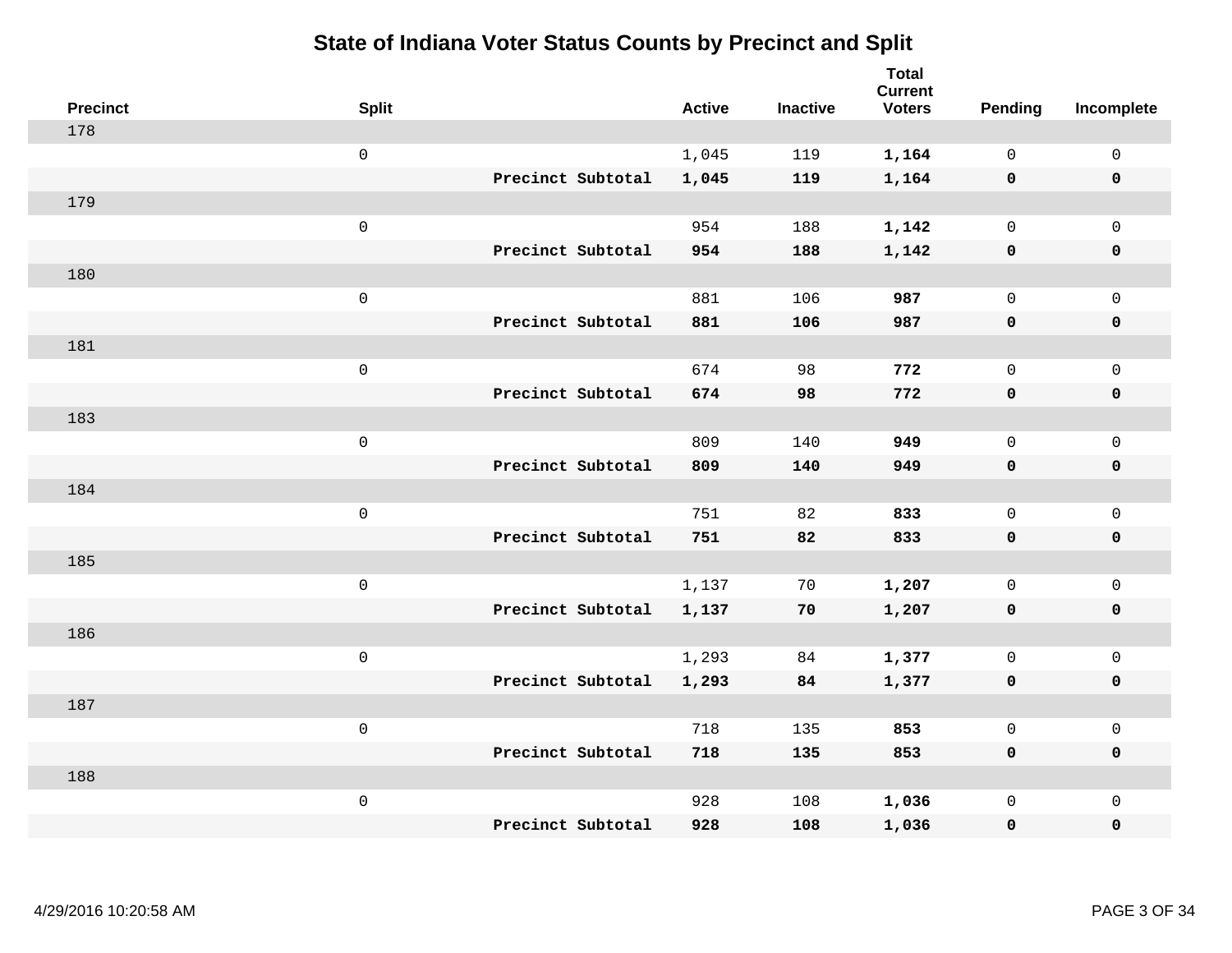| <b>Precinct</b> | <b>Split</b>        |                   | <b>Active</b> | <b>Inactive</b> | <b>Total</b><br><b>Current</b><br><b>Voters</b> | Pending      | Incomplete          |
|-----------------|---------------------|-------------------|---------------|-----------------|-------------------------------------------------|--------------|---------------------|
| 189             |                     |                   |               |                 |                                                 |              |                     |
|                 | $\mathsf{O}$        |                   | 1,099         | 84              | 1,183                                           | $\mathbf 0$  | $\mathsf{O}\xspace$ |
|                 |                     | Precinct Subtotal | 1,099         | 84              | 1,183                                           | $\mathbf 0$  | $\pmb{0}$           |
| 190             |                     |                   |               |                 |                                                 |              |                     |
|                 | $\mathsf{O}\xspace$ |                   | 1,367         | 141             | 1,508                                           | $\mathbf 0$  | $\mathsf{O}\xspace$ |
|                 |                     | Precinct Subtotal | 1,367         | 141             | 1,508                                           | $\mathbf 0$  | $\pmb{0}$           |
| 192             |                     |                   |               |                 |                                                 |              |                     |
|                 | $\mathbf 0$         |                   | 716           | 234             | 950                                             | $\mathsf{O}$ | $\mathsf{O}\xspace$ |
|                 |                     | Precinct Subtotal | 716           | 234             | 950                                             | 0            | 0                   |
| 193             |                     |                   |               |                 |                                                 |              |                     |
|                 | $\mathbf 0$         |                   | 96            | 5               | 101                                             | $\mathbf 0$  | $\mathsf{O}\xspace$ |
|                 |                     | Precinct Subtotal | 96            | 5               | 101                                             | $\mathbf 0$  | 0                   |
| 194             |                     |                   |               |                 |                                                 |              |                     |
|                 | $\mathbf 0$         |                   | 1,133         | 145             | 1,278                                           | $\mathbf 0$  | $\mathsf{O}\xspace$ |
|                 |                     | Precinct Subtotal | 1,133         | 145             | 1,278                                           | 0            | 0                   |
| 195             |                     |                   |               |                 |                                                 |              |                     |
|                 | $\mathsf{O}\xspace$ |                   | 1,104         | 111             | 1,215                                           | $\mathbf 0$  | $\mathsf{O}\xspace$ |
|                 |                     | Precinct Subtotal | 1,104         | 111             | 1,215                                           | $\mathbf 0$  | 0                   |
| 196             |                     |                   |               |                 |                                                 |              |                     |
|                 | $\mathbf 0$         |                   | 9             | $\mathbf{1}$    | 10                                              | $\mathbf 0$  | $\mathsf{O}$        |
|                 |                     | Precinct Subtotal | 9             | $\mathbf{1}$    | 10                                              | 0            | 0                   |
| 197             |                     |                   |               |                 |                                                 |              |                     |
|                 | $\mathsf{O}\xspace$ |                   | 518           | 28              | 546                                             | $\mathbf 0$  | $\mathsf{O}\xspace$ |
|                 |                     | Precinct Subtotal | 518           | 28              | 546                                             | 0            | 0                   |
| 200             |                     |                   |               |                 |                                                 |              |                     |
|                 | $\mathsf 0$         |                   | 548           | 215             | 763                                             | $\mathbf 0$  | $\mathsf{O}\xspace$ |
|                 |                     | Precinct Subtotal | 548           | 215             | 763                                             | 0            | 0                   |
| 203             |                     |                   |               |                 |                                                 |              |                     |
|                 | $\mathbf 0$         |                   | 977           | 108             | 1,085                                           | $\mathsf{O}$ | $\mathsf{O}$        |
|                 |                     | Precinct Subtotal | 977           | 108             | 1,085                                           | 0            | $\pmb{0}$           |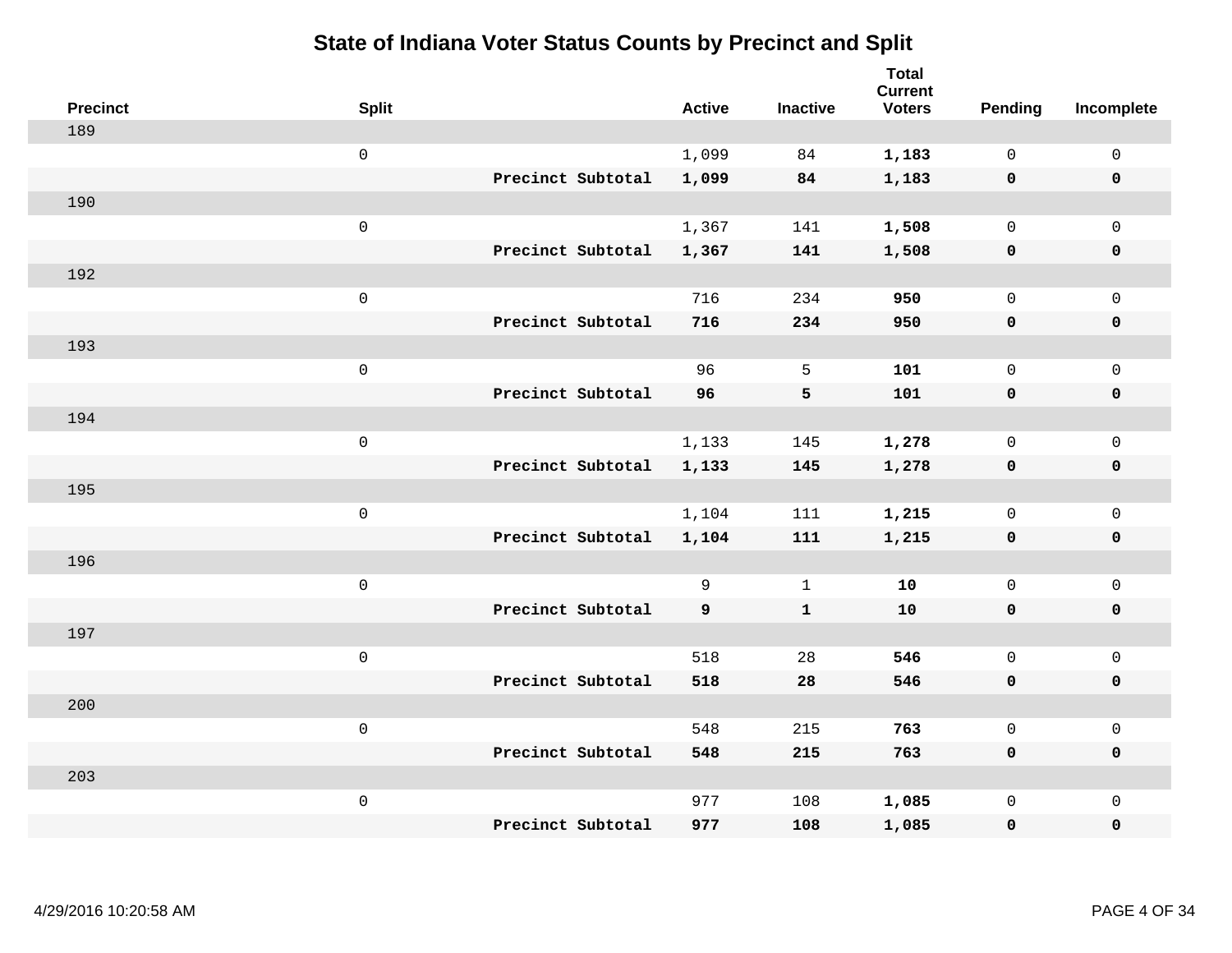| <b>Precinct</b> | <b>Split</b>        |                   | <b>Active</b> | <b>Inactive</b> | <b>Total</b><br><b>Current</b><br><b>Voters</b> | Pending      | Incomplete          |
|-----------------|---------------------|-------------------|---------------|-----------------|-------------------------------------------------|--------------|---------------------|
| 204             |                     |                   |               |                 |                                                 |              |                     |
|                 | $\mathsf{O}\xspace$ |                   | 1,034         | 129             | 1,163                                           | $\mathbf 0$  | $\mathsf{O}\xspace$ |
|                 |                     | Precinct Subtotal | 1,034         | 129             | 1,163                                           | $\mathbf 0$  | $\pmb{0}$           |
| 205             |                     |                   |               |                 |                                                 |              |                     |
|                 | $\mathsf{O}\xspace$ |                   | 751           | 58              | 809                                             | $\mathbf 0$  | $\mathbf{0}$        |
|                 |                     | Precinct Subtotal | 751           | 58              | 809                                             | $\mathbf 0$  | $\pmb{0}$           |
| 207             |                     |                   |               |                 |                                                 |              |                     |
|                 | $\mathsf 0$         |                   | 1,256         | 134             | 1,390                                           | 0            | $\mathsf{O}\xspace$ |
|                 |                     | Precinct Subtotal | 1,256         | 134             | 1,390                                           | $\mathbf 0$  | 0                   |
| 209             |                     |                   |               |                 |                                                 |              |                     |
|                 | $\mathsf{O}\xspace$ |                   | 534           | 112             | 646                                             | $\mathbf 0$  | $\mathsf{O}\xspace$ |
|                 |                     | Precinct Subtotal | 534           | 112             | 646                                             | 0            | 0                   |
| 210             |                     |                   |               |                 |                                                 |              |                     |
|                 | $\mathsf{O}\xspace$ |                   | 906           | 152             | 1,058                                           | $\mathbf 0$  | $\mathsf{O}\xspace$ |
|                 |                     | Precinct Subtotal | 906           | 152             | 1,058                                           | 0            | 0                   |
| 211             |                     |                   |               |                 |                                                 |              |                     |
|                 | $\mathsf{O}\xspace$ |                   | 574           | 138             | 712                                             | $\mathbf 0$  | $\mathsf{O}\xspace$ |
|                 |                     | Precinct Subtotal | 574           | 138             | 712                                             | $\mathbf 0$  | 0                   |
| 212             |                     |                   |               |                 |                                                 |              |                     |
|                 | $\mathsf{O}\xspace$ |                   | 575           | 103             | 678                                             | $\mathbf 0$  | $\mathsf{O}$        |
|                 |                     | Precinct Subtotal | 575           | 103             | 678                                             | 0            | 0                   |
| 213             |                     |                   |               |                 |                                                 |              |                     |
|                 | $\mathsf 0$         |                   | 1,197         | 341             | 1,538                                           | $\mathsf{O}$ | $\mathsf{O}\xspace$ |
|                 |                     | Precinct Subtotal | 1,197         | 341             | 1,538                                           | 0            | 0                   |
| 214             |                     |                   |               |                 |                                                 |              |                     |
|                 | $\mathsf 0$         |                   | 383           | 250             | 633                                             | $\mathsf{O}$ | $\mathsf{O}$        |
|                 |                     | Precinct Subtotal | 383           | 250             | 633                                             | 0            | 0                   |
| 216             |                     |                   |               |                 |                                                 |              |                     |
|                 | $\mathsf 0$         |                   | 273           | 238             | 511                                             | $\mathsf{O}$ | $\mathsf{O}$        |
|                 |                     | Precinct Subtotal | 273           | 238             | 511                                             | 0            | 0                   |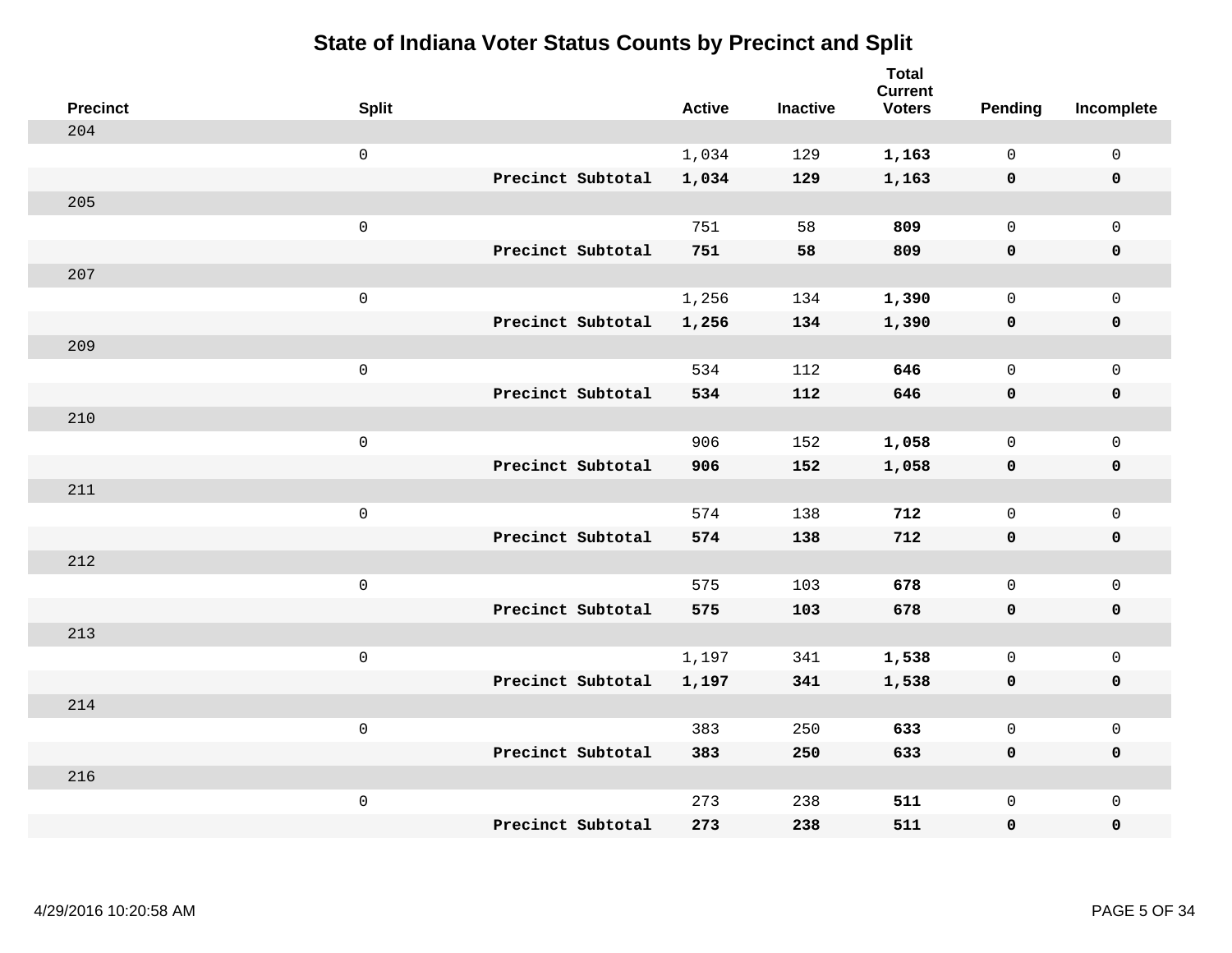| <b>Precinct</b> | <b>Split</b>        |                   | <b>Active</b> | <b>Inactive</b> | <b>Total</b><br><b>Current</b><br><b>Voters</b> | Pending      | Incomplete          |
|-----------------|---------------------|-------------------|---------------|-----------------|-------------------------------------------------|--------------|---------------------|
| 217             |                     |                   |               |                 |                                                 |              |                     |
|                 | $\mathsf{O}\xspace$ |                   | 732           | 107             | 839                                             | $\mathbf 0$  | $\mathsf{O}\xspace$ |
|                 |                     | Precinct Subtotal | 732           | 107             | 839                                             | $\mathbf 0$  | $\mathbf 0$         |
| 218             |                     |                   |               |                 |                                                 |              |                     |
|                 | $\mathsf{O}\xspace$ |                   | 912           | 187             | 1,099                                           | $\mathsf{O}$ | $\mathsf{O}$        |
|                 |                     | Precinct Subtotal | 912           | 187             | 1,099                                           | 0            | 0                   |
| 250             |                     |                   |               |                 |                                                 |              |                     |
|                 | $\mathsf 0$         |                   | 671           | 33              | 704                                             | $\mathbf 0$  | $\mathsf{O}$        |
|                 |                     | Precinct Subtotal | 671           | 33              | 704                                             | $\mathbf 0$  | 0                   |
| 255             |                     |                   |               |                 |                                                 |              |                     |
|                 | $\mathsf{O}\xspace$ |                   | 964           | 74              | 1,038                                           | $\mathbf 0$  | $\mathsf{O}\xspace$ |
|                 |                     | Precinct Subtotal | 964           | 74              | 1,038                                           | $\mathbf 0$  | $\pmb{0}$           |
| 256             |                     |                   |               |                 |                                                 |              |                     |
|                 | $\mathsf 0$         |                   | 909           | 169             | 1,078                                           | $\mathbf 0$  | $\mathsf{O}\xspace$ |
|                 |                     | Precinct Subtotal | 909           | 169             | 1,078                                           | 0            | $\pmb{0}$           |
| 257             |                     |                   |               |                 |                                                 |              |                     |
|                 | $\mathsf{O}\xspace$ |                   | 789           | 101             | 890                                             | $\mathbf 0$  | $\mathsf{O}$        |
|                 |                     | Precinct Subtotal | 789           | 101             | 890                                             | 0            | 0                   |
| 258             |                     |                   |               |                 |                                                 |              |                     |
|                 | $\mathsf{O}\xspace$ |                   | 688           | 85              | 773                                             | $\mathbf 0$  | $\mathsf{O}\xspace$ |
|                 |                     | Precinct Subtotal | 688           | 85              | 773                                             | 0            | 0                   |
| 259             |                     |                   |               |                 |                                                 |              |                     |
|                 | $\mathsf 0$         |                   | 589           | 102             | 691                                             | $\mathbf 0$  | $\mathsf{O}\xspace$ |
|                 |                     | Precinct Subtotal | 589           | 102             | 691                                             | $\mathbf 0$  | 0                   |
| 260             |                     |                   |               |                 |                                                 |              |                     |
|                 | $\mathsf 0$         |                   | 952           | 267             | 1,219                                           | 0            | $\mathsf{O}\xspace$ |
|                 |                     | Precinct Subtotal | 952           | 267             | 1,219                                           | 0            | 0                   |
| 261             |                     |                   |               |                 |                                                 |              |                     |
|                 | $\mathsf 0$         |                   | 759           | 32              | 791                                             | $\mathsf{O}$ | $\mathsf{O}$        |
|                 |                     | Precinct Subtotal | 759           | 32              | 791                                             | 0            | 0                   |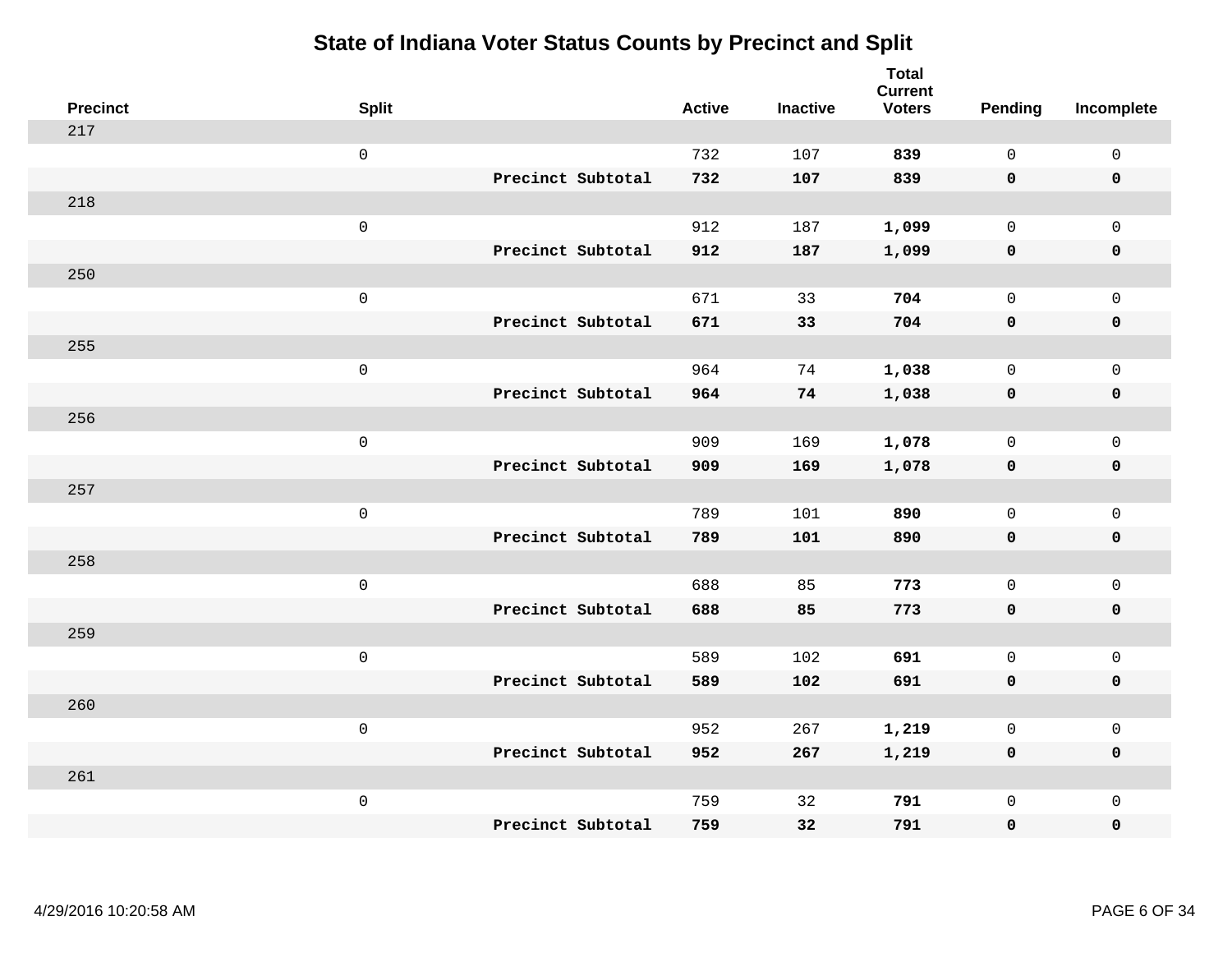| <b>Precinct</b> | <b>Split</b>        |                   | <b>Active</b> | <b>Inactive</b> | <b>Total</b><br><b>Current</b><br><b>Voters</b> | Pending      | Incomplete          |
|-----------------|---------------------|-------------------|---------------|-----------------|-------------------------------------------------|--------------|---------------------|
| 262             |                     |                   |               |                 |                                                 |              |                     |
|                 | $\mathsf 0$         |                   | 227           | 37              | 264                                             | $\mathbf 0$  | $\mathsf{O}\xspace$ |
|                 |                     | Precinct Subtotal | 227           | 37              | 264                                             | $\mathbf 0$  | $\mathbf 0$         |
| 263             |                     |                   |               |                 |                                                 |              |                     |
|                 | $\mathsf 0$         |                   | 427           | 77              | 504                                             | $\mathbf 0$  | $\mathsf{O}$        |
|                 |                     | Precinct Subtotal | 427           | 77              | 504                                             | $\mathbf 0$  | 0                   |
| 270             |                     |                   |               |                 |                                                 |              |                     |
|                 | $\mathsf 0$         |                   | 548           | 129             | 677                                             | $\mathbf 0$  | $\mathsf{O}$        |
|                 |                     | Precinct Subtotal | 548           | 129             | 677                                             | $\mathbf 0$  | 0                   |
| 285             |                     |                   |               |                 |                                                 |              |                     |
|                 | $\mathsf 0$         |                   | 629           | 28              | 657                                             | $\mathbf{0}$ | $\mathsf{O}\xspace$ |
|                 |                     | Precinct Subtotal | 629           | 28              | 657                                             | $\mathbf 0$  | $\pmb{0}$           |
| 286             |                     |                   |               |                 |                                                 |              |                     |
|                 | $\mathsf 0$         |                   | 1,015         | 69              | 1,084                                           | $\mathbf 0$  | $\mathsf{O}\xspace$ |
|                 |                     | Precinct Subtotal | 1,015         | 69              | 1,084                                           | 0            | $\pmb{0}$           |
| 287             |                     |                   |               |                 |                                                 |              |                     |
|                 | $\mathbf 0$         |                   | 1,021         | 128             | 1,149                                           | $\mathbf 0$  | $\mathsf{O}$        |
|                 |                     | Precinct Subtotal | 1,021         | 128             | 1,149                                           | $\mathbf 0$  | 0                   |
| 288             |                     |                   |               |                 |                                                 |              |                     |
|                 | $\mathbf 0$         |                   | 1,015         | 42              | 1,057                                           | $\mathbf 0$  | $\mathsf{O}\xspace$ |
|                 |                     | Precinct Subtotal | 1,015         | 42              | 1,057                                           | 0            | 0                   |
| 289             |                     |                   |               |                 |                                                 |              |                     |
|                 | $\mathsf{O}\xspace$ |                   | 1,317         | 59              | 1,376                                           | $\mathbf 0$  | $\mathsf{O}\xspace$ |
|                 |                     | Precinct Subtotal | 1,317         | 59              | 1,376                                           | $\mathbf 0$  | 0                   |
| 290             |                     |                   |               |                 |                                                 |              |                     |
|                 | $\mathbf 0$         |                   | 588           | 219             | 807                                             | $\mathbf 0$  | $\mathsf{O}\xspace$ |
|                 |                     | Precinct Subtotal | 588           | 219             | 807                                             | 0            | 0                   |
| 291             |                     |                   |               |                 |                                                 |              |                     |
|                 | $\mathbf 0$         |                   | 618           | 43              | 661                                             | $\mathsf{O}$ | $\mathsf{O}$        |
|                 |                     | Precinct Subtotal | 618           | 43              | 661                                             | 0            | 0                   |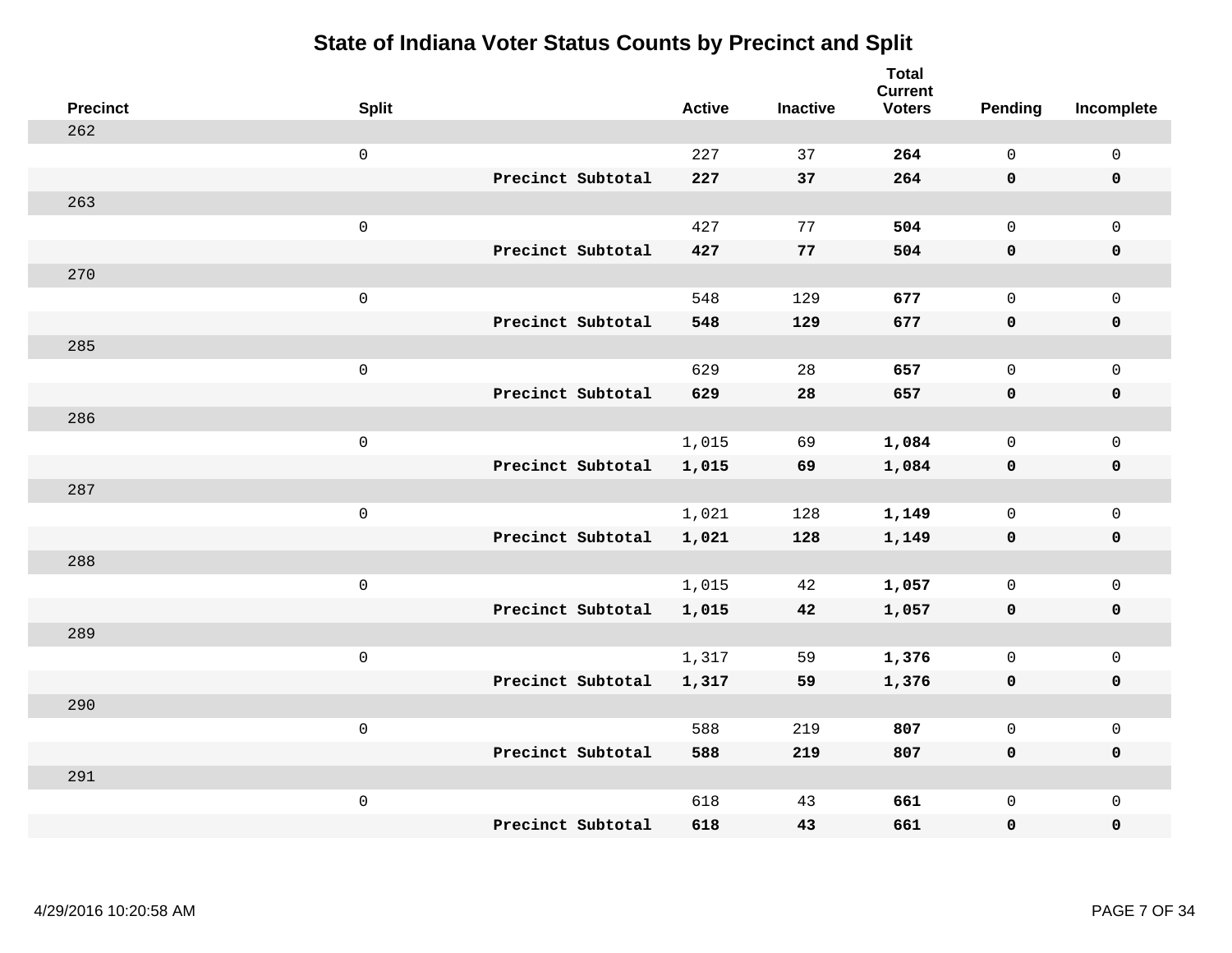| <b>Precinct</b> | <b>Split</b>        | <b>Active</b> | <b>Inactive</b> | <b>Total</b><br><b>Current</b><br><b>Voters</b> | Pending      | Incomplete          |
|-----------------|---------------------|---------------|-----------------|-------------------------------------------------|--------------|---------------------|
| 292             |                     |               |                 |                                                 |              |                     |
|                 | $\mathsf{O}\xspace$ | 540           | 297             | 837                                             | $\mathbf 0$  | $\mathsf{O}\xspace$ |
|                 | Precinct Subtotal   | 540           | 297             | 837                                             | $\mathbf 0$  | $\mathbf 0$         |
| 293             |                     |               |                 |                                                 |              |                     |
|                 | $\mathsf{O}\xspace$ | 1,051         | 137             | 1,188                                           | $\mathsf{O}$ | $\mathsf{O}$        |
|                 | Precinct Subtotal   | 1,051         | 137             | 1,188                                           | $\mathbf 0$  | 0                   |
| 294             |                     |               |                 |                                                 |              |                     |
|                 | $\mathsf 0$         | 327           | 78              | 405                                             | $\mathbf 0$  | $\mathsf{O}$        |
|                 | Precinct Subtotal   | 327           | 78              | 405                                             | $\mathbf 0$  | $\pmb{0}$           |
| 296             |                     |               |                 |                                                 |              |                     |
|                 | $\mathsf{O}\xspace$ | 683           | 225             | 908                                             | $\mathbf{0}$ | $\mathsf{O}\xspace$ |
|                 | Precinct Subtotal   | 683           | 225             | 908                                             | $\mathbf 0$  | $\pmb{0}$           |
| 297             |                     |               |                 |                                                 |              |                     |
|                 | $\mathsf 0$         | 823           | 195             | 1,018                                           | $\mathbf 0$  | $\mathsf{O}\xspace$ |
|                 | Precinct Subtotal   | 823           | 195             | 1,018                                           | 0            | $\pmb{0}$           |
| 298             |                     |               |                 |                                                 |              |                     |
|                 | $\mathsf{O}\xspace$ | 530           | 111             | 641                                             | $\mathbf 0$  | $\mathsf{O}\xspace$ |
|                 | Precinct Subtotal   | 530           | 111             | 641                                             | $\mathbf 0$  | 0                   |
| 303             |                     |               |                 |                                                 |              |                     |
|                 | $\mathsf{O}\xspace$ | 301           | 109             | 410                                             | $\mathbf 0$  | $\mathsf{O}\xspace$ |
|                 | Precinct Subtotal   | 301           | 109             | 410                                             | 0            | 0                   |
| 304             |                     |               |                 |                                                 |              |                     |
|                 | $\mathsf 0$         | 661           | 233             | 894                                             | $\mathbf 0$  | $\mathsf{O}\xspace$ |
|                 | Precinct Subtotal   | 661           | 233             | 894                                             | 0            | 0                   |
| 305             |                     |               |                 |                                                 |              |                     |
|                 | $\mathsf 0$         | 550           | 83              | 633                                             | $\mathsf{O}$ | $\mathsf{O}\xspace$ |
|                 | Precinct Subtotal   | 550           | 83              | 633                                             | 0            | 0                   |
| 306             |                     |               |                 |                                                 |              |                     |
|                 | $\mathsf 0$         | 755           | 136             | 891                                             | $\mathsf{O}$ | $\mathsf{O}$        |
|                 | Precinct Subtotal   | 755           | 136             | 891                                             | 0            | 0                   |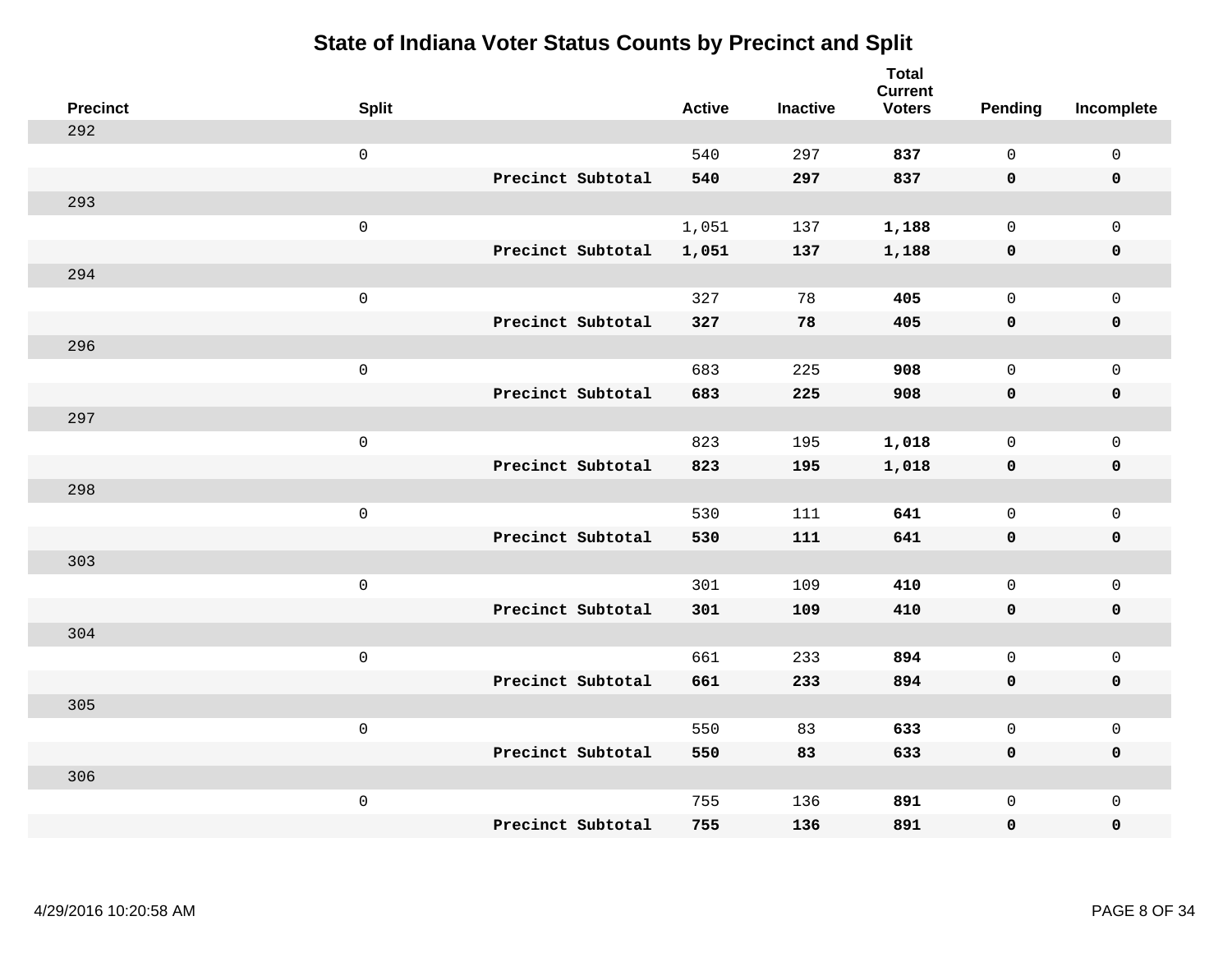| <b>Precinct</b> | <b>Split</b> |                   | <b>Active</b> | <b>Inactive</b> | <b>Total</b><br><b>Current</b><br><b>Voters</b> | <b>Pending</b> | Incomplete          |
|-----------------|--------------|-------------------|---------------|-----------------|-------------------------------------------------|----------------|---------------------|
| 307             |              |                   |               |                 |                                                 |                |                     |
|                 | $\mathsf 0$  |                   | 831           | 94              | 925                                             | $\mathsf{O}$   | $\mathsf 0$         |
|                 |              | Precinct Subtotal | 831           | 94              | 925                                             | $\mathbf 0$    | $\mathbf 0$         |
| 308             |              |                   |               |                 |                                                 |                |                     |
|                 | $\mathsf 0$  |                   | 723           | 46              | 769                                             | $\mathsf{O}$   | $\mathbf 0$         |
|                 |              | Precinct Subtotal | 723           | 46              | 769                                             | $\mathbf 0$    | $\pmb{0}$           |
| 309             |              |                   |               |                 |                                                 |                |                     |
|                 | $\mathsf 0$  |                   | 947           | 269             | 1,216                                           | $\mathsf{O}$   | $\mathbf 0$         |
|                 |              | Precinct Subtotal | 947           | 269             | 1,216                                           | $\mathbf 0$    | $\mathbf 0$         |
| 310             |              |                   |               |                 |                                                 |                |                     |
|                 | $\mathsf 0$  |                   | 691           | 292             | 983                                             | $\mathsf{O}$   | $\mathbf 0$         |
|                 |              | Precinct Subtotal | 691           | 292             | 983                                             | $\mathbf 0$    | $\mathbf 0$         |
| 311             |              |                   |               |                 |                                                 |                |                     |
|                 | $\mathsf 0$  |                   | 968           | 157             | 1,125                                           | $\mathbf 0$    | $\mathsf{O}\xspace$ |
|                 |              | Precinct Subtotal | 968           | 157             | 1,125                                           | $\mathbf 0$    | $\mathbf 0$         |
| 312             |              |                   |               |                 |                                                 |                |                     |
|                 | $\mathbf 0$  |                   | 956           | 220             | 1,176                                           | $\mathbf 0$    | $\mathbf 0$         |
|                 |              | Precinct Subtotal | 956           | 220             | 1,176                                           | $\mathbf 0$    | $\mathbf 0$         |
| 313             |              |                   |               |                 |                                                 |                |                     |
|                 | $\mathsf 0$  |                   | 618           | 158             | 776                                             | $\mathbf 0$    | $\mathsf{O}\xspace$ |
|                 |              | Precinct Subtotal | 618           | 158             | 776                                             | 0              | $\mathbf 0$         |
| 314             |              |                   |               |                 |                                                 |                |                     |
|                 | $\mathbf 0$  |                   | 1,001         | 313             | 1,314                                           | $\mathsf{O}$   | $\mathsf 0$         |
|                 |              | Precinct Subtotal | 1,001         | 313             | 1,314                                           | $\mathbf 0$    | $\mathbf 0$         |
| 315             |              |                   |               |                 |                                                 |                |                     |
|                 | $\mathsf 0$  |                   | 803           | 288             | 1,091                                           | $\mathbf 0$    | $\mathsf 0$         |
|                 |              | Precinct Subtotal | 803           | 288             | 1,091                                           | $\mathbf 0$    | $\mathbf 0$         |
| 316             |              |                   |               |                 |                                                 |                |                     |
|                 | $\mathbf 0$  |                   | 947           | 139             | 1,086                                           | $\mathsf{O}$   | $\mathbf 0$         |
|                 |              | Precinct Subtotal | 947           | 139             | 1,086                                           | 0              | $\pmb{0}$           |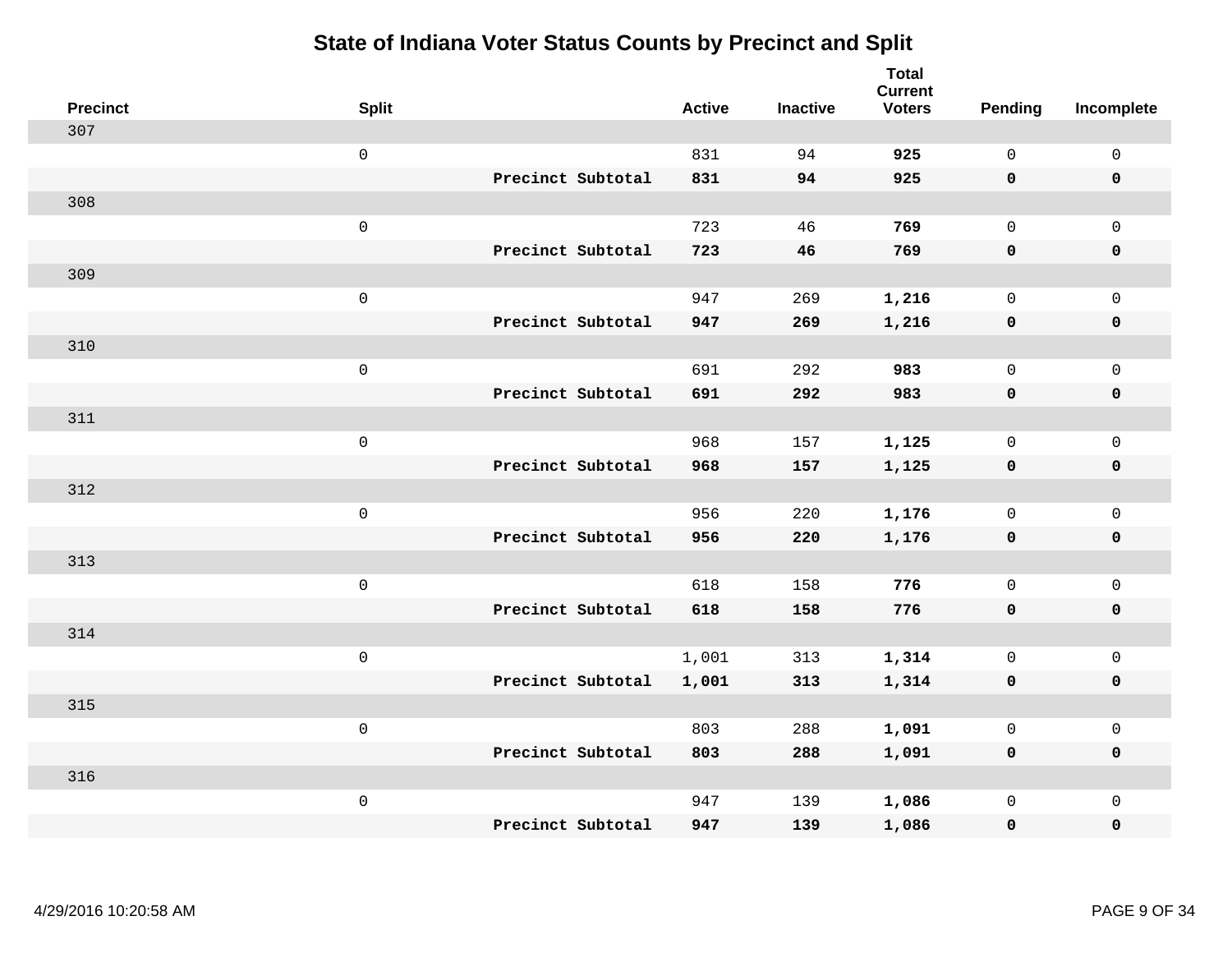| <b>Precinct</b> | <b>Split</b>        |                   | <b>Active</b> | <b>Inactive</b> | <b>Total</b><br><b>Current</b><br><b>Voters</b> | Pending      | Incomplete          |
|-----------------|---------------------|-------------------|---------------|-----------------|-------------------------------------------------|--------------|---------------------|
| 317             |                     |                   |               |                 |                                                 |              |                     |
|                 | $\mathsf 0$         |                   | 211           | 185             | 396                                             | $\mathbf 0$  | $\mathsf 0$         |
|                 |                     | Precinct Subtotal | 211           | 185             | 396                                             | $\mathbf 0$  | $\mathbf 0$         |
| 318             |                     |                   |               |                 |                                                 |              |                     |
|                 | $\mathsf 0$         |                   | 989           | 98              | 1,087                                           | $\mathbf 0$  | $\mathsf{O}$        |
|                 |                     | Precinct Subtotal | 989           | 98              | 1,087                                           | $\mathbf 0$  | 0                   |
| 319             |                     |                   |               |                 |                                                 |              |                     |
|                 | $\mathsf 0$         |                   | 324           | 30              | 354                                             | $\mathbf{0}$ | $\mathsf{O}$        |
|                 |                     | Precinct Subtotal | 324           | 30              | 354                                             | $\mathbf 0$  | $\pmb{0}$           |
| 320             |                     |                   |               |                 |                                                 |              |                     |
|                 | $\mathsf 0$         |                   | 908           | 134             | 1,042                                           | $\mathbf 0$  | $\mathsf{O}\xspace$ |
|                 |                     | Precinct Subtotal | 908           | 134             | 1,042                                           | $\mathbf 0$  | $\pmb{0}$           |
| 321             |                     |                   |               |                 |                                                 |              |                     |
|                 | $\mathbf 0$         |                   | 783           | 54              | 837                                             | $\mathbf 0$  | $\mathsf 0$         |
|                 |                     | Precinct Subtotal | 783           | 54              | 837                                             | 0            | $\pmb{0}$           |
| 322             |                     |                   |               |                 |                                                 |              |                     |
|                 | $\,0\,$             |                   | 987           | 129             | 1,116                                           | $\mathbf 0$  | $\mathsf{O}$        |
|                 |                     | Precinct Subtotal | 987           | 129             | 1,116                                           | $\mathbf 0$  | 0                   |
| 323             |                     |                   |               |                 |                                                 |              |                     |
|                 | $\mathbf 0$         |                   | 906           | 374             | 1,280                                           | $\mathbf 0$  | $\mathsf{O}\xspace$ |
|                 |                     | Precinct Subtotal | 906           | 374             | 1,280                                           | 0            | 0                   |
| 324             |                     |                   |               |                 |                                                 |              |                     |
|                 | $\mathsf{O}\xspace$ |                   | 768           | 271             | 1,039                                           | $\mathbf 0$  | $\mathsf{O}\xspace$ |
|                 |                     | Precinct Subtotal | 768           | 271             | 1,039                                           | $\mathbf 0$  | 0                   |
| 325             |                     |                   |               |                 |                                                 |              |                     |
|                 | $\mathbf 0$         |                   | 512           | 79              | 591                                             | $\mathbf 0$  | $\mathsf 0$         |
|                 |                     | Precinct Subtotal | 512           | 79              | 591                                             | 0            | 0                   |
| 326             |                     |                   |               |                 |                                                 |              |                     |
|                 | $\mathbf 0$         |                   | 637           | 153             | 790                                             | $\mathsf{O}$ | $\mathsf{O}$        |
|                 |                     | Precinct Subtotal | 637           | 153             | 790                                             | 0            | 0                   |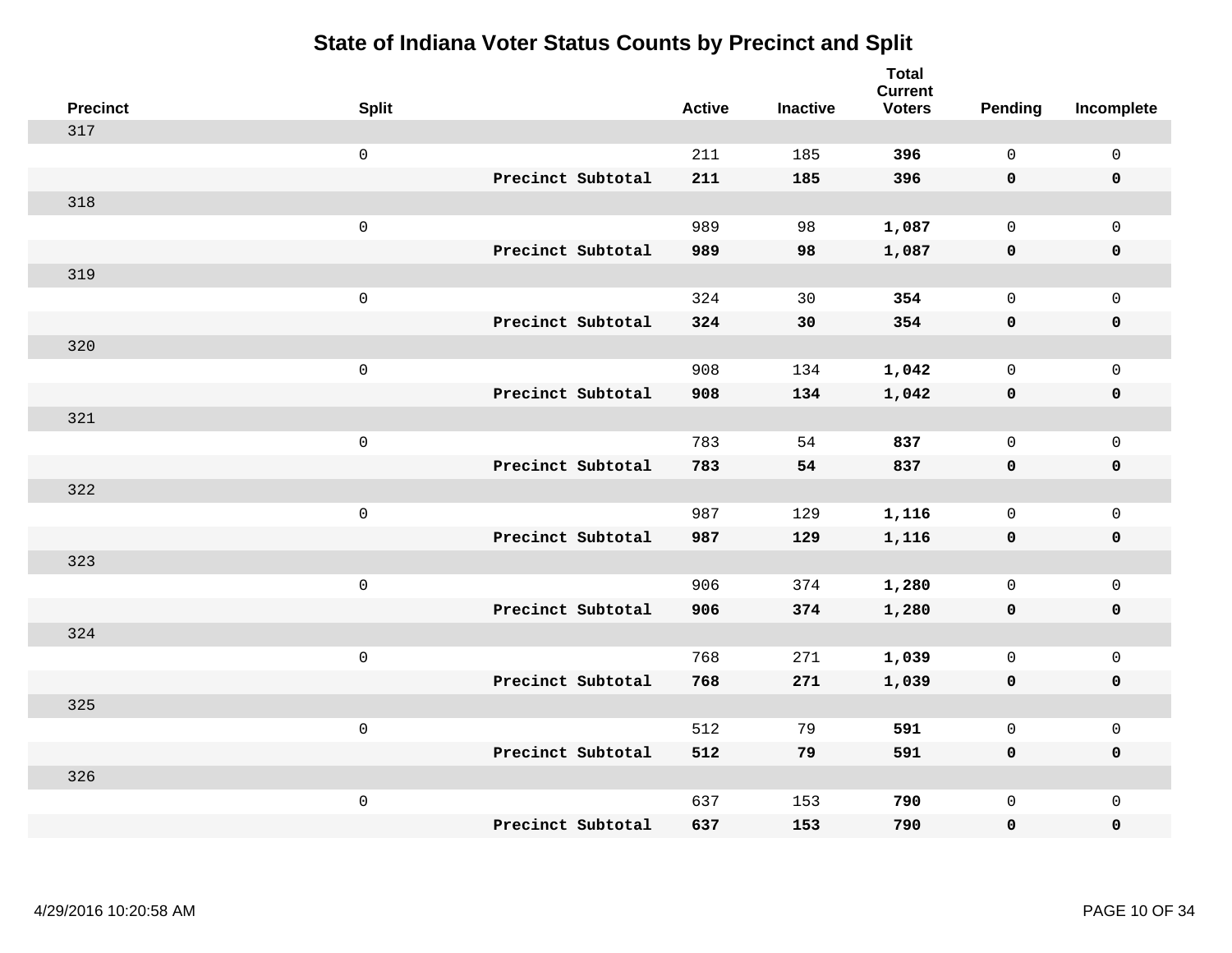| <b>Precinct</b> | <b>Split</b>        |                   | <b>Active</b> | <b>Inactive</b> | <b>Total</b><br><b>Current</b><br><b>Voters</b> | <b>Pending</b> | Incomplete          |
|-----------------|---------------------|-------------------|---------------|-----------------|-------------------------------------------------|----------------|---------------------|
| 327             |                     |                   |               |                 |                                                 |                |                     |
|                 | $\mathsf 0$         |                   | 583           | 235             | 818                                             | $\mathbf 0$    | $\mathsf 0$         |
|                 |                     | Precinct Subtotal | 583           | 235             | 818                                             | $\mathbf 0$    | $\mathbf 0$         |
| 360             |                     |                   |               |                 |                                                 |                |                     |
|                 | $\mathsf{O}$        |                   | 1,062         | 101             | 1,163                                           | $\mathbf 0$    | $\mathsf{O}$        |
|                 |                     | Precinct Subtotal | 1,062         | 101             | 1,163                                           | $\mathbf 0$    | 0                   |
| 364             |                     |                   |               |                 |                                                 |                |                     |
|                 | $\mathsf 0$         |                   | 651           | 23              | 674                                             | $\mathbf 0$    | $\mathsf{O}\xspace$ |
|                 |                     | Precinct Subtotal | 651           | 23              | 674                                             | $\mathbf 0$    | $\pmb{0}$           |
| 366             |                     |                   |               |                 |                                                 |                |                     |
|                 | $\mathsf{O}\xspace$ |                   | 908           | 121             | 1,029                                           | $\mathbf 0$    | $\mathsf{O}$        |
|                 |                     | Precinct Subtotal | 908           | 121             | 1,029                                           | $\mathbf 0$    | 0                   |
| 367             |                     |                   |               |                 |                                                 |                |                     |
|                 | $\mathbf 0$         |                   | 737           | 120             | 857                                             | $\mathbf 0$    | $\mathsf{O}\xspace$ |
|                 |                     | Precinct Subtotal | 737           | 120             | 857                                             | $\mathbf 0$    | 0                   |
| 368             |                     |                   |               |                 |                                                 |                |                     |
|                 | $\mathsf{O}\xspace$ |                   | 1,094         | 158             | 1,252                                           | $\mathbf 0$    | $\mathsf{O}\xspace$ |
|                 |                     | Precinct Subtotal | 1,094         | 158             | 1,252                                           | $\mathbf 0$    | 0                   |
| 370             |                     |                   |               |                 |                                                 |                |                     |
|                 | $\mathbf 0$         |                   | 1,042         | 192             | 1,234                                           | $\mathbf 0$    | $\mathsf{O}$        |
|                 |                     | Precinct Subtotal | 1,042         | 192             | 1,234                                           | 0              | 0                   |
| 371             |                     |                   |               |                 |                                                 |                |                     |
|                 | $\mathbf 0$         |                   | 1,182         | 150             | 1,332                                           | $\mathsf{O}$   | $\mathsf{O}$        |
|                 |                     | Precinct Subtotal | 1,182         | 150             | 1,332                                           | 0              | 0                   |
| 372             |                     |                   |               |                 |                                                 |                |                     |
|                 | $\mathbf 0$         |                   | 504           | 80              | 584                                             | $\mathbf 0$    | $\mathsf{O}$        |
|                 |                     | Precinct Subtotal | 504           | 80              | 584                                             | 0              | 0                   |
| 373             |                     |                   |               |                 |                                                 |                |                     |
|                 | $\mathbf 0$         |                   | 46            | $\mathbf 1$     | 47                                              | $\mathsf{O}$   | $\mathsf{O}$        |
|                 |                     | Precinct Subtotal | 46            | ${\bf 1}$       | 47                                              | 0              | 0                   |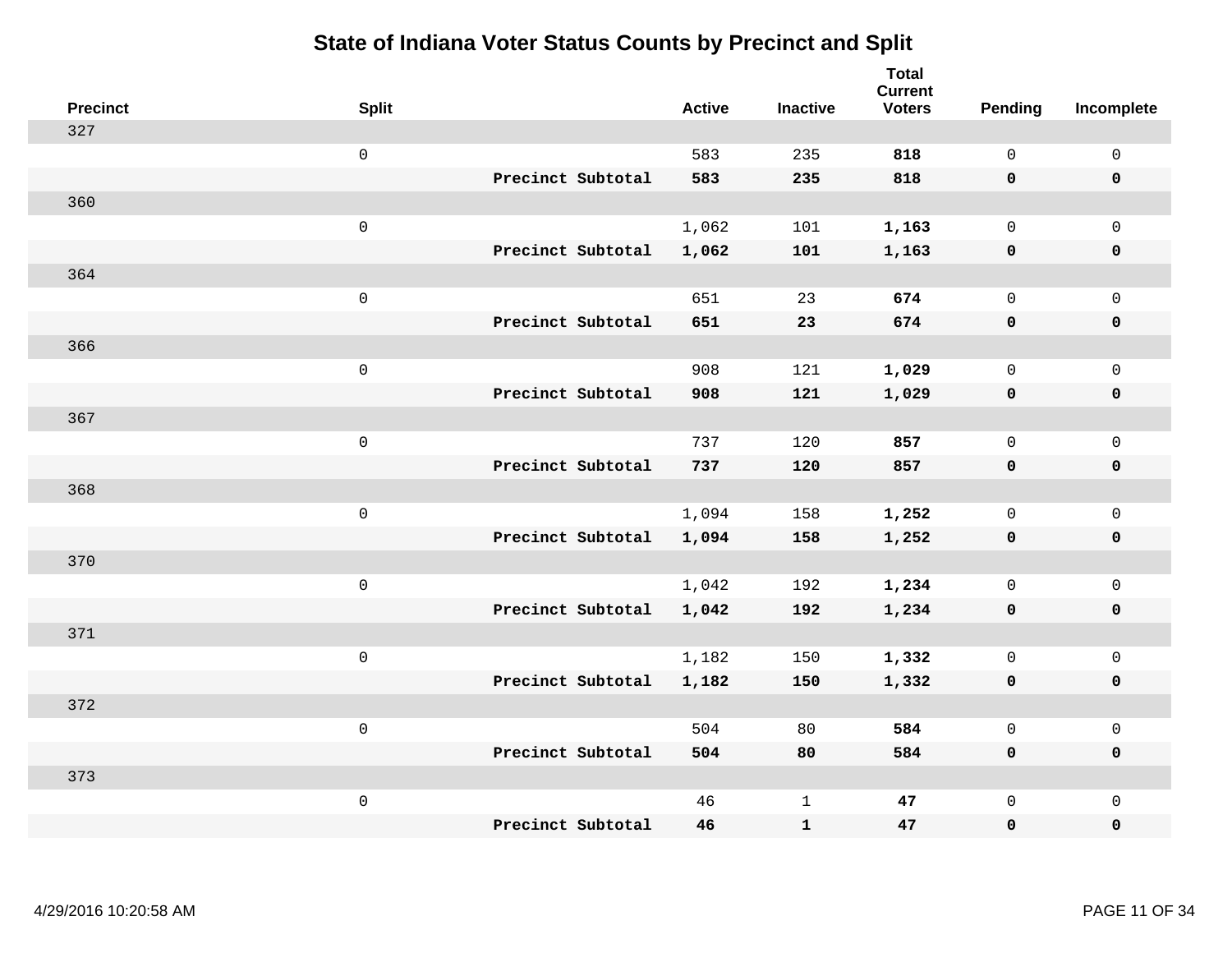| <b>Precinct</b> | <b>Split</b>        | <b>Active</b> | <b>Inactive</b> | <b>Total</b><br><b>Current</b><br><b>Voters</b> | <b>Pending</b> | Incomplete          |
|-----------------|---------------------|---------------|-----------------|-------------------------------------------------|----------------|---------------------|
| 399             |                     |               |                 |                                                 |                |                     |
|                 | $\mathsf 0$         | 495           | 64              | 559                                             | $\mathsf{O}$   | $\mathsf 0$         |
|                 | Precinct Subtotal   | 495           | 64              | 559                                             | $\mathbf 0$    | $\mathbf 0$         |
| 410             |                     |               |                 |                                                 |                |                     |
|                 | $\mathsf{O}\xspace$ | 860           | 296             | 1,156                                           | $\mathbf{0}$   | $\mathsf{O}$        |
|                 | Precinct Subtotal   | 860           | 296             | 1,156                                           | $\mathbf 0$    | 0                   |
| 411             |                     |               |                 |                                                 |                |                     |
|                 | $\mathsf 0$         | 803           | 240             | 1,043                                           | $\mathbf 0$    | $\mathsf{O}\xspace$ |
|                 | Precinct Subtotal   | 803           | 240             | 1,043                                           | $\mathbf 0$    | $\pmb{0}$           |
| 415             |                     |               |                 |                                                 |                |                     |
|                 | $\mathsf{O}\xspace$ | 859           | 243             | 1,102                                           | $\mathbf 0$    | $\mathsf{O}$        |
|                 | Precinct Subtotal   | 859           | 243             | 1,102                                           | $\mathbf 0$    | 0                   |
| 418             |                     |               |                 |                                                 |                |                     |
|                 | $\mathsf{O}\xspace$ | 675           | 79              | 754                                             | $\mathbf 0$    | $\mathsf{O}\xspace$ |
|                 | Precinct Subtotal   | 675           | 79              | 754                                             | 0              | 0                   |
| 452             |                     |               |                 |                                                 |                |                     |
|                 | $\mathsf 0$         | 1,094         | 101             | 1,195                                           | $\mathbf 0$    | $\mathsf{O}\xspace$ |
|                 | Precinct Subtotal   | 1,094         | 101             | 1,195                                           | $\mathbf 0$    | 0                   |
| 453             |                     |               |                 |                                                 |                |                     |
|                 | $\mathsf 0$         | 622           | 61              | 683                                             | $\mathsf{O}$   | $\mathsf{O}$        |
|                 | Precinct Subtotal   | 622           | 61              | 683                                             | $\mathbf 0$    | 0                   |
| 454             |                     |               |                 |                                                 |                |                     |
|                 | $\mathsf{O}\xspace$ | 738           | 108             | 846                                             | $\mathsf{O}$   | $\mathsf{O}$        |
|                 | Precinct Subtotal   | 738           | 108             | 846                                             | 0              | 0                   |
| 455             |                     |               |                 |                                                 |                |                     |
|                 | $\mathsf 0$         | 647           | 211             | 858                                             | $\mathbf 0$    | $\mathsf{O}$        |
|                 | Precinct Subtotal   | 647           | 211             | 858                                             | 0              | 0                   |
| 456             |                     |               |                 |                                                 |                |                     |
|                 | $\mathsf 0$         | 699           | 308             | 1,007                                           | $\mathsf{O}$   | $\mathsf{O}$        |
|                 | Precinct Subtotal   | 699           | 308             | 1,007                                           | 0              | 0                   |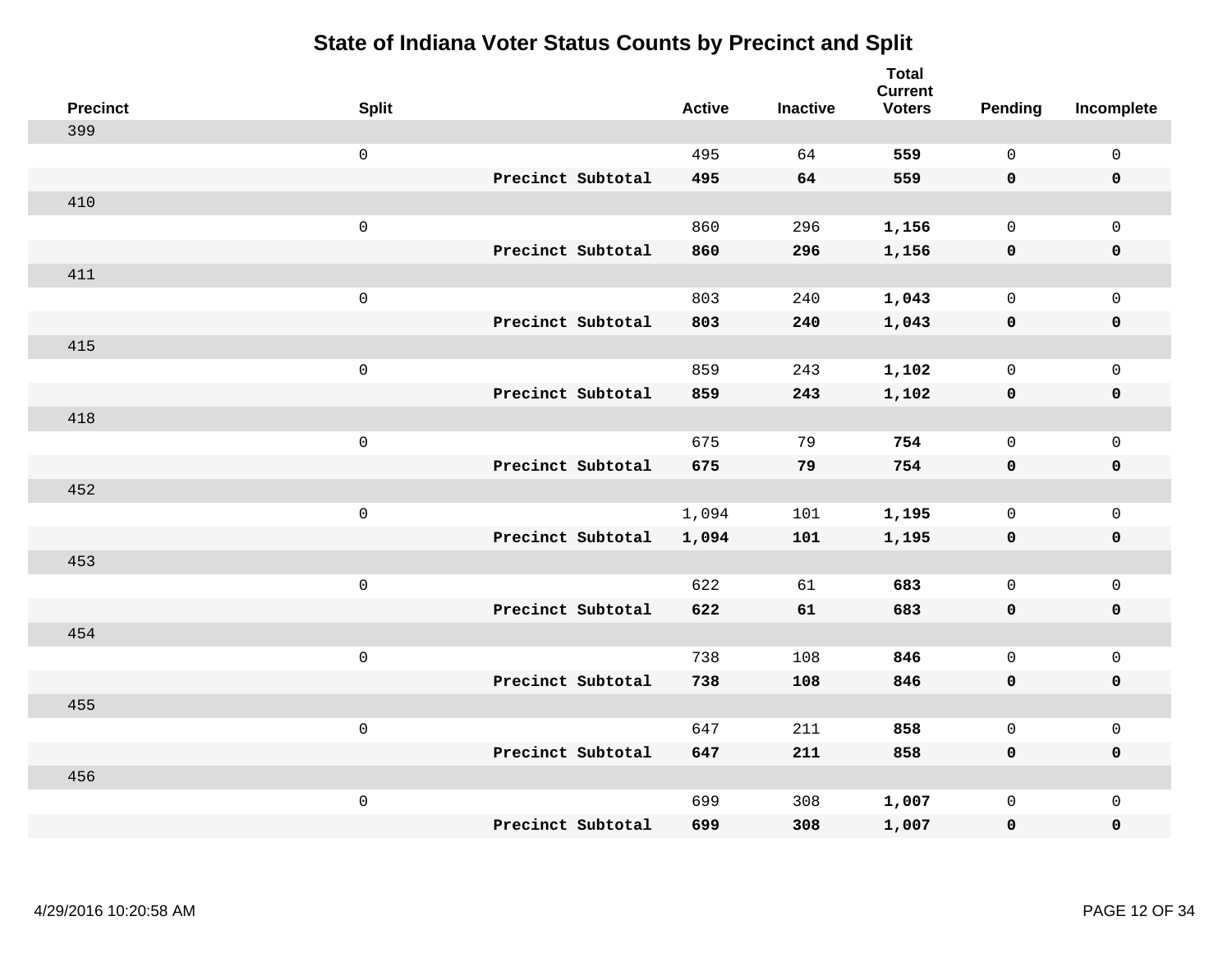| <b>Precinct</b> | <b>Split</b>        |                   | <b>Active</b> | <b>Inactive</b> | <b>Total</b><br><b>Current</b><br><b>Voters</b> | Pending      | Incomplete          |
|-----------------|---------------------|-------------------|---------------|-----------------|-------------------------------------------------|--------------|---------------------|
| 457             |                     |                   |               |                 |                                                 |              |                     |
|                 | $\mathsf 0$         |                   | 717           | 100             | 817                                             | $\mathbf 0$  | $\mathsf 0$         |
|                 |                     | Precinct Subtotal | 717           | 100             | 817                                             | $\mathbf 0$  | $\mathbf 0$         |
| 458             |                     |                   |               |                 |                                                 |              |                     |
|                 | $\mathsf{O}\xspace$ |                   | 665           | 183             | 848                                             | $\mathsf{O}$ | $\mathsf{O}$        |
|                 |                     | Precinct Subtotal | 665           | 183             | 848                                             | $\mathbf 0$  | 0                   |
| 459             |                     |                   |               |                 |                                                 |              |                     |
|                 | $\mathsf 0$         |                   | 804           | 30              | 834                                             | $\mathbf 0$  | $\mathsf{O}$        |
|                 |                     | Precinct Subtotal | 804           | 30              | 834                                             | $\mathbf 0$  | $\pmb{0}$           |
| 460             |                     |                   |               |                 |                                                 |              |                     |
|                 | $\mathsf{O}\xspace$ |                   | 901           | 144             | 1,045                                           | $\mathbf 0$  | $\mathsf{O}\xspace$ |
|                 |                     | Precinct Subtotal | 901           | 144             | 1,045                                           | $\mathbf 0$  | $\pmb{0}$           |
| 461             |                     |                   |               |                 |                                                 |              |                     |
|                 | $\mathsf 0$         |                   | 34            | $\mathbf{1}$    | 35                                              | $\mathbf 0$  | $\mathsf 0$         |
|                 |                     | Precinct Subtotal | 34            | $\mathbf{1}$    | 35                                              | 0            | $\mathbf 0$         |
| 468             |                     |                   |               |                 |                                                 |              |                     |
|                 | $\mathsf{O}\xspace$ |                   | 896           | 162             | 1,058                                           | $\mathbf 0$  | $\mathsf{O}\xspace$ |
|                 |                     | Precinct Subtotal | 896           | 162             | 1,058                                           | 0            | 0                   |
| 469             |                     |                   |               |                 |                                                 |              |                     |
|                 | $\mathsf{O}\xspace$ |                   | 599           | 134             | 733                                             | $\mathbf 0$  | $\mathsf{O}\xspace$ |
|                 |                     | Precinct Subtotal | 599           | 134             | 733                                             | 0            | 0                   |
| 470             |                     |                   |               |                 |                                                 |              |                     |
|                 | $\mathsf 0$         |                   | 893           | 168             | 1,061                                           | $\mathbf 0$  | $\mathsf{O}\xspace$ |
|                 |                     | Precinct Subtotal | 893           | 168             | 1,061                                           | $\mathbf 0$  | 0                   |
| 471             |                     |                   |               |                 |                                                 |              |                     |
|                 | $\mathsf 0$         |                   | 689           | 292             | 981                                             | $\mathsf{O}$ | $\mathsf 0$         |
|                 |                     | Precinct Subtotal | 689           | 292             | 981                                             | 0            | 0                   |
| 472             |                     |                   |               |                 |                                                 |              |                     |
|                 | $\mathsf 0$         |                   | 849           | 200             | 1,049                                           | $\mathsf{O}$ | $\mathsf{O}$        |
|                 |                     | Precinct Subtotal | 849           | 200             | 1,049                                           | 0            | 0                   |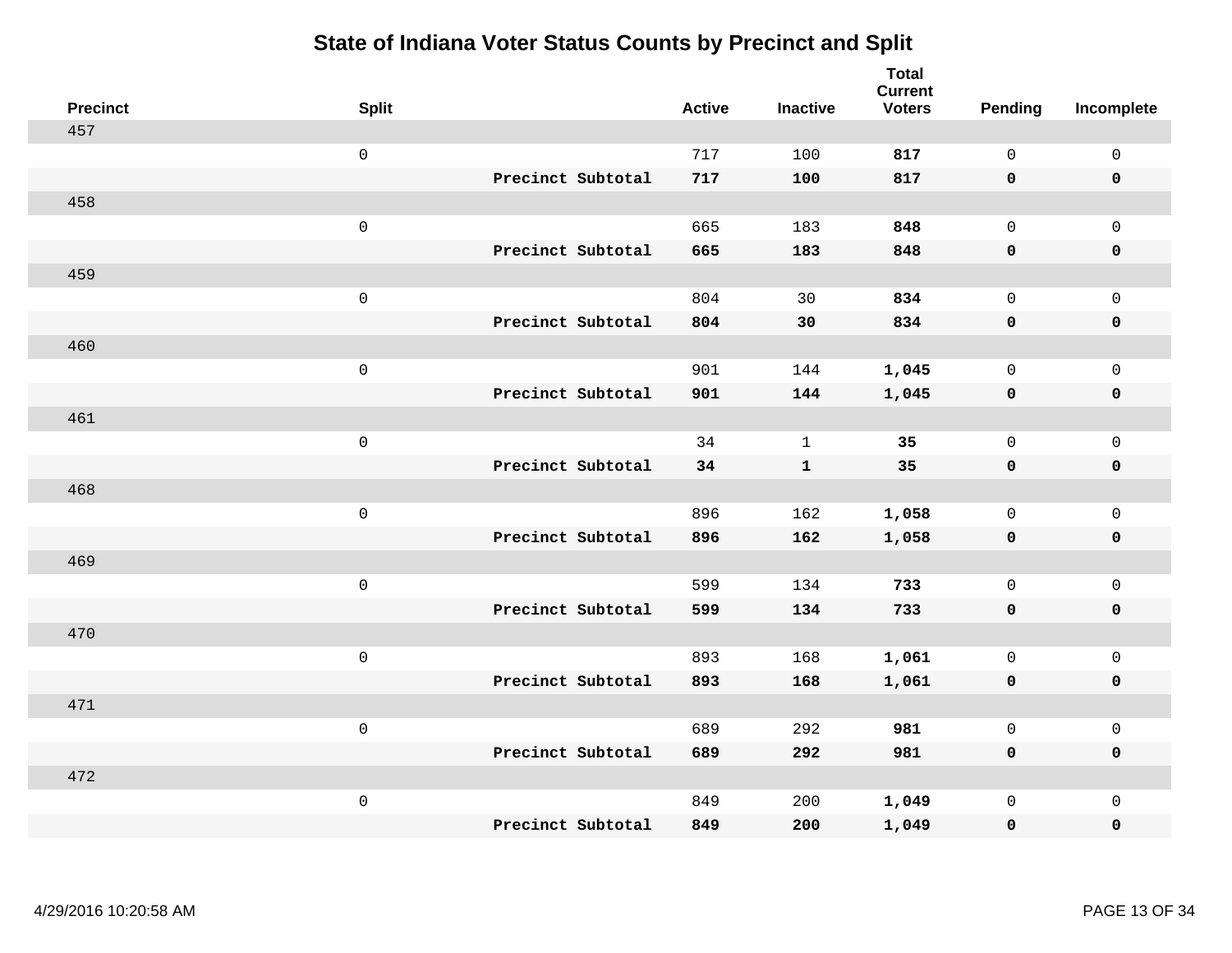| <b>Precinct</b> | <b>Split</b>        |                   | <b>Active</b> | <b>Inactive</b> | <b>Total</b><br><b>Current</b><br><b>Voters</b> | Pending      | Incomplete          |
|-----------------|---------------------|-------------------|---------------|-----------------|-------------------------------------------------|--------------|---------------------|
| 473             |                     |                   |               |                 |                                                 |              |                     |
|                 | $\mathsf{O}\xspace$ |                   | 1,044         | 144             | 1,188                                           | $\mathbf 0$  | $\mathsf{O}\xspace$ |
|                 |                     | Precinct Subtotal | 1,044         | 144             | 1,188                                           | $\mathbf 0$  | $\pmb{0}$           |
| 474             |                     |                   |               |                 |                                                 |              |                     |
|                 | $\mathsf{O}\xspace$ |                   | 1,274         | 292             | 1,566                                           | $\mathbf 0$  | $\mathbf{0}$        |
|                 |                     | Precinct Subtotal | 1,274         | 292             | 1,566                                           | $\mathbf 0$  | $\pmb{0}$           |
| 475             |                     |                   |               |                 |                                                 |              |                     |
|                 | $\mathsf 0$         |                   | 675           | 125             | 800                                             | $\mathsf{O}$ | $\mathsf{O}\xspace$ |
|                 |                     | Precinct Subtotal | 675           | 125             | 800                                             | 0            | 0                   |
| 476             |                     |                   |               |                 |                                                 |              |                     |
|                 | $\mathsf{O}\xspace$ |                   | 611           | 84              | 695                                             | $\mathsf{O}$ | $\mathsf{O}\xspace$ |
|                 |                     | Precinct Subtotal | 611           | 84              | 695                                             | $\mathbf 0$  | 0                   |
| 477             |                     |                   |               |                 |                                                 |              |                     |
|                 | $\mathsf{O}\xspace$ |                   | 976           | 98              | 1,074                                           | $\mathsf{O}$ | $\mathsf{O}\xspace$ |
|                 |                     | Precinct Subtotal | 976           | 98              | 1,074                                           | 0            | 0                   |
| 478             |                     |                   |               |                 |                                                 |              |                     |
|                 | $\mathsf{O}\xspace$ |                   | 717           | 87              | 804                                             | $\mathsf{O}$ | $\mathsf{O}\xspace$ |
|                 |                     | Precinct Subtotal | 717           | 87              | 804                                             | $\mathbf 0$  | 0                   |
| 479             |                     |                   |               |                 |                                                 |              |                     |
|                 | $\mathsf{O}\xspace$ |                   | 923           | 88              | 1,011                                           | $\mathbf 0$  | $\mathsf{O}$        |
|                 |                     | Precinct Subtotal | 923           | 88              | 1,011                                           | $\mathbf 0$  | 0                   |
| 480             |                     |                   |               |                 |                                                 |              |                     |
|                 | $\mathsf 0$         |                   | 912           | 92              | 1,004                                           | $\mathsf{O}$ | $\mathsf{O}\xspace$ |
|                 |                     | Precinct Subtotal | 912           | 92              | 1,004                                           | 0            | 0                   |
| 481             |                     |                   |               |                 |                                                 |              |                     |
|                 | $\mathsf 0$         |                   | 894           | 67              | 961                                             | $\mathsf{O}$ | $\mathsf{O}\xspace$ |
|                 |                     | Precinct Subtotal | 894           | 67              | 961                                             | 0            | 0                   |
| 482             |                     |                   |               |                 |                                                 |              |                     |
|                 | $\mathsf 0$         |                   | 961           | 191             | 1,152                                           | $\mathsf{O}$ | $\mathsf{O}$        |
|                 |                     | Precinct Subtotal | 961           | 191             | 1,152                                           | 0            | 0                   |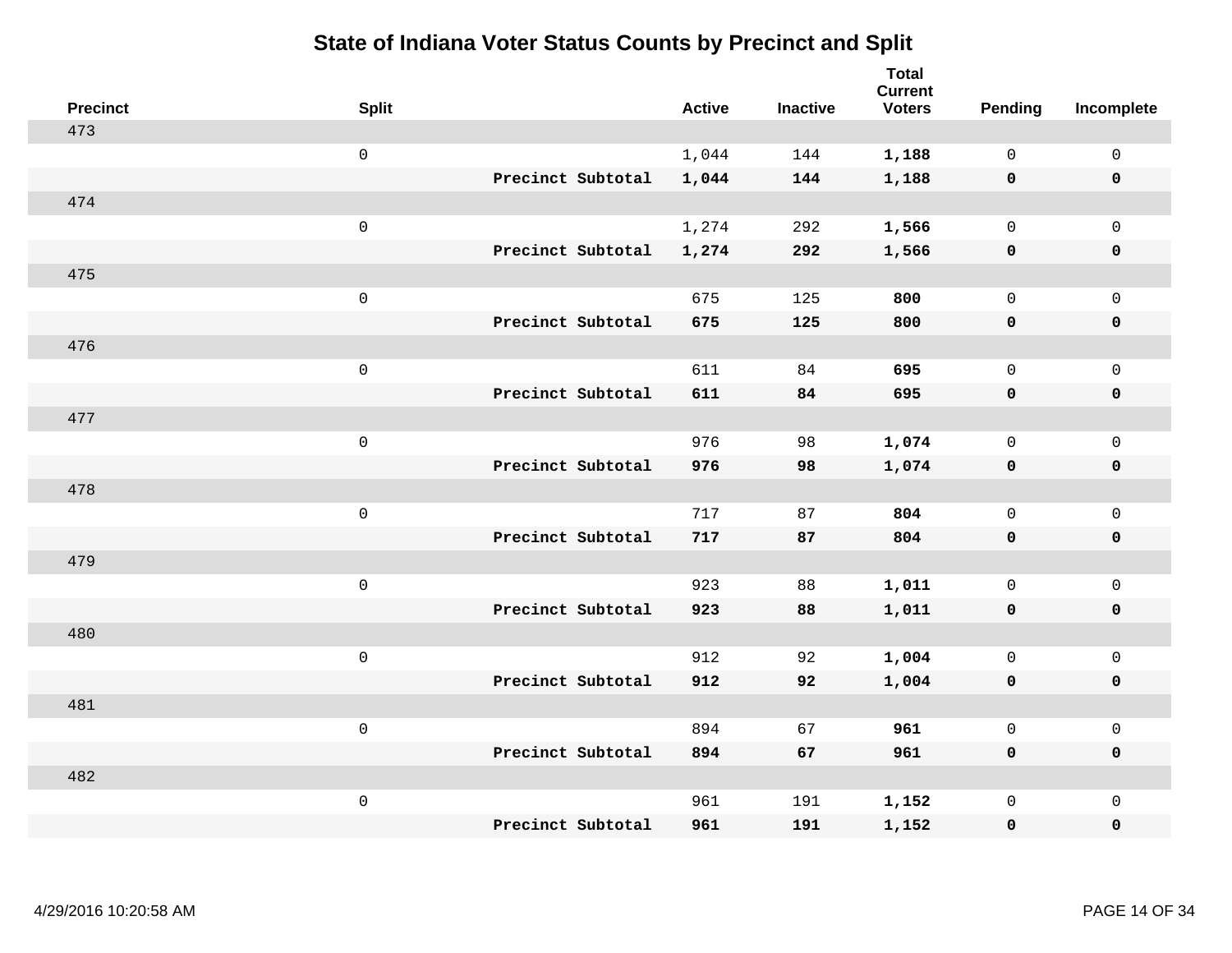| <b>Precinct</b> | <b>Split</b>        |                   | <b>Active</b> | <b>Inactive</b> | <b>Total</b><br><b>Current</b><br><b>Voters</b> | <b>Pending</b> | Incomplete          |
|-----------------|---------------------|-------------------|---------------|-----------------|-------------------------------------------------|----------------|---------------------|
| 483             |                     |                   |               |                 |                                                 |                |                     |
|                 | $\mathsf{O}\xspace$ |                   | 902           | 49              | 951                                             | $\mathsf{O}$   | $\mathsf 0$         |
|                 |                     | Precinct Subtotal | 902           | 49              | 951                                             | $\mathbf 0$    | $\mathbf 0$         |
| 484             |                     |                   |               |                 |                                                 |                |                     |
|                 | $\mathsf{O}\xspace$ |                   | 799           | 66              | 865                                             | $\mathbf{0}$   | $\mathsf{O}$        |
|                 |                     | Precinct Subtotal | 799           | 66              | 865                                             | $\mathbf 0$    | 0                   |
| 485             |                     |                   |               |                 |                                                 |                |                     |
|                 | $\mathsf 0$         |                   | 954           | 162             | 1,116                                           | $\mathbf{0}$   | $\mathsf{O}\xspace$ |
|                 |                     | Precinct Subtotal | 954           | 162             | 1,116                                           | $\mathbf 0$    | $\pmb{0}$           |
| 486             |                     |                   |               |                 |                                                 |                |                     |
|                 | $\mathsf{O}\xspace$ |                   | 1,158         | 102             | 1,260                                           | $\mathsf{O}$   | $\mathsf{O}$        |
|                 |                     | Precinct Subtotal | 1,158         | 102             | 1,260                                           | 0              | 0                   |
| 487             |                     |                   |               |                 |                                                 |                |                     |
|                 | $\mathsf{O}\xspace$ |                   | 1,020         | 179             | 1,199                                           | $\mathbf 0$    | $\mathsf{O}\xspace$ |
|                 |                     | Precinct Subtotal | 1,020         | 179             | 1,199                                           | 0              | 0                   |
| 488             |                     |                   |               |                 |                                                 |                |                     |
|                 | $\mathsf 0$         |                   | 737           | 253             | 990                                             | $\mathbf 0$    | $\mathsf{O}$        |
|                 |                     | Precinct Subtotal | 737           | 253             | 990                                             | 0              | 0                   |
| 489             |                     |                   |               |                 |                                                 |                |                     |
|                 | $\mathsf{O}\xspace$ |                   | 354           | 70              | 424                                             | $\mathsf{O}$   | $\mathsf{O}$        |
|                 |                     | Precinct Subtotal | 354           | 70              | 424                                             | $\mathbf 0$    | 0                   |
| 490             |                     |                   |               |                 |                                                 |                |                     |
|                 | $\mathsf 0$         |                   | 861           | 227             | 1,088                                           | $\mathsf{O}$   | $\mathsf{O}$        |
|                 |                     | Precinct Subtotal | 861           | 227             | 1,088                                           | 0              | 0                   |
| 502             |                     |                   |               |                 |                                                 |                |                     |
|                 | $\mathsf 0$         |                   | 576           | 182             | 758                                             | $\mathbf 0$    | $\mathsf{O}$        |
|                 |                     | Precinct Subtotal | 576           | 182             | 758                                             | 0              | 0                   |
| 503             |                     |                   |               |                 |                                                 |                |                     |
|                 | $\mathsf 0$         |                   | 870           | 226             | 1,096                                           | $\mathsf{O}$   | $\mathsf{O}$        |
|                 |                     | Precinct Subtotal | 870           | 226             | 1,096                                           | 0              | 0                   |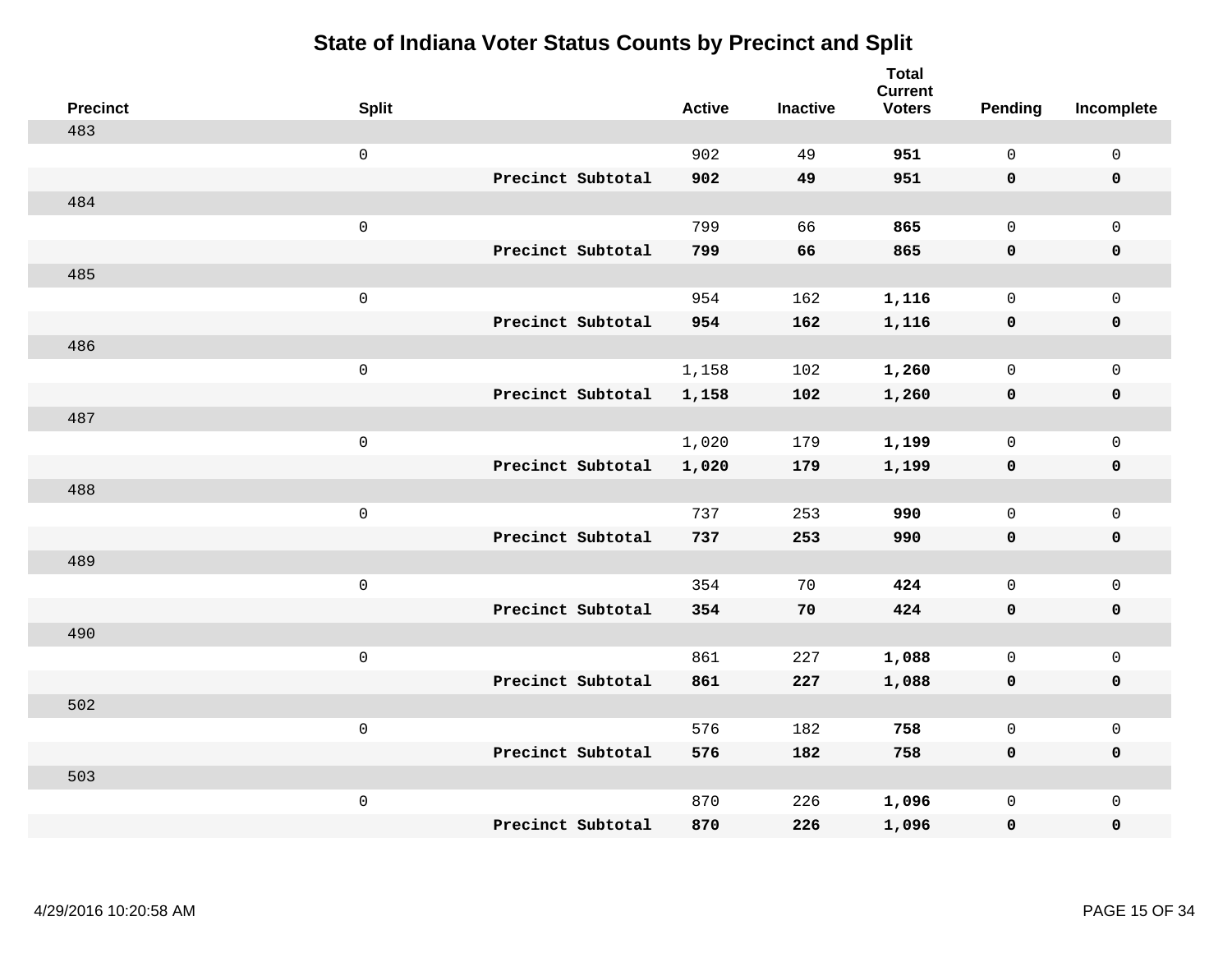| <b>Precinct</b> | <b>Split</b>        |                   | <b>Active</b> | <b>Inactive</b> | <b>Total</b><br><b>Current</b><br><b>Voters</b> | <b>Pending</b> | Incomplete          |
|-----------------|---------------------|-------------------|---------------|-----------------|-------------------------------------------------|----------------|---------------------|
| 504             |                     |                   |               |                 |                                                 |                |                     |
|                 | $\mathsf{O}\xspace$ |                   | 709           | 164             | 873                                             | $\mathbf 0$    | $\mathsf 0$         |
|                 |                     | Precinct Subtotal | 709           | 164             | 873                                             | $\mathbf 0$    | $\mathbf 0$         |
| 505             |                     |                   |               |                 |                                                 |                |                     |
|                 | $\mathsf 0$         |                   | 570           | 215             | 785                                             | $\mathbf 0$    | $\mathbf 0$         |
|                 |                     | Precinct Subtotal | 570           | 215             | 785                                             | $\mathbf 0$    | $\pmb{0}$           |
| 509             |                     |                   |               |                 |                                                 |                |                     |
|                 | $\mathsf 0$         |                   | 750           | 246             | 996                                             | $\mathbf 0$    | $\mathsf{O}\xspace$ |
|                 |                     | Precinct Subtotal | 750           | 246             | 996                                             | $\mathbf 0$    | $\mathbf 0$         |
| 512             |                     |                   |               |                 |                                                 |                |                     |
|                 | $\mathbf 0$         |                   | 488           | 108             | 596                                             | $\mathbf 0$    | $\mathbf 0$         |
|                 |                     | Precinct Subtotal | 488           | 108             | 596                                             | $\mathbf 0$    | $\mathbf 0$         |
| 516             |                     |                   |               |                 |                                                 |                |                     |
|                 | $\mathsf 0$         |                   | 522           | 120             | 642                                             | $\Omega$       | $\mathbf{0}$        |
|                 |                     | Precinct Subtotal | 522           | 120             | 642                                             | $\mathbf 0$    | $\mathbf 0$         |
| 518             |                     |                   |               |                 |                                                 |                |                     |
|                 | $\mathbf 0$         |                   | 437           | 168             | 605                                             | $\mathbf 0$    | $\mathsf 0$         |
|                 |                     | Precinct Subtotal | 437           | 168             | 605                                             | $\mathbf 0$    | $\mathbf 0$         |
| 519             |                     |                   |               |                 |                                                 |                |                     |
|                 | $\mathbf 0$         |                   | 778           | 312             | 1,090                                           | $\mathbf 0$    | $\mathsf 0$         |
|                 |                     | Precinct Subtotal | 778           | 312             | 1,090                                           | 0              | $\mathbf 0$         |
| 553             |                     |                   |               |                 |                                                 |                |                     |
|                 | $\mathbf 0$         |                   | 939           | 188             | 1,127                                           | $\mathbf 0$    | $\mathsf 0$         |
|                 |                     | Precinct Subtotal | 939           | 188             | 1,127                                           | $\mathbf 0$    | $\mathbf 0$         |
| 554             |                     |                   |               |                 |                                                 |                |                     |
|                 | $\mathsf 0$         |                   | 972           | 198             | 1,170                                           | 0              | $\mathsf 0$         |
|                 |                     | Precinct Subtotal | 972           | 198             | 1,170                                           | $\mathbf 0$    | $\mathbf 0$         |
| 555             |                     |                   |               |                 |                                                 |                |                     |
|                 | $\mathbf 0$         |                   | 693           | 116             | 809                                             | $\mathbf 0$    | $\mathbf 0$         |
|                 |                     | Precinct Subtotal | 693           | 116             | 809                                             | $\mathbf 0$    | $\pmb{0}$           |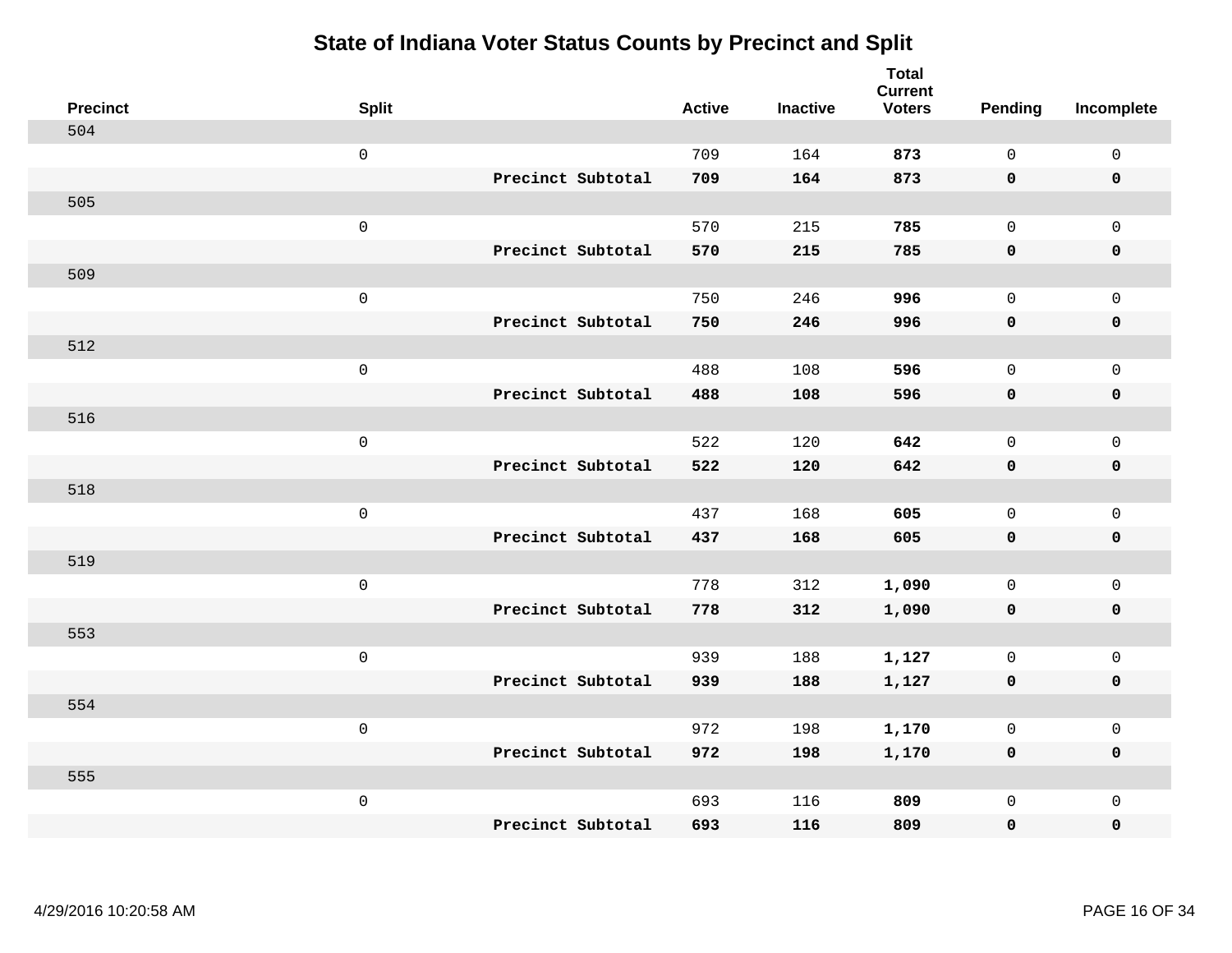| <b>Precinct</b> | <b>Split</b>        |                   | <b>Active</b> | <b>Inactive</b> | <b>Total</b><br><b>Current</b><br><b>Voters</b> | Pending      | Incomplete          |
|-----------------|---------------------|-------------------|---------------|-----------------|-------------------------------------------------|--------------|---------------------|
| 557             |                     |                   |               |                 |                                                 |              |                     |
|                 | $\mathsf{O}$        |                   | 688           | 344             | 1,032                                           | $\mathbf 0$  | 0                   |
|                 |                     | Precinct Subtotal | 688           | 344             | 1,032                                           | $\mathbf 0$  | $\pmb{0}$           |
| 561             |                     |                   |               |                 |                                                 |              |                     |
|                 | $\mathsf 0$         |                   | 570           | 52              | 622                                             | $\mathbf 0$  | $\mathbf{0}$        |
|                 |                     | Precinct Subtotal | 570           | 52              | 622                                             | $\mathbf 0$  | $\pmb{0}$           |
| 565             |                     |                   |               |                 |                                                 |              |                     |
|                 | $\mathsf 0$         |                   | 291           | 150             | 441                                             | $\mathbf 0$  | $\mathsf{O}$        |
|                 |                     | Precinct Subtotal | 291           | 150             | 441                                             | 0            | 0                   |
| 566             |                     |                   |               |                 |                                                 |              |                     |
|                 | $\mathbf 0$         |                   | 535           | 151             | 686                                             | $\mathbf 0$  | $\mathsf{O}\xspace$ |
|                 |                     | Precinct Subtotal | 535           | 151             | 686                                             | 0            | 0                   |
| 567             |                     |                   |               |                 |                                                 |              |                     |
|                 | $\mathbf 0$         |                   | 838           | 177             | 1,015                                           | $\mathbf 0$  | $\mathsf{O}\xspace$ |
|                 |                     | Precinct Subtotal | 838           | 177             | 1,015                                           | 0            | 0                   |
| 569             |                     |                   |               |                 |                                                 |              |                     |
|                 | $\mathsf{O}\xspace$ |                   | 543           | 241             | 784                                             | $\mathbf 0$  | $\mathsf{O}\xspace$ |
|                 |                     | Precinct Subtotal | 543           | 241             | 784                                             | 0            | 0                   |
| 570             |                     |                   |               |                 |                                                 |              |                     |
|                 | $\mathbf 0$         |                   | 349           | 50              | 399                                             | $\mathbf 0$  | $\mathsf{O}$        |
|                 |                     | Precinct Subtotal | 349           | 50              | 399                                             | 0            | 0                   |
| 575             |                     |                   |               |                 |                                                 |              |                     |
|                 | $\mathsf{O}\xspace$ |                   | 1,087         | 232             | 1,319                                           | 0            | $\mathsf 0$         |
|                 |                     | Precinct Subtotal | 1,087         | 232             | 1,319                                           | 0            | 0                   |
| 576             |                     |                   |               |                 |                                                 |              |                     |
|                 | $\mathsf 0$         |                   | 866           | 130             | 996                                             | $\mathsf{O}$ | $\mathsf{O}$        |
|                 |                     | Precinct Subtotal | 866           | 130             | 996                                             | 0            | 0                   |
| 577             |                     |                   |               |                 |                                                 |              |                     |
|                 | $\mathbf 0$         |                   | 424           | 129             | 553                                             | $\mathsf{O}$ | $\mathsf{O}$        |
|                 |                     | Precinct Subtotal | 424           | 129             | 553                                             | 0            | 0                   |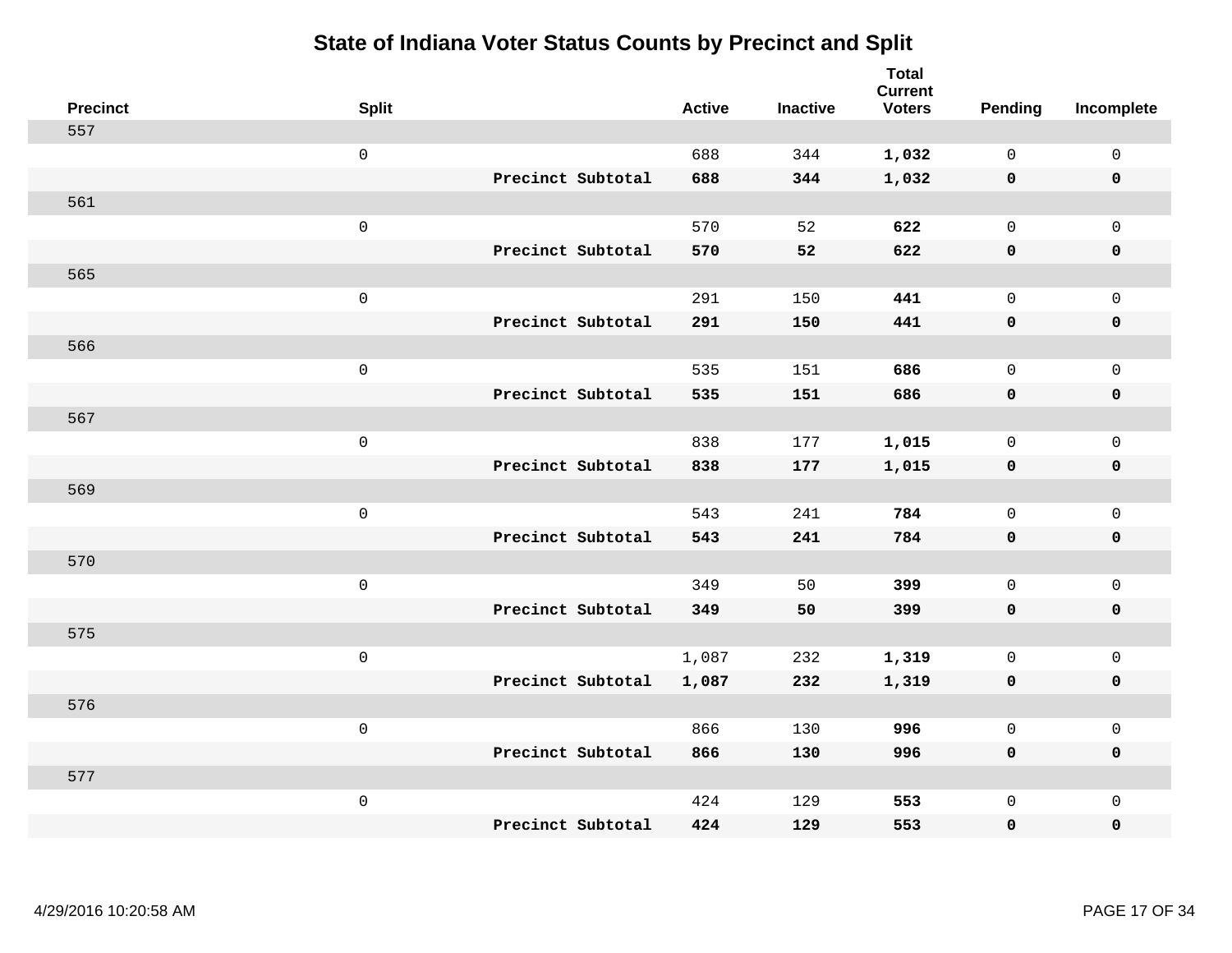| <b>Precinct</b> | <b>Split</b> |                   | <b>Active</b> | <b>Inactive</b> | <b>Total</b><br><b>Current</b><br><b>Voters</b> | <b>Pending</b> | Incomplete  |
|-----------------|--------------|-------------------|---------------|-----------------|-------------------------------------------------|----------------|-------------|
| 578             |              |                   |               |                 |                                                 |                |             |
|                 | $\mathsf 0$  |                   | 631           | 114             | 745                                             | $\mathsf{O}$   | $\mathsf 0$ |
|                 |              | Precinct Subtotal | 631           | 114             | 745                                             | $\mathbf 0$    | $\mathbf 0$ |
| 579             |              |                   |               |                 |                                                 |                |             |
|                 | $\mathsf 0$  |                   | 800           | 218             | 1,018                                           | $\mathsf{O}$   | $\mathbf 0$ |
|                 |              | Precinct Subtotal | 800           | 218             | 1,018                                           | $\mathbf 0$    | $\mathbf 0$ |
| 580             |              |                   |               |                 |                                                 |                |             |
|                 | $\mathsf 0$  |                   | 168           | 27              | 195                                             | $\mathsf{O}$   | $\mathbf 0$ |
|                 |              | Precinct Subtotal | 168           | 27              | 195                                             | $\mathbf 0$    | $\mathbf 0$ |
| 581             |              |                   |               |                 |                                                 |                |             |
|                 | $\mathsf 0$  |                   | 778           | 314             | 1,092                                           | $\mathsf{O}$   | $\mathbf 0$ |
|                 |              | Precinct Subtotal | 778           | 314             | 1,092                                           | $\mathbf 0$    | $\pmb{0}$   |
| 582             |              |                   |               |                 |                                                 |                |             |
|                 | $\mathsf 0$  |                   | 811           | 153             | 964                                             | $\mathbf 0$    | $\mathsf 0$ |
|                 |              | Precinct Subtotal | 811           | 153             | 964                                             | $\mathbf 0$    | $\mathbf 0$ |
| 583             |              |                   |               |                 |                                                 |                |             |
|                 | $\mathbf 0$  |                   | 998           | 561             | 1,559                                           | $\mathbf 0$    | $\mathbf 0$ |
|                 |              | Precinct Subtotal | 998           | 561             | 1,559                                           | $\mathbf 0$    | $\mathbf 0$ |
| 585             |              |                   |               |                 |                                                 |                |             |
|                 | $\mathbf 0$  |                   | 772           | 34              | 806                                             | $\mathbf 0$    | $\mathbf 0$ |
|                 |              | Precinct Subtotal | 772           | 34              | 806                                             | 0              | $\mathbf 0$ |
| 590             |              |                   |               |                 |                                                 |                |             |
|                 | $\mathbf 0$  |                   | 545           | 173             | 718                                             | $\mathbf 0$    | $\mathsf 0$ |
|                 |              | Precinct Subtotal | 545           | 173             | 718                                             | $\mathbf 0$    | $\mathbf 0$ |
| 591             |              |                   |               |                 |                                                 |                |             |
|                 | $\mathsf 0$  |                   | 571           | 121             | 692                                             | $\mathbf 0$    | $\mathsf 0$ |
|                 |              | Precinct Subtotal | 571           | 121             | 692                                             | $\mathbf 0$    | $\mathbf 0$ |
| 592             |              |                   |               |                 |                                                 |                |             |
|                 | $\mathbf 0$  |                   | 742           | 117             | 859                                             | $\mathbf 0$    | $\mathbf 0$ |
|                 |              | Precinct Subtotal | 742           | 117             | 859                                             | 0              | $\pmb{0}$   |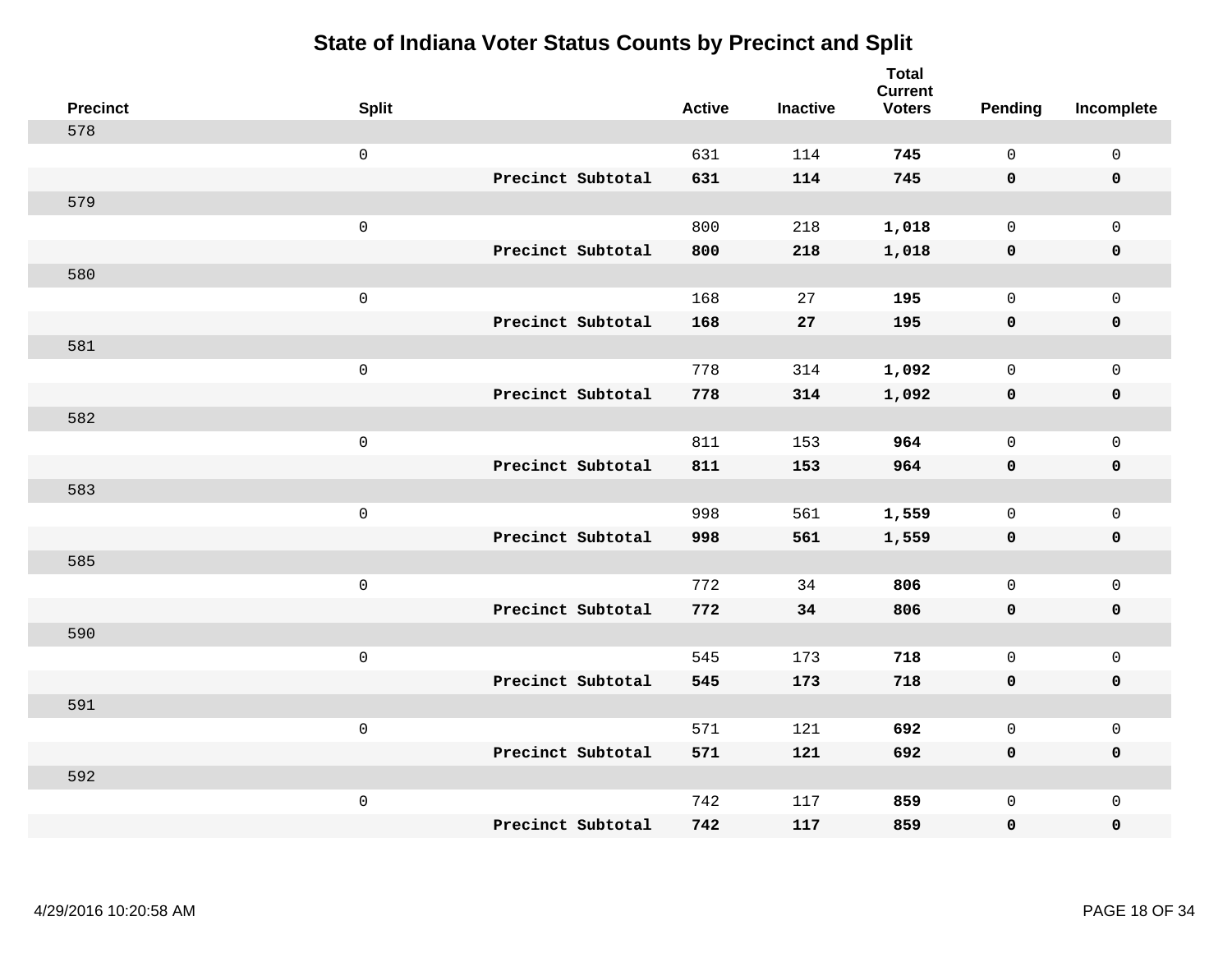| <b>Precinct</b> | <b>Split</b>      | <b>Active</b> | <b>Inactive</b> | <b>Total</b><br><b>Current</b><br><b>Voters</b> | <b>Pending</b> | Incomplete  |
|-----------------|-------------------|---------------|-----------------|-------------------------------------------------|----------------|-------------|
| 594             |                   |               |                 |                                                 |                |             |
|                 | $\mathsf 0$       | 800           | 93              | 893                                             | $\mathbf 0$    | $\mathsf 0$ |
|                 | Precinct Subtotal | 800           | 93              | 893                                             | $\mathbf 0$    | $\mathbf 0$ |
| 596             |                   |               |                 |                                                 |                |             |
|                 | $\mathsf 0$       | 629           | 131             | 760                                             | $\mathsf{O}$   | $\mathbf 0$ |
|                 | Precinct Subtotal | 629           | 131             | 760                                             | $\mathbf 0$    | $\pmb{0}$   |
| 602             |                   |               |                 |                                                 |                |             |
|                 | $\mathsf 0$       | 656           | 164             | 820                                             | $\mathbf 0$    | $\mathsf 0$ |
|                 | Precinct Subtotal | 656           | 164             | 820                                             | $\mathbf 0$    | $\mathbf 0$ |
| 603             |                   |               |                 |                                                 |                |             |
|                 | $\mathbf 0$       | 637           | 93              | 730                                             | $\mathbf 0$    | $\mathbf 0$ |
|                 | Precinct Subtotal | 637           | 93              | 730                                             | $\mathbf 0$    | $\mathbf 0$ |
| 605             |                   |               |                 |                                                 |                |             |
|                 | $\mathsf 0$       | 1,005         | 159             | 1,164                                           | $\mathbf 0$    | $\mathbf 0$ |
|                 | Precinct Subtotal | 1,005         | 159             | 1,164                                           | 0              | $\mathbf 0$ |
| 607             |                   |               |                 |                                                 |                |             |
|                 | $\mathbf 0$       | 906           | 162             | 1,068                                           | $\mathsf{O}$   | $\mathsf 0$ |
|                 | Precinct Subtotal | 906           | 162             | 1,068                                           | $\mathbf 0$    | $\mathbf 0$ |
| 608             |                   |               |                 |                                                 |                |             |
|                 | $\mathbf 0$       | 861           | 327             | 1,188                                           | $\mathbf 0$    | $\mathsf 0$ |
|                 | Precinct Subtotal | 861           | 327             | 1,188                                           | 0              | $\mathbf 0$ |
| 610             |                   |               |                 |                                                 |                |             |
|                 | $\mathbf 0$       | 870           | 213             | 1,083                                           | $\mathbf 0$    | $\mathsf 0$ |
|                 | Precinct Subtotal | 870           | 213             | 1,083                                           | $\mathbf 0$    | $\mathbf 0$ |
| 611             |                   |               |                 |                                                 |                |             |
|                 | $\mathsf 0$       | $\mathbf{1}$  | $\mathsf{O}$    | $\mathbf 1$                                     | $\mathsf{O}$   | $\mathsf 0$ |
|                 | Precinct Subtotal | $\mathbf{1}$  | $\mathbf 0$     | $\mathbf{1}$                                    | $\mathbf 0$    | $\mathbf 0$ |
| 612             |                   |               |                 |                                                 |                |             |
|                 | $\mathbf 0$       | 15            | 14              | 29                                              | $\mathsf{O}$   | $\mathbf 0$ |
|                 | Precinct Subtotal | 15            | 14              | 29                                              | 0              | $\pmb{0}$   |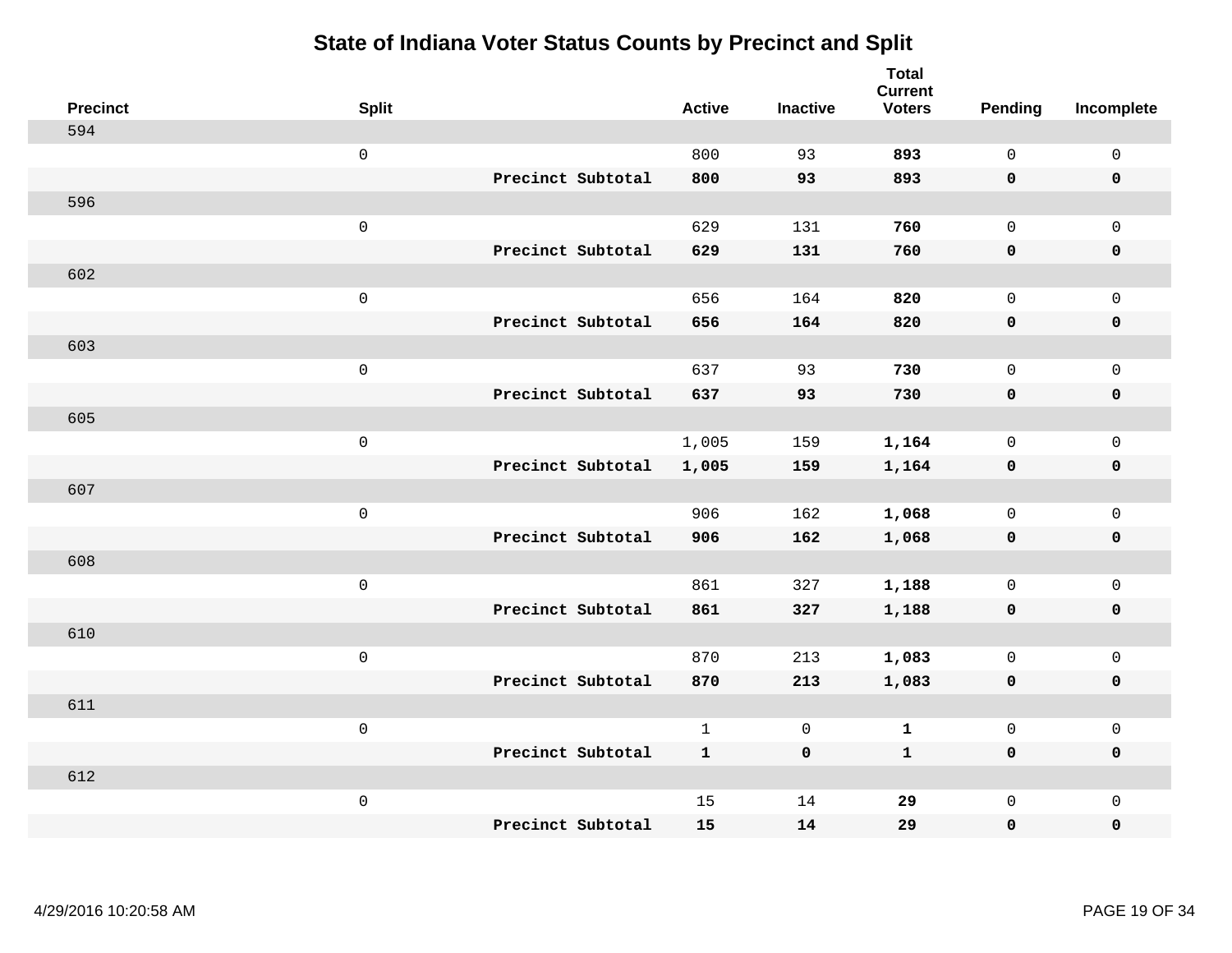| <b>Precinct</b> | <b>Split</b>        |                   | <b>Active</b> | <b>Inactive</b> | <b>Total</b><br><b>Current</b><br><b>Voters</b> | Pending      | Incomplete          |
|-----------------|---------------------|-------------------|---------------|-----------------|-------------------------------------------------|--------------|---------------------|
| 651             |                     |                   |               |                 |                                                 |              |                     |
|                 | $\mathsf 0$         |                   | 702           | 223             | 925                                             | $\mathbf 0$  | $\mathsf 0$         |
|                 |                     | Precinct Subtotal | 702           | 223             | 925                                             | $\mathbf 0$  | $\mathbf 0$         |
| 652             |                     |                   |               |                 |                                                 |              |                     |
|                 | $\mathsf 0$         |                   | 907           | 168             | 1,075                                           | $\mathbf 0$  | $\mathsf{O}$        |
|                 |                     | Precinct Subtotal | 907           | 168             | 1,075                                           | 0            | 0                   |
| 653             |                     |                   |               |                 |                                                 |              |                     |
|                 | $\mathsf 0$         |                   | 812           | 182             | 994                                             | $\mathbf{0}$ | $\mathsf{O}$        |
|                 |                     | Precinct Subtotal | 812           | 182             | 994                                             | 0            | $\pmb{0}$           |
| 654             |                     |                   |               |                 |                                                 |              |                     |
|                 | $\mathsf 0$         |                   | 622           | 86              | 708                                             | $\mathbf 0$  | $\mathsf{O}\xspace$ |
|                 |                     | Precinct Subtotal | 622           | 86              | 708                                             | $\mathbf 0$  | $\pmb{0}$           |
| 655             |                     |                   |               |                 |                                                 |              |                     |
|                 | $\mathbf 0$         |                   | 365           | 177             | 542                                             | $\mathbf{0}$ | $\mathsf 0$         |
|                 |                     | Precinct Subtotal | 365           | 177             | 542                                             | 0            | $\pmb{0}$           |
| 656             |                     |                   |               |                 |                                                 |              |                     |
|                 | $\mathbf 0$         |                   | 532           | 211             | 743                                             | $\mathbf 0$  | $\mathsf{O}$        |
|                 |                     | Precinct Subtotal | 532           | 211             | 743                                             | $\mathbf 0$  | 0                   |
| 658             |                     |                   |               |                 |                                                 |              |                     |
|                 | $\mathbf 0$         |                   | 1,036         | 114             | 1,150                                           | $\mathbf 0$  | $\mathsf{O}\xspace$ |
|                 |                     | Precinct Subtotal | 1,036         | 114             | 1,150                                           | 0            | 0                   |
| 660             |                     |                   |               |                 |                                                 |              |                     |
|                 | $\mathsf{O}\xspace$ |                   | 741           | 145             | 886                                             | $\mathbf 0$  | $\mathsf{O}\xspace$ |
|                 |                     | Precinct Subtotal | 741           | 145             | 886                                             | 0            | 0                   |
| 661             |                     |                   |               |                 |                                                 |              |                     |
|                 | $\mathbf 0$         |                   | 509           | 70              | 579                                             | $\mathbf 0$  | $\mathsf 0$         |
|                 |                     | Precinct Subtotal | 509           | 70              | 579                                             | 0            | 0                   |
| 662             |                     |                   |               |                 |                                                 |              |                     |
|                 | $\mathbf 0$         |                   | 681           | 335             | 1,016                                           | $\mathsf{O}$ | $\mathsf{O}$        |
|                 |                     | Precinct Subtotal | 681           | 335             | 1,016                                           | 0            | 0                   |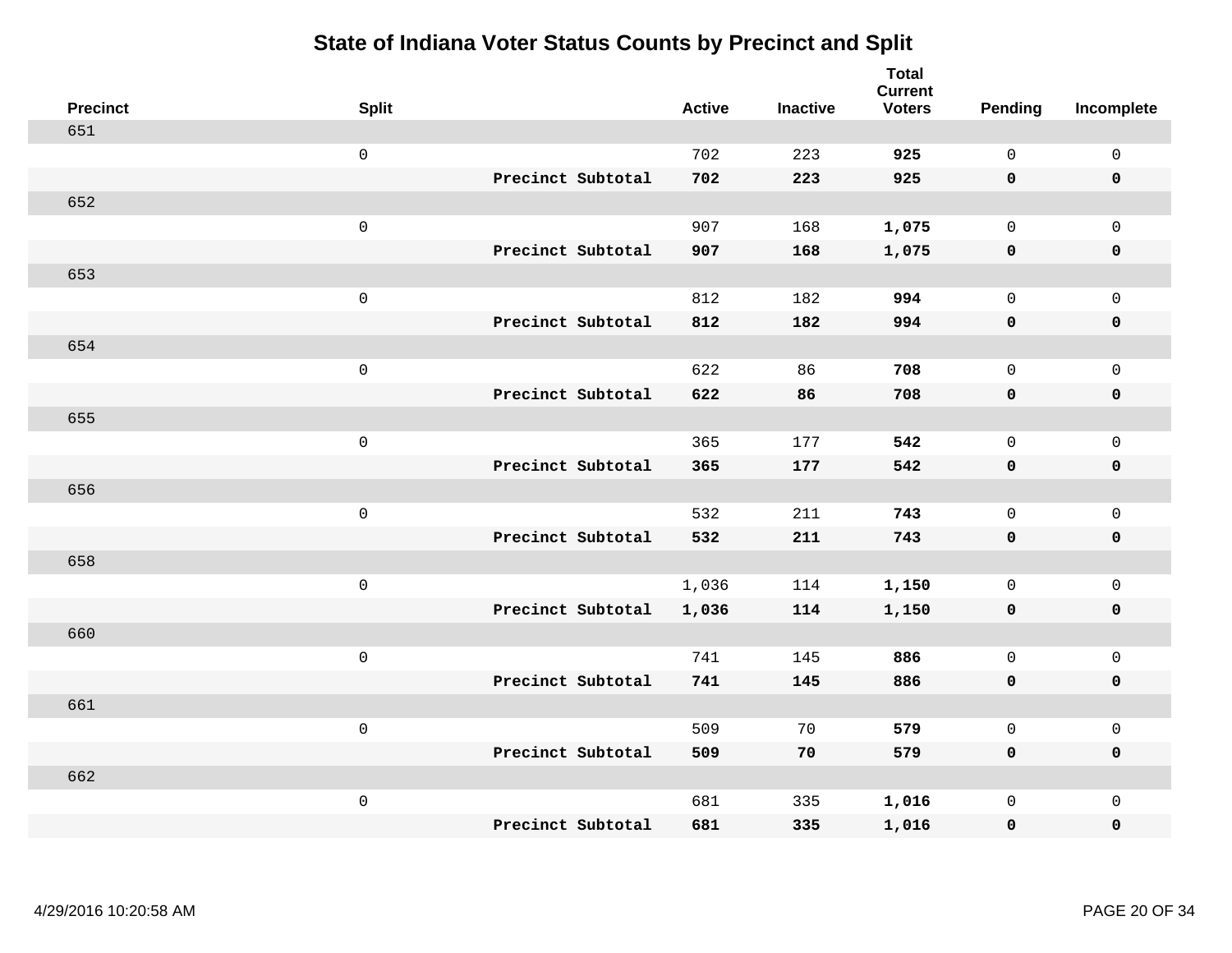| <b>Precinct</b> | <b>Split</b>        | <b>Active</b>  | <b>Inactive</b> | <b>Total</b><br><b>Current</b><br><b>Voters</b> | <b>Pending</b> | Incomplete  |
|-----------------|---------------------|----------------|-----------------|-------------------------------------------------|----------------|-------------|
| 663             |                     |                |                 |                                                 |                |             |
|                 | $\mathsf{O}\xspace$ | 644            | 84              | 728                                             | $\mathbf 0$    | $\mathsf 0$ |
|                 | Precinct Subtotal   | 644            | 84              | 728                                             | $\mathbf 0$    | $\mathbf 0$ |
| 665             |                     |                |                 |                                                 |                |             |
|                 | $\mathsf 0$         | 892            | 214             | 1,106                                           | $\mathsf{O}$   | $\mathbf 0$ |
|                 | Precinct Subtotal   | 892            | 214             | 1,106                                           | $\mathbf 0$    | $\pmb{0}$   |
| 667             |                     |                |                 |                                                 |                |             |
|                 | $\mathsf 0$         | 34             | 11              | 45                                              | $\mathbf 0$    | $\mathsf 0$ |
|                 | Precinct Subtotal   | 34             | ${\bf 11}$      | 45                                              | $\mathbf 0$    | $\mathbf 0$ |
| 668             |                     |                |                 |                                                 |                |             |
|                 | $\mathbf 0$         | $\overline{2}$ | 2               | $\overline{\mathbf{4}}$                         | $\mathbf 0$    | $\mathbf 0$ |
|                 | Precinct Subtotal   | $\overline{a}$ | $\mathbf 2$     | $\overline{\mathbf{4}}$                         | $\mathbf 0$    | $\mathbf 0$ |
| 669             |                     |                |                 |                                                 |                |             |
|                 | $\mathsf 0$         | $\overline{2}$ | $\mathbf 0$     | $\overline{2}$                                  | $\mathbf 0$    | $\mathbf 0$ |
|                 | Precinct Subtotal   | $\mathbf{2}$   | $\mathbf 0$     | $\mathbf{2}$                                    | $\mathbf 0$    | $\mathbf 0$ |
| 670             |                     |                |                 |                                                 |                |             |
|                 | $\mathbf 0$         | 741            | 447             | 1,188                                           | $\mathsf{O}$   | $\mathsf 0$ |
|                 | Precinct Subtotal   | 741            | 447             | 1,188                                           | $\mathbf 0$    | $\mathbf 0$ |
| 671             |                     |                |                 |                                                 |                |             |
|                 | $\mathbf 0$         | 898            | 198             | 1,096                                           | $\mathbf 0$    | $\mathsf 0$ |
|                 | Precinct Subtotal   | 898            | 198             | 1,096                                           | 0              | $\mathbf 0$ |
| 672             |                     |                |                 |                                                 |                |             |
|                 | $\mathbf 0$         | 386            | 108             | 494                                             | $\mathbf 0$    | $\mathsf 0$ |
|                 | Precinct Subtotal   | 386            | 108             | 494                                             | $\mathbf 0$    | $\mathbf 0$ |
| 673             |                     |                |                 |                                                 |                |             |
|                 | $\mathsf 0$         | 794            | 194             | 988                                             | $\mathsf{O}$   | $\mathsf 0$ |
|                 | Precinct Subtotal   | 794            | 194             | 988                                             | $\mathbf 0$    | $\mathbf 0$ |
| 674             |                     |                |                 |                                                 |                |             |
|                 | $\mathbf 0$         | 643            | 342             | 985                                             | $\mathsf{O}$   | $\mathbf 0$ |
|                 | Precinct Subtotal   | 643            | 342             | 985                                             | 0              | $\pmb{0}$   |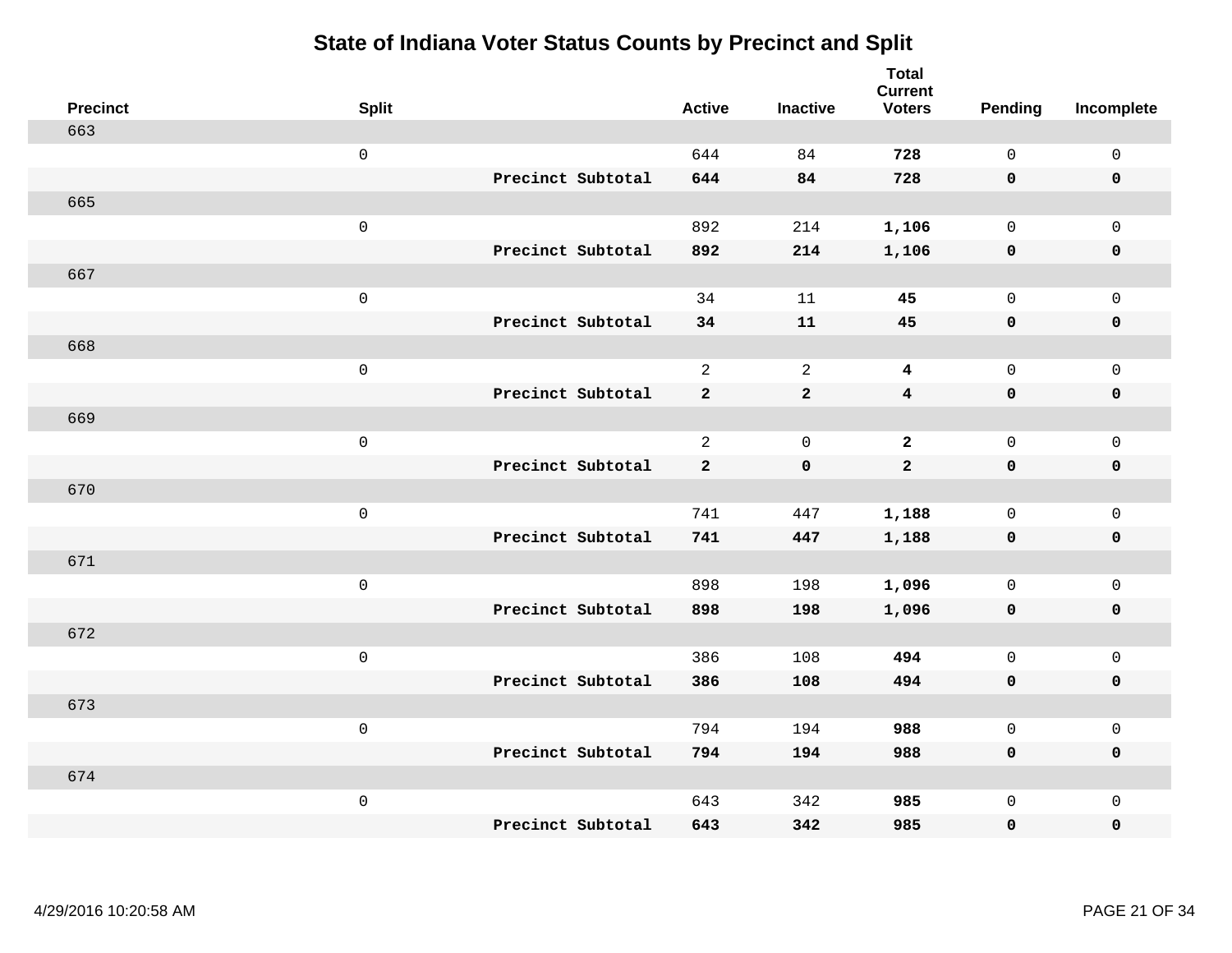| <b>Precinct</b> | <b>Split</b>        |                   | <b>Active</b> | <b>Inactive</b> | <b>Total</b><br><b>Current</b><br><b>Voters</b> | <b>Pending</b>      | Incomplete          |
|-----------------|---------------------|-------------------|---------------|-----------------|-------------------------------------------------|---------------------|---------------------|
| 675             |                     |                   |               |                 |                                                 |                     |                     |
|                 | $\mbox{O}$          |                   | 19            | $7\phantom{.0}$ | 26                                              | $\mathsf{O}$        | $\mathsf 0$         |
|                 |                     | Precinct Subtotal | 19            | 7               | 26                                              | $\mathbf 0$         | $\mathbf 0$         |
| 676             |                     |                   |               |                 |                                                 |                     |                     |
|                 | $\mathsf{O}\xspace$ |                   | $\mathsf{O}$  | 2               | $\overline{a}$                                  | $\mathsf{O}\xspace$ | $\mathsf 0$         |
|                 |                     | Precinct Subtotal | $\mathbf 0$   | $\mathbf 2$     | $\mathbf{2}$                                    | $\mathbf 0$         | $\pmb{0}$           |
| 677             |                     |                   |               |                 |                                                 |                     |                     |
|                 | $\mbox{O}$          |                   | 11            | $\sqrt{2}$      | 13                                              | $\mathsf{O}$        | $\mathsf 0$         |
|                 |                     | Precinct Subtotal | 11            | $\mathbf{2}$    | 13                                              | $\mathbf 0$         | $\mathbf 0$         |
| 678             |                     |                   |               |                 |                                                 |                     |                     |
|                 | $\mathsf 0$         |                   | 546           | 128             | 674                                             | $\mathsf{O}$        | $\mathsf 0$         |
|                 |                     | Precinct Subtotal | 546           | 128             | 674                                             | $\mathbf 0$         | $\pmb{0}$           |
| 679             |                     |                   |               |                 |                                                 |                     |                     |
|                 | $\mathsf 0$         |                   | 909           | 230             | 1,139                                           | $\mathsf{O}$        | $\mathsf 0$         |
|                 |                     | Precinct Subtotal | 909           | 230             | 1,139                                           | $\mathbf 0$         | $\mathbf 0$         |
| 680             |                     |                   |               |                 |                                                 |                     |                     |
|                 | $\mathsf 0$         |                   | 441           | 120             | 561                                             | $\mathsf{O}$        | $\mathsf 0$         |
|                 |                     | Precinct Subtotal | 441           | 120             | 561                                             | $\mathbf 0$         | $\mathbf 0$         |
| 682             |                     |                   |               |                 |                                                 |                     |                     |
|                 | $\mathsf 0$         |                   | 990           | 209             | 1,199                                           | $\mathbf 0$         | $\mathsf 0$         |
|                 |                     | Precinct Subtotal | 990           | 209             | 1,199                                           | $\mathbf 0$         | $\mathbf 0$         |
| 683             |                     |                   |               |                 |                                                 |                     |                     |
|                 | $\mathsf 0$         |                   | 571           | 88              | 659                                             | $\mathsf{O}$        | $\mathsf 0$         |
|                 |                     | Precinct Subtotal | 571           | 88              | 659                                             | $\mathbf 0$         | $\mathbf 0$         |
| 684             |                     |                   |               |                 |                                                 |                     |                     |
|                 | $\mathsf{O}\xspace$ |                   | 452           | 114             | 566                                             | $\mathbf 0$         | $\mathsf{O}\xspace$ |
|                 |                     | Precinct Subtotal | 452           | 114             | 566                                             | $\mathbf 0$         | $\mathbf 0$         |
| 690             |                     |                   |               |                 |                                                 |                     |                     |
|                 | $\mathbf 0$         |                   | 586           | 52              | 638                                             | $\mathsf{O}$        | $\mathbf 0$         |
|                 |                     | Precinct Subtotal | 586           | 52              | 638                                             | 0                   | $\pmb{0}$           |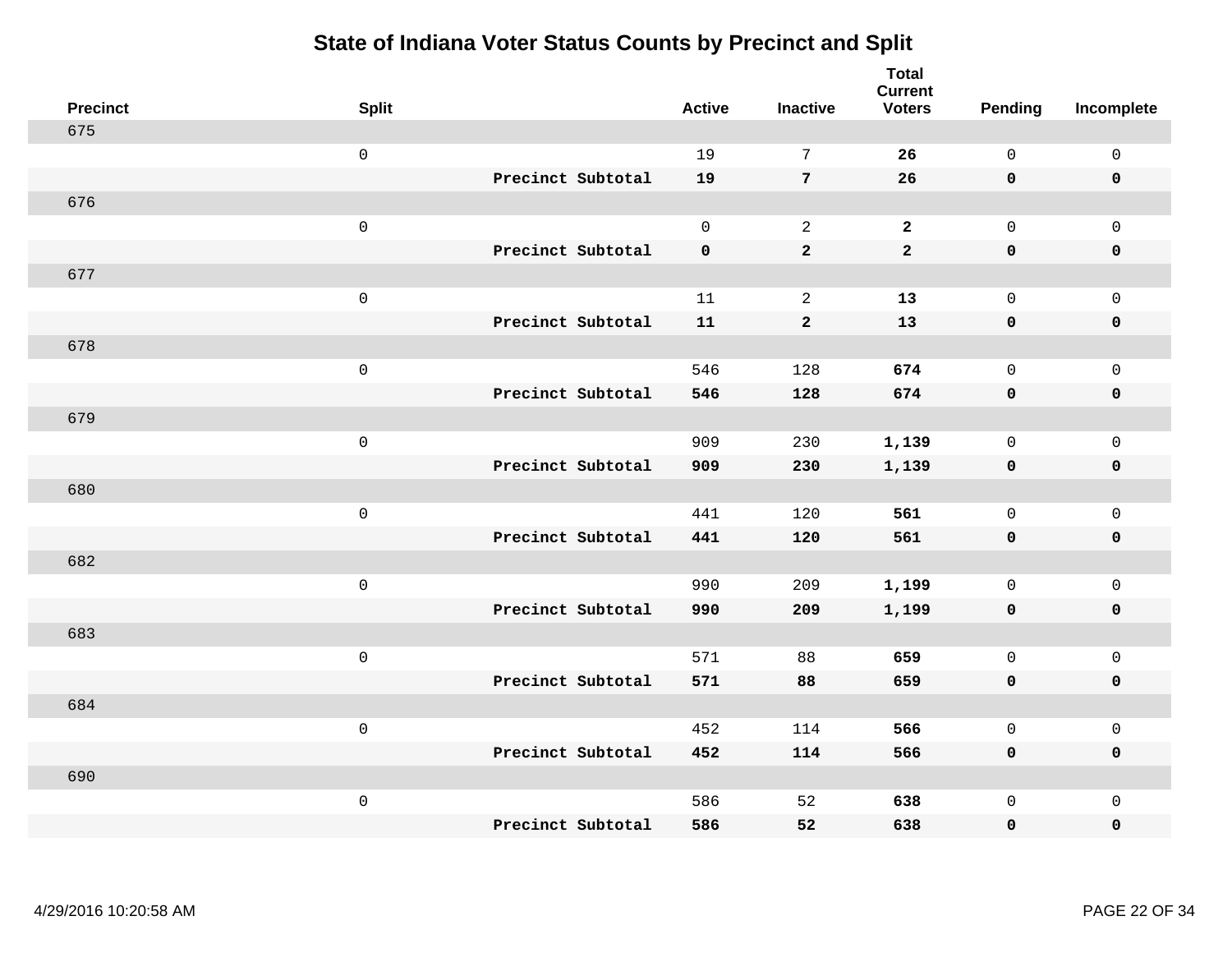| <b>Precinct</b> | <b>Split</b> |                   | <b>Active</b> | <b>Inactive</b> | <b>Total</b><br><b>Current</b><br><b>Voters</b> | Pending      | Incomplete          |
|-----------------|--------------|-------------------|---------------|-----------------|-------------------------------------------------|--------------|---------------------|
| 692             |              |                   |               |                 |                                                 |              |                     |
|                 | $\mathsf 0$  |                   | 564           | 167             | 731                                             | $\mathbf 0$  | $\mathbf 0$         |
|                 |              | Precinct Subtotal | 564           | 167             | 731                                             | $\mathbf 0$  | $\mathbf 0$         |
| 694             |              |                   |               |                 |                                                 |              |                     |
|                 | $\mathsf 0$  |                   | 630           | 175             | 805                                             | $\mathbf 0$  | $\mathbf{0}$        |
|                 |              | Precinct Subtotal | 630           | 175             | 805                                             | $\mathbf 0$  | $\pmb{0}$           |
| ABOITE B        |              |                   |               |                 |                                                 |              |                     |
|                 | $\mathsf 0$  |                   | 958           | 51              | 1,009                                           | $\mathbf 0$  | $\mathbf 0$         |
|                 |              | Precinct Subtotal | 958           | 51              | 1,009                                           | $\mathbf 0$  | $\pmb{0}$           |
| ABOITE C        |              |                   |               |                 |                                                 |              |                     |
|                 | $\mathsf 0$  |                   | 549           | 84              | 633                                             | $\mathbf 0$  | $\mathbf 0$         |
|                 |              | Precinct Subtotal | 549           | 84              | 633                                             | $\mathbf 0$  | $\pmb{0}$           |
| ABOITE J        |              |                   |               |                 |                                                 |              |                     |
|                 | $\mathsf 0$  |                   | 1,190         | 95              | 1,285                                           | $\mathbf 0$  | $\mathbf 0$         |
|                 |              | Precinct Subtotal | 1,190         | 95              | 1,285                                           | 0            | $\mathbf 0$         |
| ABOITE K        |              |                   |               |                 |                                                 |              |                     |
|                 | $\mathsf 0$  |                   | 777           | 64              | 841                                             | $\mathbf 0$  | $\mathsf{O}\xspace$ |
|                 |              | Precinct Subtotal | 777           | 64              | 841                                             | $\mathbf 0$  | $\mathbf 0$         |
| ABOITE L        |              |                   |               |                 |                                                 |              |                     |
|                 | $\mathsf 0$  |                   | 223           | 52              | 275                                             | $\mathbf 0$  | $\mathsf{O}\xspace$ |
|                 |              | Precinct Subtotal | 223           | 52              | 275                                             | 0            | $\mathbf 0$         |
| ABOITE N        |              |                   |               |                 |                                                 |              |                     |
|                 | $\mathsf 0$  |                   | 995           | 106             | 1,101                                           | $\mathbf 0$  | $\mathbf 0$         |
|                 |              | Precinct Subtotal | 995           | 106             | 1,101                                           | $\mathbf 0$  | $\pmb{0}$           |
| ABOITE S        |              |                   |               |                 |                                                 |              |                     |
|                 | $\mathsf 0$  |                   | 679           | 64              | 743                                             | $\mathsf{O}$ | $\mathbf 0$         |
|                 |              | Precinct Subtotal | 679           | 64              | 743                                             | $\mathbf 0$  | $\mathbf 0$         |
| ABOITE T        |              |                   |               |                 |                                                 |              |                     |
|                 | $\mathsf 0$  |                   | 1,478         | 221             | 1,699                                           | $\mathbf 0$  | $\mathbf 0$         |
|                 |              | Precinct Subtotal | 1,478         | 221             | 1,699                                           | 0            | 0                   |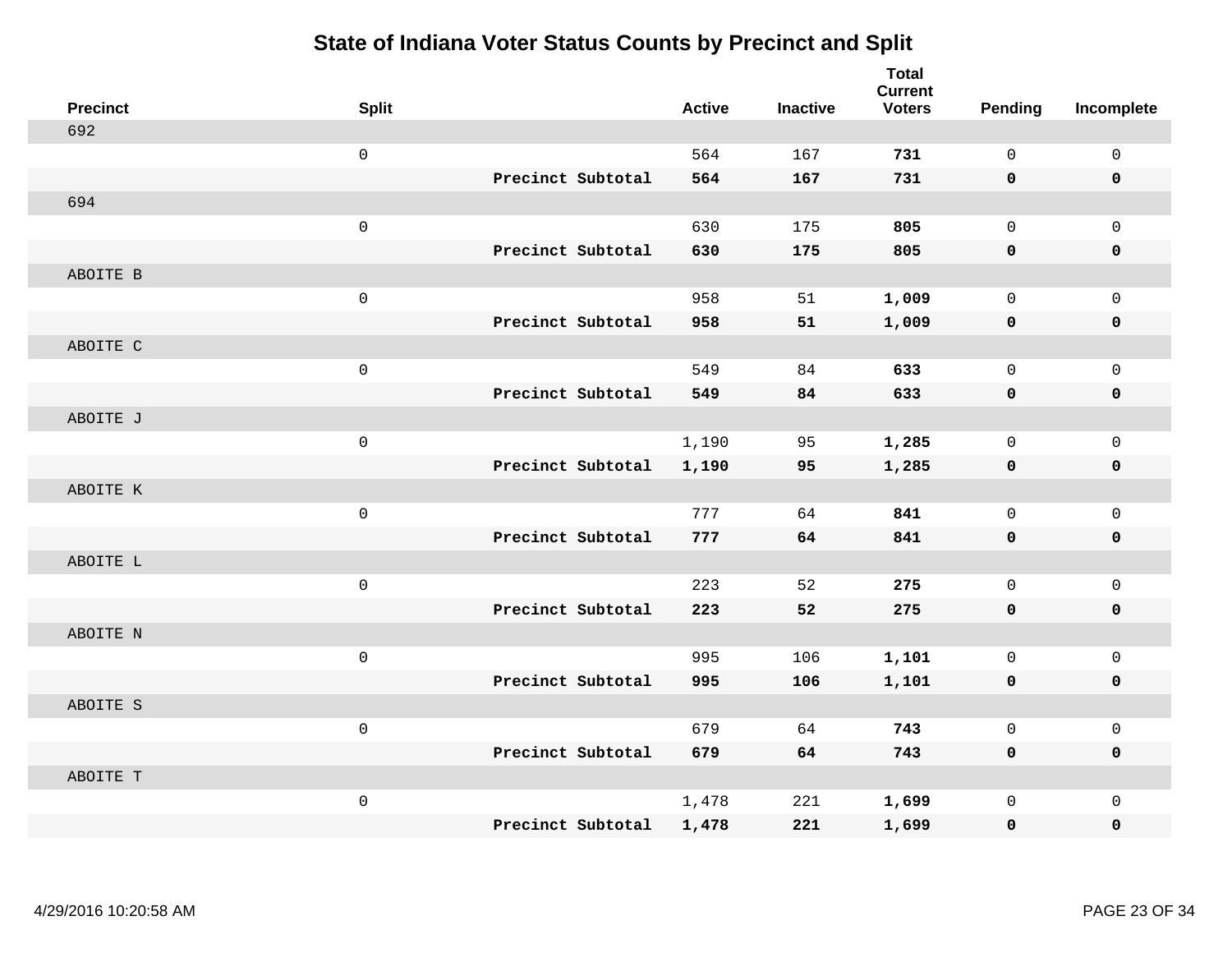| <b>Precinct</b> | <b>Split</b>        |                   | <b>Active</b> | <b>Inactive</b> | <b>Total</b><br><b>Current</b><br><b>Voters</b> | <b>Pending</b> | Incomplete   |
|-----------------|---------------------|-------------------|---------------|-----------------|-------------------------------------------------|----------------|--------------|
| ABOITE U        |                     |                   |               |                 |                                                 |                |              |
|                 | $\mathsf{O}\xspace$ |                   | 959           | 92              | 1,051                                           | $\mathbf 0$    | 0            |
|                 |                     | Precinct Subtotal | 959           | 92              | 1,051                                           | 0              | $\mathbf 0$  |
| ABOITE Z        |                     |                   |               |                 |                                                 |                |              |
|                 | $\mathbf 0$         |                   | 444           | 110             | 554                                             | $\mathbf 0$    | $\mathbf{0}$ |
|                 |                     | Precinct Subtotal | 444           | 110             | 554                                             | 0              | $\pmb{0}$    |
| ADAMS B1        |                     |                   |               |                 |                                                 |                |              |
|                 | $\mathsf 0$         |                   | 119           | 32              | 151                                             | $\mathbf 0$    | $\mathsf{O}$ |
|                 |                     | Precinct Subtotal | 119           | 32              | 151                                             | 0              | 0            |
| ADAMS B2        |                     |                   |               |                 |                                                 |                |              |
|                 | $\mathsf 0$         |                   | 22            | 2               | 24                                              | $\mathbf 0$    | $\mathsf{O}$ |
|                 |                     | Precinct Subtotal | 22            | $\mathbf{2}$    | 24                                              | 0              | 0            |
| ADAMS E         |                     |                   |               |                 |                                                 |                |              |
|                 | $\mathsf 0$         |                   | 272           | 21              | 293                                             | $\mathbf 0$    | $\mathsf{O}$ |
|                 |                     | Precinct Subtotal | 272           | 21              | 293                                             | 0              | 0            |
| ADAMS F         |                     |                   |               |                 |                                                 |                |              |
|                 | $\mathsf 0$         |                   | 116           | 5               | 121                                             | $\mathbf 0$    | $\mathbf 0$  |
|                 |                     | Precinct Subtotal | 116           | 5               | 121                                             | $\mathbf 0$    | 0            |
| ADAMS G         |                     |                   |               |                 |                                                 |                |              |
|                 | $\mathsf 0$         |                   | 408           | 28              | 436                                             | $\mathbf 0$    | $\mathbf 0$  |
|                 |                     | Precinct Subtotal | 408           | 28              | 436                                             | $\mathbf 0$    | 0            |
| ADAMS K         |                     |                   |               |                 |                                                 |                |              |
|                 | $\mathsf 0$         |                   | 354           | 19              | 373                                             | $\mathbf 0$    | $\mathsf{O}$ |
|                 |                     | Precinct Subtotal | 354           | 19              | 373                                             | $\mathbf 0$    | 0            |
| ADAMS M         |                     |                   |               |                 |                                                 |                |              |
|                 | $\mathsf 0$         |                   | 20            | $\mathbf 1$     | 21                                              | $\mathbf 0$    | $\mathsf{O}$ |
|                 |                     | Precinct Subtotal | 20            | $\mathbf{1}$    | 21                                              | 0              | 0            |
| CEDAR CREEK A   |                     |                   |               |                 |                                                 |                |              |
|                 | $\mathsf 0$         |                   | 936           | 52              | 988                                             | $\mathbf 0$    | $\mathsf{O}$ |
|                 |                     | Precinct Subtotal | 936           | 52              | 988                                             | 0              | 0            |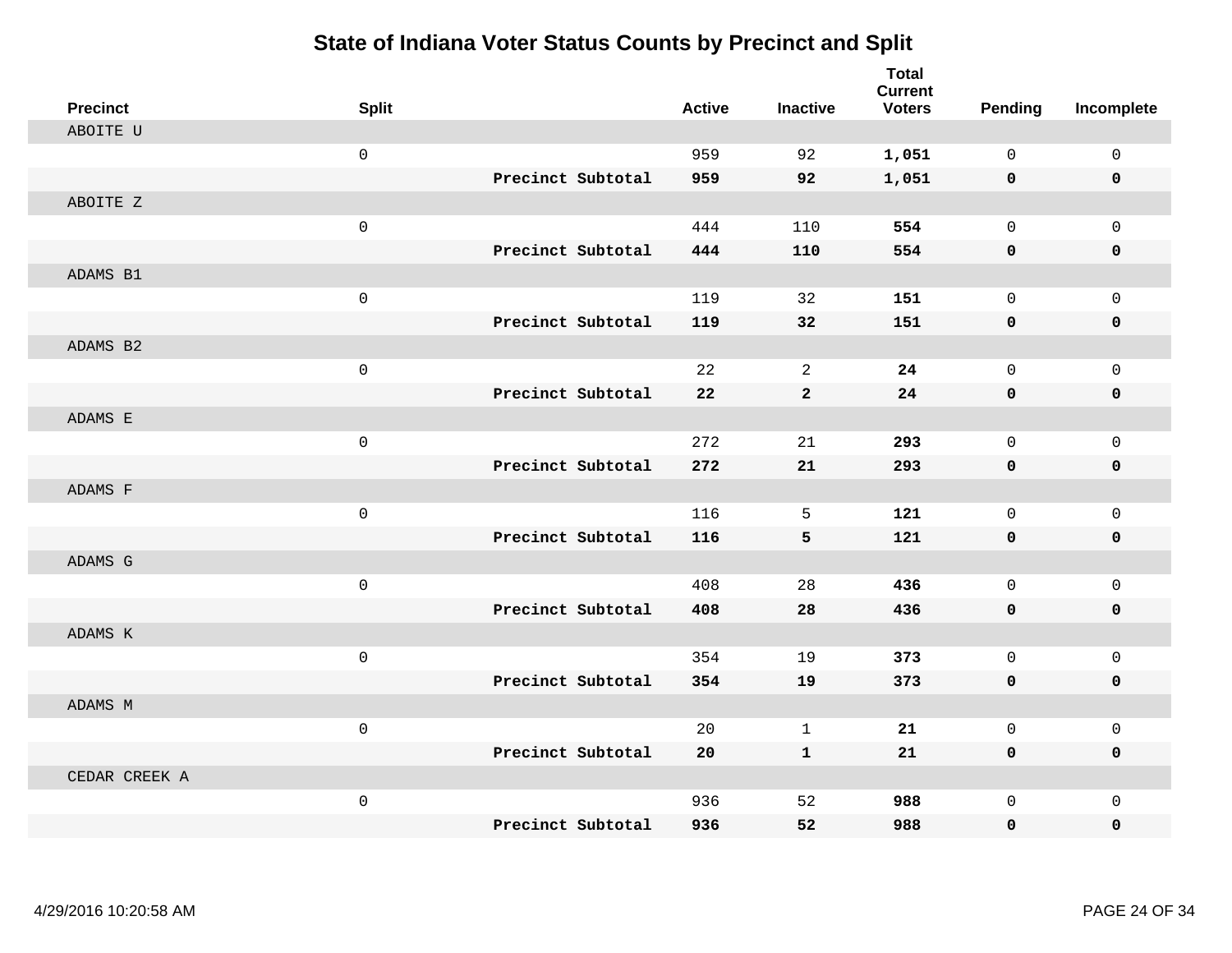| <b>Precinct</b> | <b>Split</b> |                   | <b>Active</b> | <b>Inactive</b> | <b>Total</b><br><b>Current</b><br><b>Voters</b> | Pending      | Incomplete   |
|-----------------|--------------|-------------------|---------------|-----------------|-------------------------------------------------|--------------|--------------|
| CEDAR CREEK B   |              |                   |               |                 |                                                 |              |              |
|                 | $\mathbf 0$  |                   | 994           | 56              | 1,050                                           | $\Omega$     | $\mathbf 0$  |
|                 |              | Precinct Subtotal | 994           | 56              | 1,050                                           | $\mathbf 0$  | $\mathbf 0$  |
| CEDAR CREEK C   |              |                   |               |                 |                                                 |              |              |
|                 | $\mathsf 0$  |                   | 728           | 56              | 784                                             | $\mathbf 0$  | $\mathbf{0}$ |
|                 |              | Precinct Subtotal | 728           | 56              | 784                                             | $\mathbf{0}$ | 0            |
| CEDAR CREEK D   |              |                   |               |                 |                                                 |              |              |
|                 | $\mathsf 0$  |                   | 1,107         | 85              | 1,192                                           | $\mathbf 0$  | $\mathbf{0}$ |
|                 |              | Precinct Subtotal | 1,107         | 85              | 1,192                                           | 0            | 0            |
| CEDAR CREEK E   |              |                   |               |                 |                                                 |              |              |
|                 | $\mathsf 0$  |                   | 1,083         | 136             | 1,219                                           | $\mathbf 0$  | $\mathbf 0$  |
|                 |              | Precinct Subtotal | 1,083         | 136             | 1,219                                           | 0            | 0            |
| CEDAR CREEK F   |              |                   |               |                 |                                                 |              |              |
|                 | $\mathbf 0$  |                   | 500           | 36              | 536                                             | $\Omega$     | $\mathbf 0$  |
|                 |              | Precinct Subtotal | 500           | 36              | 536                                             | 0            | 0            |
| EEL RIVER A     |              |                   |               |                 |                                                 |              |              |
|                 | $\mathsf{O}$ |                   | 880           | 63              | 943                                             | $\mathbf 0$  | $\mathbf{0}$ |
|                 |              | Precinct Subtotal | 880           | 63              | 943                                             | $\mathbf{0}$ | 0            |
| EEL RIVER B     |              |                   |               |                 |                                                 |              |              |
|                 | $\mathsf{O}$ |                   | 1,229         | 70              | 1,299                                           | $\mathbf 0$  | $\mathbf 0$  |
|                 |              | Precinct Subtotal | 1,229         | 70              | 1,299                                           | 0            | 0            |
| <b>GRABILL</b>  |              |                   |               |                 |                                                 |              |              |
|                 | $\mathsf 0$  |                   | 620           | 75              | 695                                             | $\Omega$     | $\mathbf{0}$ |
|                 |              | Precinct Subtotal | 620           | 75              | 695                                             | $\mathbf 0$  | 0            |
| HUNTERTOWN A    |              |                   |               |                 |                                                 |              |              |
|                 | $\mathbf 0$  |                   | 941           | 84              | 1,025                                           | $\Omega$     | $\mathbf 0$  |
|                 |              | Precinct Subtotal | 941           | 84              | 1,025                                           | 0            | 0            |
| HUNTERTOWN B    |              |                   |               |                 |                                                 |              |              |
|                 | $\mathsf{O}$ |                   | 1,371         | 165             | 1,536                                           | $\mathbf 0$  | $\mathbf{0}$ |
|                 |              | Precinct Subtotal | 1,371         | 165             | 1,536                                           | 0            | 0            |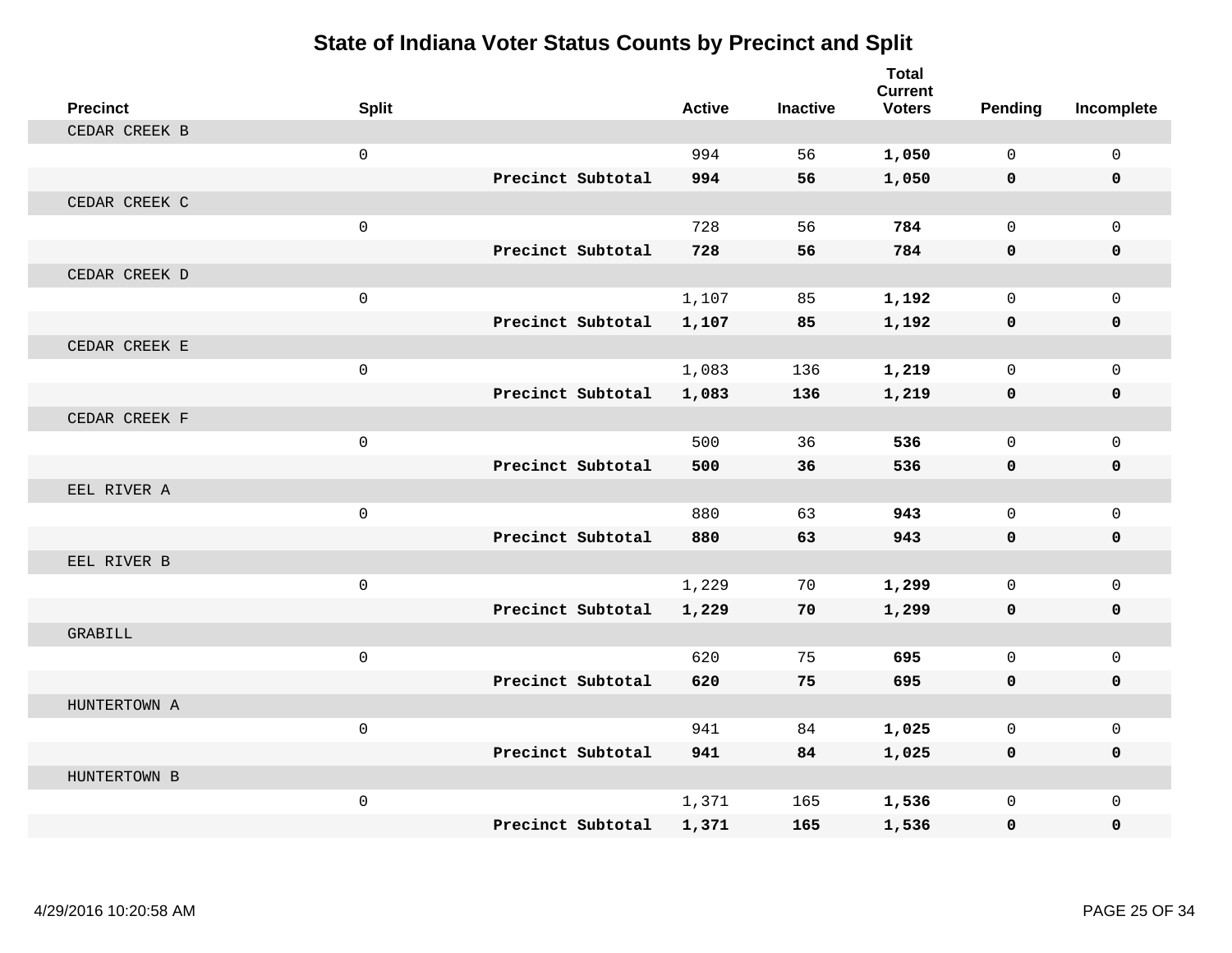| <b>Precinct</b>    | <b>Split</b> |                   | <b>Active</b> | <b>Inactive</b> | <b>Total</b><br><b>Current</b><br><b>Voters</b> | Pending      | Incomplete   |
|--------------------|--------------|-------------------|---------------|-----------------|-------------------------------------------------|--------------|--------------|
| HUNTERTOWN C       |              |                   |               |                 |                                                 |              |              |
|                    | $\mathsf{O}$ |                   | 659           | 66              | 725                                             | $\Omega$     | $\mathbf 0$  |
|                    |              | Precinct Subtotal | 659           | 66              | 725                                             | $\mathbf 0$  | $\mathbf 0$  |
| HUNTERTOWN ER      |              |                   |               |                 |                                                 |              |              |
|                    | $\mathsf{O}$ |                   | 586           | 43              | 629                                             | $\mathbf 0$  | $\mathbf{0}$ |
|                    |              | Precinct Subtotal | 586           | 43              | 629                                             | $\mathbf 0$  | 0            |
| <b>JACKSON</b>     |              |                   |               |                 |                                                 |              |              |
|                    | $\mathsf{O}$ |                   | 352           | 21              | 373                                             | $\Omega$     | $\mathbf 0$  |
|                    |              | Precinct Subtotal | 352           | 21              | 373                                             | 0            | $\mathbf 0$  |
| <b>JEFFERSON A</b> |              |                   |               |                 |                                                 |              |              |
|                    | $\mathsf{O}$ |                   | 616           | 46              | 662                                             | $\mathbf 0$  | $\mathbf{0}$ |
|                    |              | Precinct Subtotal | 616           | 46              | 662                                             | $\mathbf 0$  | 0            |
| <b>JEFFERSON B</b> |              |                   |               |                 |                                                 |              |              |
|                    | $\mathsf{O}$ |                   | 586           | 53              | 639                                             | $\mathbf 0$  | $\mathbf{0}$ |
|                    |              | Precinct Subtotal | 586           | 53              | 639                                             | $\mathbf 0$  | 0            |
| LAFAYETTE A        |              |                   |               |                 |                                                 |              |              |
|                    | $\mathsf 0$  |                   | 1,005         | 75              | 1,080                                           | $\mathbf 0$  | $\mathbf 0$  |
|                    |              | Precinct Subtotal | 1,005         | 75              | 1,080                                           | 0            | 0            |
| LAFAYETTE B        |              |                   |               |                 |                                                 |              |              |
|                    | $\mathbf 0$  |                   | 814           | 44              | 858                                             | $\mathbf 0$  | $\mathbf 0$  |
|                    |              | Precinct Subtotal | 814           | 44              | 858                                             | 0            | 0            |
| LAFAYETTE C        |              |                   |               |                 |                                                 |              |              |
|                    | $\mathsf 0$  |                   | 695           | 62              | 757                                             | $\mathbf{0}$ | $\mathbf 0$  |
|                    |              | Precinct Subtotal | 695           | 62              | 757                                             | 0            | 0            |
| LAKE A             |              |                   |               |                 |                                                 |              |              |
|                    | $\mathbf 0$  |                   | 717           | 65              | 782                                             | $\mathbf 0$  | $\mathbf 0$  |
|                    |              | Precinct Subtotal | 717           | 65              | 782                                             | 0            | 0            |
| LAKE B             |              |                   |               |                 |                                                 |              |              |
|                    | $\mathsf{O}$ |                   | 1,103         | 69              | 1,172                                           | $\mathbf 0$  | $\mathbf 0$  |
|                    |              | Precinct Subtotal | 1,103         | 69              | 1,172                                           | 0            | 0            |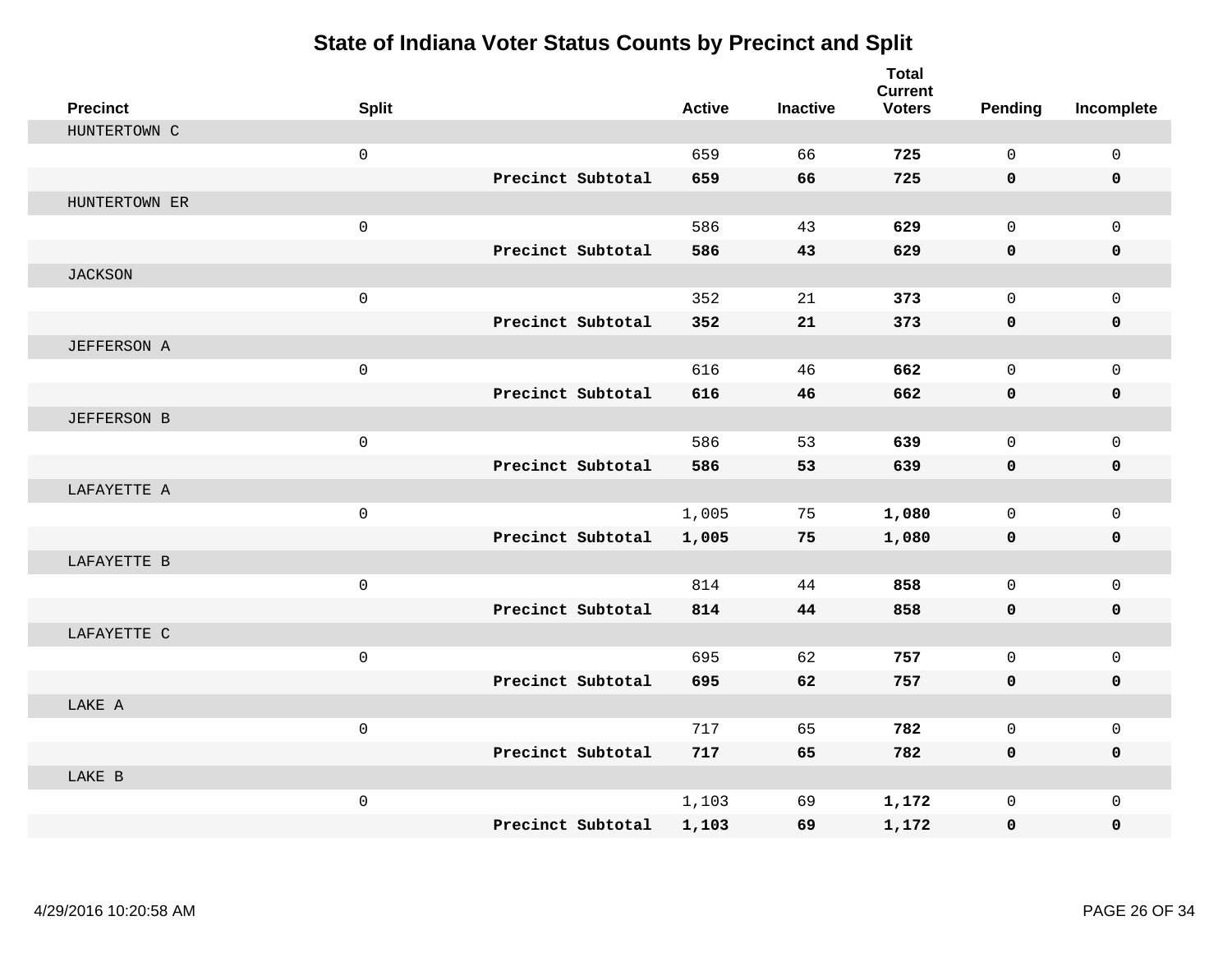| <b>Precinct</b>  | <b>Split</b>        |                   | <b>Active</b> | <b>Inactive</b> | <b>Total</b><br><b>Current</b><br><b>Voters</b> | Pending      | Incomplete   |
|------------------|---------------------|-------------------|---------------|-----------------|-------------------------------------------------|--------------|--------------|
| LEO-CEDARVILLE A |                     |                   |               |                 |                                                 |              |              |
|                  | $\mathsf{O}\xspace$ |                   | 1,047         | 51              | 1,098                                           | $\mathbf 0$  | $\mathbf 0$  |
|                  |                     | Precinct Subtotal | 1,047         | 51              | 1,098                                           | 0            | 0            |
| LEO-CEDARVILLE B |                     |                   |               |                 |                                                 |              |              |
|                  | $\mathsf 0$         |                   | 1,122         | 47              | 1,169                                           | $\mathbf 0$  | $\mathbf 0$  |
|                  |                     | Precinct Subtotal | 1,122         | 47              | 1,169                                           | 0            | 0            |
| LEO-CEDARVILLE C |                     |                   |               |                 |                                                 |              |              |
|                  | $\mathsf 0$         |                   | 373           | 28              | 401                                             | $\mathbf 0$  | $\mathbf 0$  |
|                  |                     | Precinct Subtotal | 373           | 28              | 401                                             | 0            | 0            |
| MADISON          |                     |                   |               |                 |                                                 |              |              |
|                  | $\mathbf 0$         |                   | 1,219         | 73              | 1,292                                           | $\mathbf 0$  | $\mathbf 0$  |
|                  |                     | Precinct Subtotal | 1,219         | 73              | 1,292                                           | 0            | 0            |
| MARION A         |                     |                   |               |                 |                                                 |              |              |
|                  | $\mathbf 0$         |                   | 828           | 114             | 942                                             | $\Omega$     | $\mathbf 0$  |
|                  |                     | Precinct Subtotal | 828           | 114             | 942                                             | 0            | $\mathbf 0$  |
| MARION B         |                     |                   |               |                 |                                                 |              |              |
|                  | $\mathsf{O}\xspace$ |                   | 813           | 43              | 856                                             | $\mathbf 0$  | $\mathbf{0}$ |
|                  |                     | Precinct Subtotal | 813           | 43              | 856                                             | 0            | 0            |
| MARION C         |                     |                   |               |                 |                                                 |              |              |
|                  | $\mathsf{O}\xspace$ |                   | 899           | 128             | 1,027                                           | $\mathbf 0$  | $\mathbf 0$  |
|                  |                     | Precinct Subtotal | 899           | 128             | 1,027                                           | 0            | 0            |
| MAUMEE           |                     |                   |               |                 |                                                 |              |              |
|                  | $\mathbf 0$         |                   | 695           | 62              | 757                                             | $\mathbf 0$  | $\mathbf 0$  |
|                  |                     | Precinct Subtotal | 695           | 62              | 757                                             | $\mathbf 0$  | 0            |
| MILAN A          |                     |                   |               |                 |                                                 |              |              |
|                  | $\mathbf 0$         |                   | 845           | 45              | 890                                             | $\Omega$     | $\mathsf{O}$ |
|                  |                     | Precinct Subtotal | 845           | 45              | 890                                             | 0            | 0            |
| MILAN B          |                     |                   |               |                 |                                                 |              |              |
|                  | $\mathsf 0$         |                   | 737           | 57              | 794                                             | $\mathbf{0}$ | $\mathbf 0$  |
|                  |                     | Precinct Subtotal | 737           | 57              | 794                                             | $\mathbf 0$  | $\mathbf 0$  |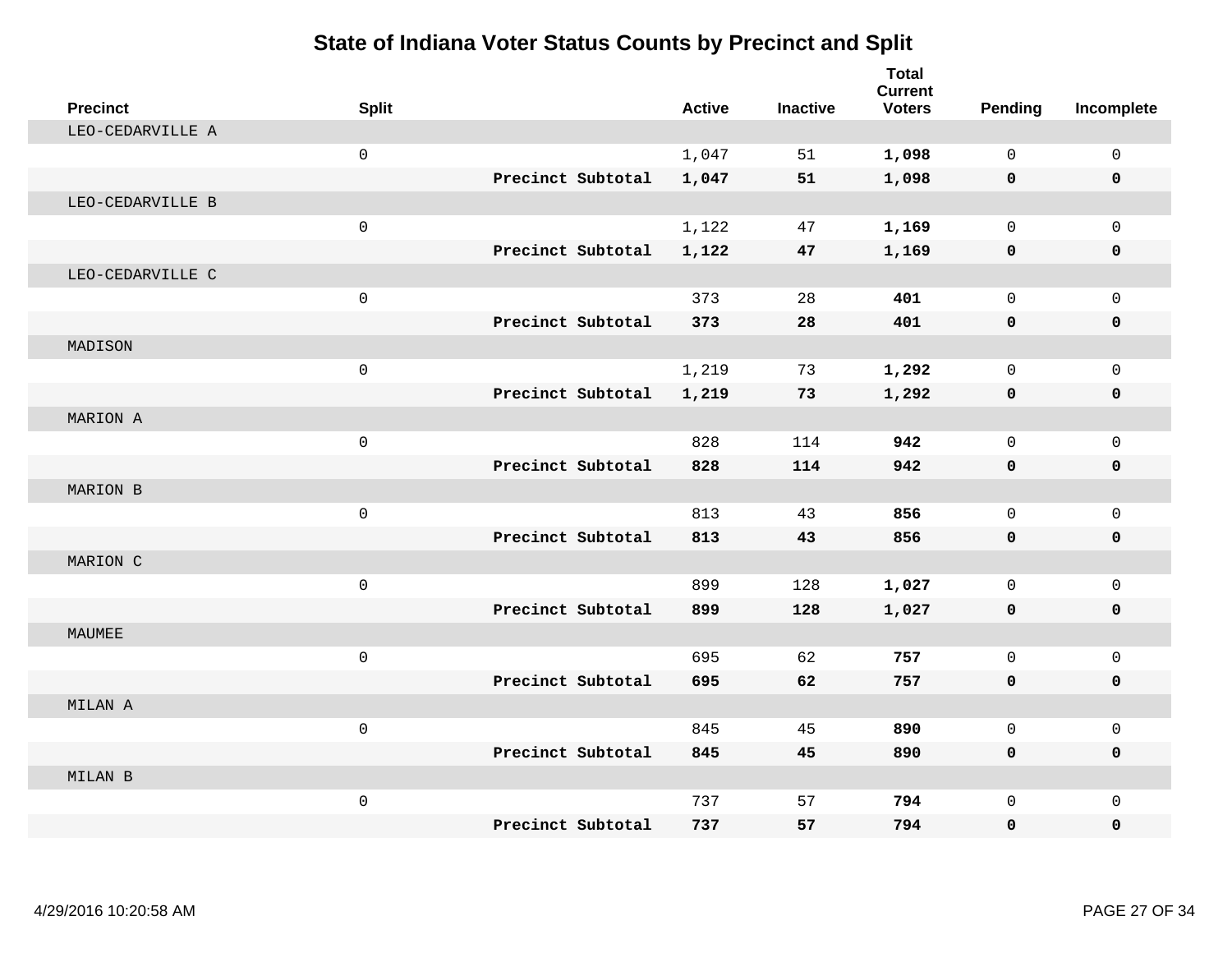| <b>Precinct</b> | <b>Split</b>        |                   | <b>Active</b> | <b>Inactive</b> | <b>Total</b><br><b>Current</b><br><b>Voters</b> | <b>Pending</b> | Incomplete          |
|-----------------|---------------------|-------------------|---------------|-----------------|-------------------------------------------------|----------------|---------------------|
| MONROE          |                     |                   |               |                 |                                                 |                |                     |
|                 | $\mathsf 0$         |                   | 480           | 30              | 510                                             | 0              | $\mathsf 0$         |
|                 |                     | Precinct Subtotal | 480           | 30              | 510                                             | 0              | 0                   |
| MONROEVILLE     |                     |                   |               |                 |                                                 |                |                     |
|                 | $\mathsf{O}\xspace$ |                   | 724           | 85              | 809                                             | $\mathsf{O}$   | $\mathsf{O}$        |
|                 |                     | Precinct Subtotal | 724           | 85              | 809                                             | 0              | 0                   |
| NH 1            |                     |                   |               |                 |                                                 |                |                     |
|                 | $\mathsf{O}\xspace$ |                   | 755           | 105             | 860                                             | 0              | $\mathsf{O}$        |
|                 |                     | Precinct Subtotal | 755           | 105             | 860                                             | 0              | 0                   |
| NH 1A           |                     |                   |               |                 |                                                 |                |                     |
|                 | $\mathsf 0$         |                   | 347           | 33              | 380                                             | 0              | $\mathsf{O}$        |
|                 |                     | Precinct Subtotal | 347           | 33              | 380                                             | 0              | 0                   |
| NH 1B           |                     |                   |               |                 |                                                 |                |                     |
|                 | $\mathsf{O}$        |                   | 164           | 6               | 170                                             | 0              | $\mathsf{O}$        |
|                 |                     | Precinct Subtotal | 164           | 6               | 170                                             | 0              | 0                   |
| NH 1J           |                     |                   |               |                 |                                                 |                |                     |
|                 | $\mathsf{O}\xspace$ |                   | 20            | $\mathbf{2}$    | 22                                              | $\mathbf{0}$   | $\mathsf{O}$        |
|                 |                     | Precinct Subtotal | 20            | $\mathbf{2}$    | ${\bf 22}$                                      | 0              | 0                   |
| NH 1SJ          |                     |                   |               |                 |                                                 |                |                     |
|                 | $\mathsf{O}$        |                   | 679           | 32              | 711                                             | 0              | $\mathsf{O}\xspace$ |
|                 |                     | Precinct Subtotal | 679           | 32              | 711                                             | 0              | $\pmb{0}$           |
| NH 2A           |                     |                   |               |                 |                                                 |                |                     |
|                 | $\mathsf{O}\xspace$ |                   | 510           | 65              | 575                                             | 0              | $\mathsf{O}$        |
|                 |                     | Precinct Subtotal | 510           | 65              | 575                                             | 0              | 0                   |
| NH 2B           |                     |                   |               |                 |                                                 |                |                     |
|                 | $\mathsf{O}$        |                   | 1,105         | 208             | 1,313                                           | 0              | $\mathsf{O}\xspace$ |
|                 |                     | Precinct Subtotal | 1,105         | 208             | 1,313                                           | 0              | 0                   |
| NH 2C           |                     |                   |               |                 |                                                 |                |                     |
|                 | $\mathsf{O}\xspace$ |                   | 3             | $\overline{a}$  | 5                                               | 0              | $\mathsf{O}$        |
|                 |                     | Precinct Subtotal | 3             | $\mathbf{2}$    | 5                                               | 0              | 0                   |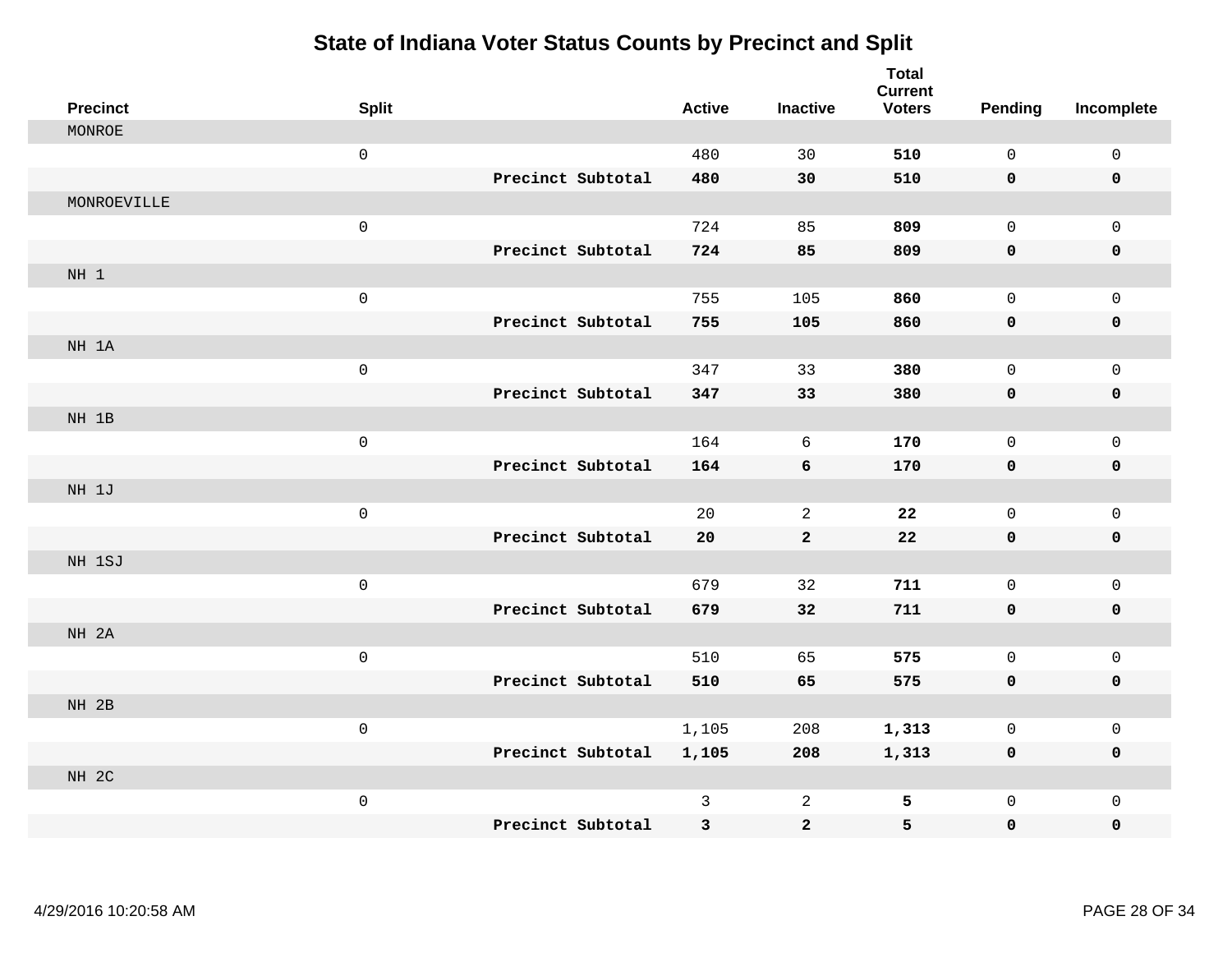| <b>Precinct</b> | <b>Split</b>        |                   | <b>Active</b> | <b>Inactive</b>         | <b>Total</b><br><b>Current</b><br><b>Voters</b> | <b>Pending</b> | Incomplete          |
|-----------------|---------------------|-------------------|---------------|-------------------------|-------------------------------------------------|----------------|---------------------|
| $NH 2J-1$       |                     |                   |               |                         |                                                 |                |                     |
|                 | $\mathsf 0$         |                   | 28            | $\overline{2}$          | 30                                              | $\mathsf{O}$   | $\mathsf 0$         |
|                 |                     | Precinct Subtotal | 28            | $\mathbf{2}$            | 30                                              | $\mathbf 0$    | $\mathbf 0$         |
| NH 2J-2         |                     |                   |               |                         |                                                 |                |                     |
|                 | $\mathsf{O}\xspace$ |                   | 31            | $\overline{7}$          | 38                                              | $\mathsf 0$    | $\mathsf{O}\xspace$ |
|                 |                     | Precinct Subtotal | 31            | $\overline{7}$          | 38                                              | $\mathbf 0$    | $\pmb{0}$           |
| NH 2J-3         |                     |                   |               |                         |                                                 |                |                     |
|                 | $\mathsf 0$         |                   | $\mathbf{3}$  | $\mathbf{1}$            | $\boldsymbol{4}$                                | $\mathsf{O}$   | $\mathsf 0$         |
|                 |                     | Precinct Subtotal | 3             | $\mathbf{1}$            | $\boldsymbol{4}$                                | $\mathbf 0$    | $\mathbf 0$         |
| NH 3A           |                     |                   |               |                         |                                                 |                |                     |
|                 | $\mathsf 0$         |                   | 928           | 174                     | 1,102                                           | $\mathsf{O}$   | $\mathsf{O}\xspace$ |
|                 |                     | Precinct Subtotal | 928           | 174                     | 1,102                                           | $\mathbf 0$    | 0                   |
| NH 3B           |                     |                   |               |                         |                                                 |                |                     |
|                 | $\mathsf 0$         |                   | 1,056         | 87                      | 1,143                                           | $\mathsf{O}$   | $\mathsf 0$         |
|                 |                     | Precinct Subtotal | 1,056         | 87                      | 1,143                                           | $\mathbf 0$    | $\mathbf 0$         |
| NH 3C           |                     |                   |               |                         |                                                 |                |                     |
|                 | $\mathsf 0$         |                   | 100           | 33                      | 133                                             | $\mathsf{O}$   | $\mathsf{O}\xspace$ |
|                 |                     | Precinct Subtotal | 100           | 33                      | 133                                             | $\mathbf 0$    | $\pmb{0}$           |
| NH 4A           |                     |                   |               |                         |                                                 |                |                     |
|                 | $\mathsf 0$         |                   | 1,115         | 85                      | 1,200                                           | $\mathbf 0$    | $\mathbf{0}$        |
|                 |                     | Precinct Subtotal | 1,115         | 85                      | 1,200                                           | $\mathbf 0$    | $\mathbf 0$         |
| NH 4B           |                     |                   |               |                         |                                                 |                |                     |
|                 | $\mathsf{O}\xspace$ |                   | 30            | 4                       | 34                                              | $\mathsf{O}$   | $\mathsf{O}\xspace$ |
|                 |                     | Precinct Subtotal | 30            | $\overline{\mathbf{4}}$ | 34                                              | $\mathbf 0$    | $\mathbf 0$         |
| NH 4D           |                     |                   |               |                         |                                                 |                |                     |
|                 | $\mathsf{O}\xspace$ |                   | 767           | 89                      | 856                                             | $\mathbf 0$    | $\mathsf{O}\xspace$ |
|                 |                     | Precinct Subtotal | 767           | 89                      | 856                                             | $\mathbf 0$    | $\mathbf 0$         |
| NH 4E           |                     |                   |               |                         |                                                 |                |                     |
|                 | $\mathsf 0$         |                   | 104           | 11                      | 115                                             | $\mathsf{O}$   | $\mathbf 0$         |
|                 |                     | Precinct Subtotal | 104           | 11                      | 115                                             | 0              | 0                   |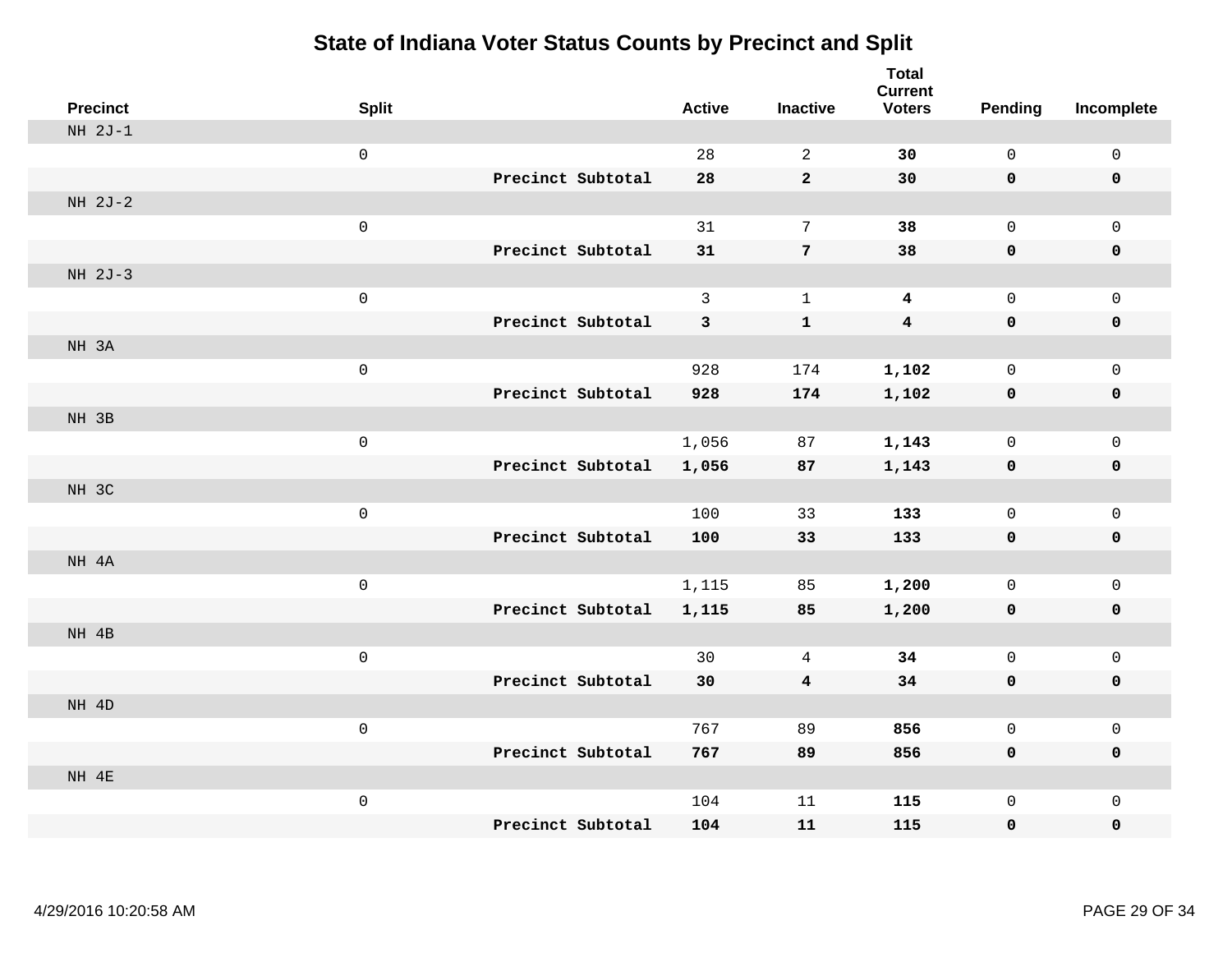| <b>Precinct</b> | <b>Split</b>      | <b>Active</b> | <b>Inactive</b> | <b>Total</b><br><b>Current</b><br><b>Voters</b> | <b>Pending</b>      | Incomplete          |
|-----------------|-------------------|---------------|-----------------|-------------------------------------------------|---------------------|---------------------|
| NH 5A           |                   |               |                 |                                                 |                     |                     |
|                 | $\mathsf{O}$      | 47            | 69              | 116                                             | $\mathbf 0$         | 0                   |
|                 | Precinct Subtotal | 47            | 69              | 116                                             | 0                   | $\mathbf 0$         |
| NH 5B           |                   |               |                 |                                                 |                     |                     |
|                 | $\mathbf 0$       | 497           | 109             | 606                                             | $\mathbf 0$         | $\mathbf{0}$        |
|                 | Precinct Subtotal | 497           | 109             | 606                                             | 0                   | 0                   |
| NH 5C           |                   |               |                 |                                                 |                     |                     |
|                 | $\mathsf 0$       | 718           | 174             | 892                                             | $\mathbf 0$         | $\mathsf{O}$        |
|                 | Precinct Subtotal | 718           | 174             | 892                                             | $\pmb{0}$           | $\pmb{0}$           |
| NH 5E           |                   |               |                 |                                                 |                     |                     |
|                 | $\mathbf 0$       | 64            | $\mathbf{1}$    | 65                                              | $\mathsf{O}\xspace$ | $\mathbf 0$         |
|                 | Precinct Subtotal | 64            | $\mathbf{1}$    | 65                                              | 0                   | $\pmb{0}$           |
| NH 5F           |                   |               |                 |                                                 |                     |                     |
|                 | $\mathbf 0$       | 84            | 10              | 94                                              | $\mathbf 0$         | $\mathsf{O}$        |
|                 | Precinct Subtotal | 84            | 10              | 94                                              | 0                   | $\pmb{0}$           |
| NH 5G           |                   |               |                 |                                                 |                     |                     |
|                 | $\mathsf 0$       | 140           | 39              | 179                                             | $\mathbf 0$         | $\mathsf{O}$        |
|                 | Precinct Subtotal | 140           | 39              | 179                                             | 0                   | 0                   |
| PERRY A         |                   |               |                 |                                                 |                     |                     |
|                 | CITY 2            | 1,034         | 111             | 1,145                                           | 0                   | $\mathsf{O}$        |
|                 | COUNTY 1          | 137           | 13              | 150                                             | $\mathbf 0$         | 0                   |
|                 | Precinct Subtotal | 1,171         | 124             | 1,295                                           | 0                   | 0                   |
| PERRY B         |                   |               |                 |                                                 |                     |                     |
|                 | $\mathsf 0$       | 1,118         | 137             | 1,255                                           | $\mathbf 0$         | $\mathsf{O}\xspace$ |
|                 | Precinct Subtotal | 1,118         | 137             | 1,255                                           | 0                   | 0                   |
| PERRY D         |                   |               |                 |                                                 |                     |                     |
|                 | $\mathsf 0$       | 680           | 128             | 808                                             | $\mathbf 0$         | $\mathsf{O}$        |
|                 | Precinct Subtotal | 680           | 128             | 808                                             | $\mathbf 0$         | 0                   |
| PERRY E         |                   |               |                 |                                                 |                     |                     |
|                 | $\mathsf 0$       | 697           | 92              | 789                                             | $\mathsf 0$         | $\mathsf{O}$        |
|                 | Precinct Subtotal | 697           | 92              | 789                                             | $\mathbf 0$         | $\mathbf 0$         |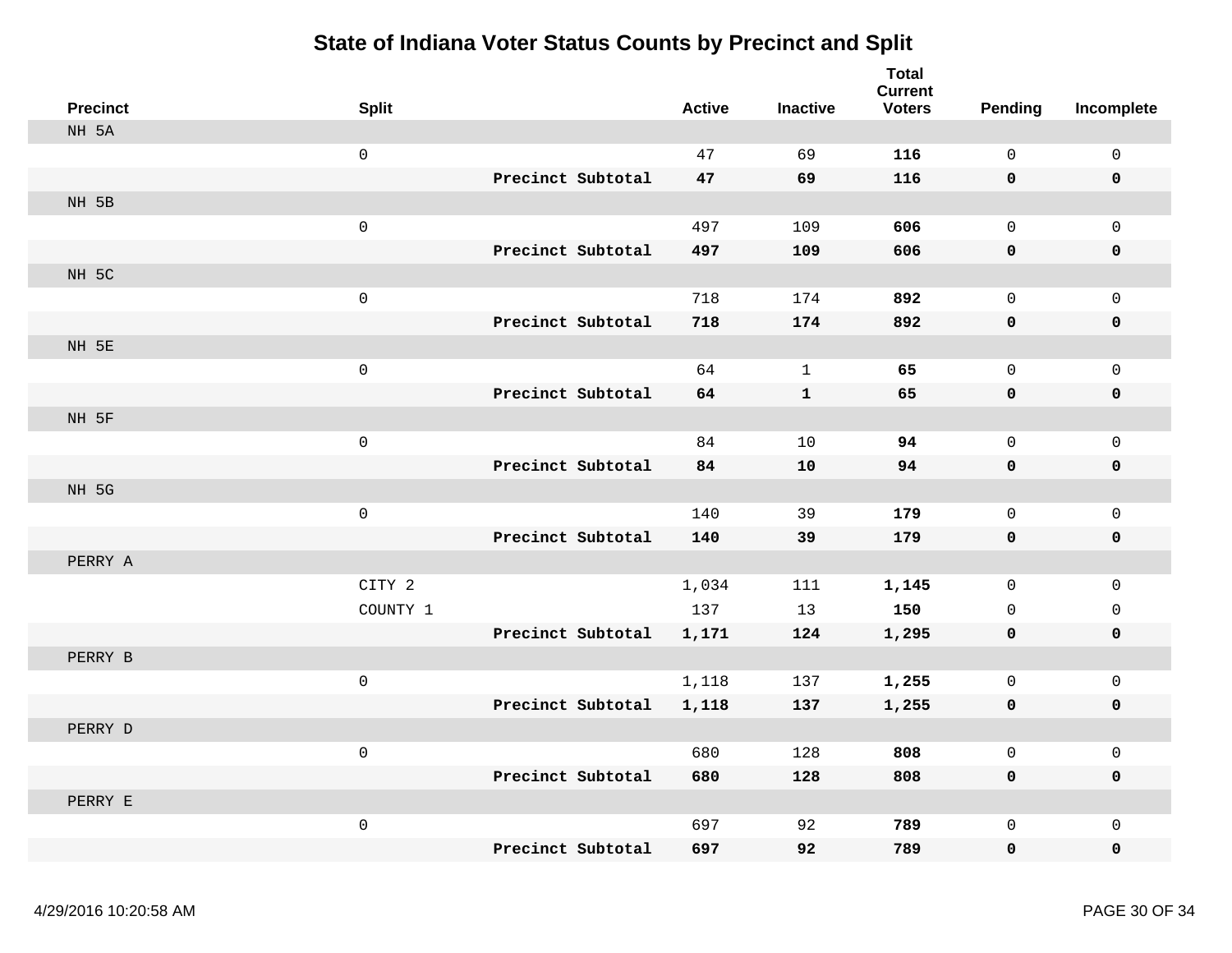| <b>Precinct</b> | <b>Split</b>        |                   | <b>Active</b> | <b>Inactive</b> | <b>Total</b><br><b>Current</b><br><b>Voters</b> | Pending     | Incomplete          |
|-----------------|---------------------|-------------------|---------------|-----------------|-------------------------------------------------|-------------|---------------------|
| PERRY H         |                     |                   |               |                 |                                                 |             |                     |
|                 | $\mathsf{O}$        |                   | 1,183         | 152             | 1,335                                           | $\mathbf 0$ | $\mathsf{O}\xspace$ |
|                 |                     | Precinct Subtotal | 1,183         | 152             | 1,335                                           | 0           | 0                   |
| PERRY J         |                     |                   |               |                 |                                                 |             |                     |
|                 | $\mathbf{0}$        |                   | 608           | 76              | 684                                             | $\mathbf 0$ | $\mathsf{O}$        |
|                 |                     | Precinct Subtotal | 608           | 76              | 684                                             | 0           | 0                   |
| PERRY K         |                     |                   |               |                 |                                                 |             |                     |
|                 | $\mathsf 0$         |                   | 790           | 127             | 917                                             | $\mathsf 0$ | 0                   |
|                 |                     | Precinct Subtotal | 790           | 127             | 917                                             | $\pmb{0}$   | 0                   |
| PERRY L         |                     |                   |               |                 |                                                 |             |                     |
|                 | $\mathbf 0$         |                   | 1,434         | 182             | 1,616                                           | $\mathbf 0$ | $\mathbf 0$         |
|                 |                     | Precinct Subtotal | 1,434         | 182             | 1,616                                           | 0           | 0                   |
| PERRY N         |                     |                   |               |                 |                                                 |             |                     |
|                 | $\mathsf{O}\xspace$ |                   | 1,228         | 183             | 1,411                                           | $\mathsf 0$ | $\mathsf{O}\xspace$ |
|                 |                     | Precinct Subtotal | 1,228         | 183             | 1,411                                           | 0           | $\pmb{0}$           |
| PERRY O         |                     |                   |               |                 |                                                 |             |                     |
|                 | $\mathsf 0$         |                   | 849           | 120             | 969                                             | $\mathbf 0$ | $\mathbf{0}$        |
|                 |                     | Precinct Subtotal | 849           | 120             | 969                                             | 0           | 0                   |
| PERRY R         |                     |                   |               |                 |                                                 |             |                     |
|                 | $\mathsf 0$         |                   | 589           | 34              | 623                                             | $\mathbf 0$ | $\mathsf{O}$        |
|                 |                     | Precinct Subtotal | 589           | 34              | 623                                             | 0           | 0                   |
| PERRY S         |                     |                   |               |                 |                                                 |             |                     |
|                 | CITY 2              |                   | 16            | $\mathbf 0$     | 16                                              | $\mathbf 0$ | $\mathsf{O}$        |
|                 | COUNTY 1            |                   | 972           | 62              | 1,034                                           | $\mathbf 0$ | $\mathbf 0$         |
|                 |                     | Precinct Subtotal | 988           | 62              | 1,050                                           | 0           | 0                   |
| PERRY T         |                     |                   |               |                 |                                                 |             |                     |
|                 | $\mathbf 0$         |                   | 433           | 38              | 471                                             | $\mathbf 0$ | 0                   |
|                 |                     | Precinct Subtotal | 433           | 38              | 471                                             | $\mathbf 0$ | 0                   |
| PLEASANT A      |                     |                   |               |                 |                                                 |             |                     |
|                 | $\mathsf 0$         |                   | 414           | 31              | 445                                             | $\mathbf 0$ | $\mathbf 0$         |
|                 |                     | Precinct Subtotal | 414           | 31              | 445                                             | $\mathbf 0$ | $\mathbf 0$         |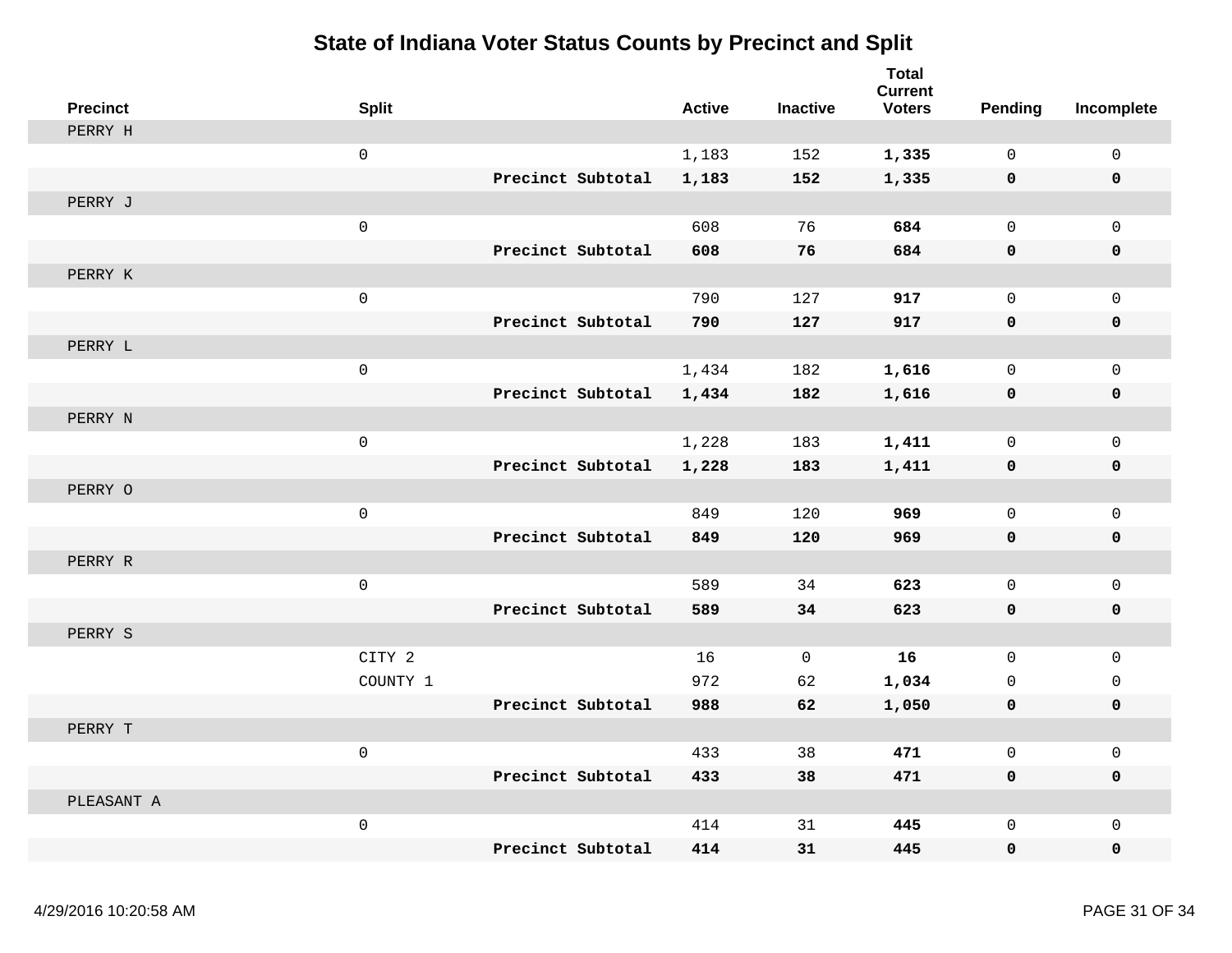| <b>Precinct</b> | <b>Split</b>        |                   | <b>Active</b> | <b>Inactive</b> | <b>Total</b><br><b>Current</b><br><b>Voters</b> | Pending      | Incomplete  |
|-----------------|---------------------|-------------------|---------------|-----------------|-------------------------------------------------|--------------|-------------|
| PLEASANT B      |                     |                   |               |                 |                                                 |              |             |
|                 | $\mathsf{O}\xspace$ |                   | 873           | 133             | 1,006                                           | $\mathbf 0$  | $\mathbf 0$ |
|                 |                     | Precinct Subtotal | 873           | 133             | 1,006                                           | $\mathbf 0$  | $\mathbf 0$ |
| PLEASANT C      |                     |                   |               |                 |                                                 |              |             |
|                 | $\mathbf 0$         |                   | 853           | 30              | 883                                             | $\mathbf 0$  | $\Omega$    |
|                 |                     | Precinct Subtotal | 853           | 30              | 883                                             | $\mathbf 0$  | 0           |
| SCIPIO          |                     |                   |               |                 |                                                 |              |             |
|                 | $\mathbf 0$         |                   | 294           | 32              | 326                                             | $\mathbf 0$  | $\mathbf 0$ |
|                 |                     | Precinct Subtotal | 294           | 32              | 326                                             | $\mathbf 0$  | 0           |
| SPRINGFIELD A   |                     |                   |               |                 |                                                 |              |             |
|                 | $\mathsf 0$         |                   | 854           | 91              | 945                                             | $\mathbf 0$  | $\mathbf 0$ |
|                 |                     | Precinct Subtotal | 854           | 91              | 945                                             | $\mathbf 0$  | 0           |
| SPRINGFIELD B   |                     |                   |               |                 |                                                 |              |             |
|                 | $\mathsf 0$         |                   | 975           | 108             | 1,083                                           | $\mathbf{0}$ | $\mathbf 0$ |
|                 |                     | Precinct Subtotal | 975           | 108             | 1,083                                           | 0            | 0           |
| ST JOE A        |                     |                   |               |                 |                                                 |              |             |
|                 | $\mathsf 0$         |                   | 972           | 31              | 1,003                                           | $\mathbf 0$  | $\mathbf 0$ |
|                 |                     | Precinct Subtotal | 972           | 31              | 1,003                                           | 0            | 0           |
| ST JOE B1       |                     |                   |               |                 |                                                 |              |             |
|                 | $\mathbf 0$         |                   | 783           | 198             | 981                                             | $\mathbf 0$  | $\mathbf 0$ |
|                 |                     | Precinct Subtotal | 783           | 198             | 981                                             | $\mathbf 0$  | 0           |
| ST JOE B2       |                     |                   |               |                 |                                                 |              |             |
|                 | $\mathsf{O}\xspace$ |                   | 491           | 330             | 821                                             | $\mathsf{O}$ | $\mathbf 0$ |
|                 |                     | Precinct Subtotal | 491           | 330             | 821                                             | $\mathbf 0$  | 0           |
| ST JOE C        |                     |                   |               |                 |                                                 |              |             |
|                 | $\mathsf 0$         |                   | 20            | $\mathbf 1$     | 21                                              | $\mathsf{O}$ | $\mathsf 0$ |
|                 |                     | Precinct Subtotal | 20            | $\mathbf{1}$    | 21                                              | $\mathbf 0$  | 0           |
| ST JOE D        |                     |                   |               |                 |                                                 |              |             |
|                 | $\mathsf{O}\xspace$ |                   | 6             | $\overline{2}$  | 8                                               | $\mathbf 0$  | $\mathbf 0$ |
|                 |                     | Precinct Subtotal | 6             | $\mathbf{2}$    | 8                                               | $\mathbf 0$  | 0           |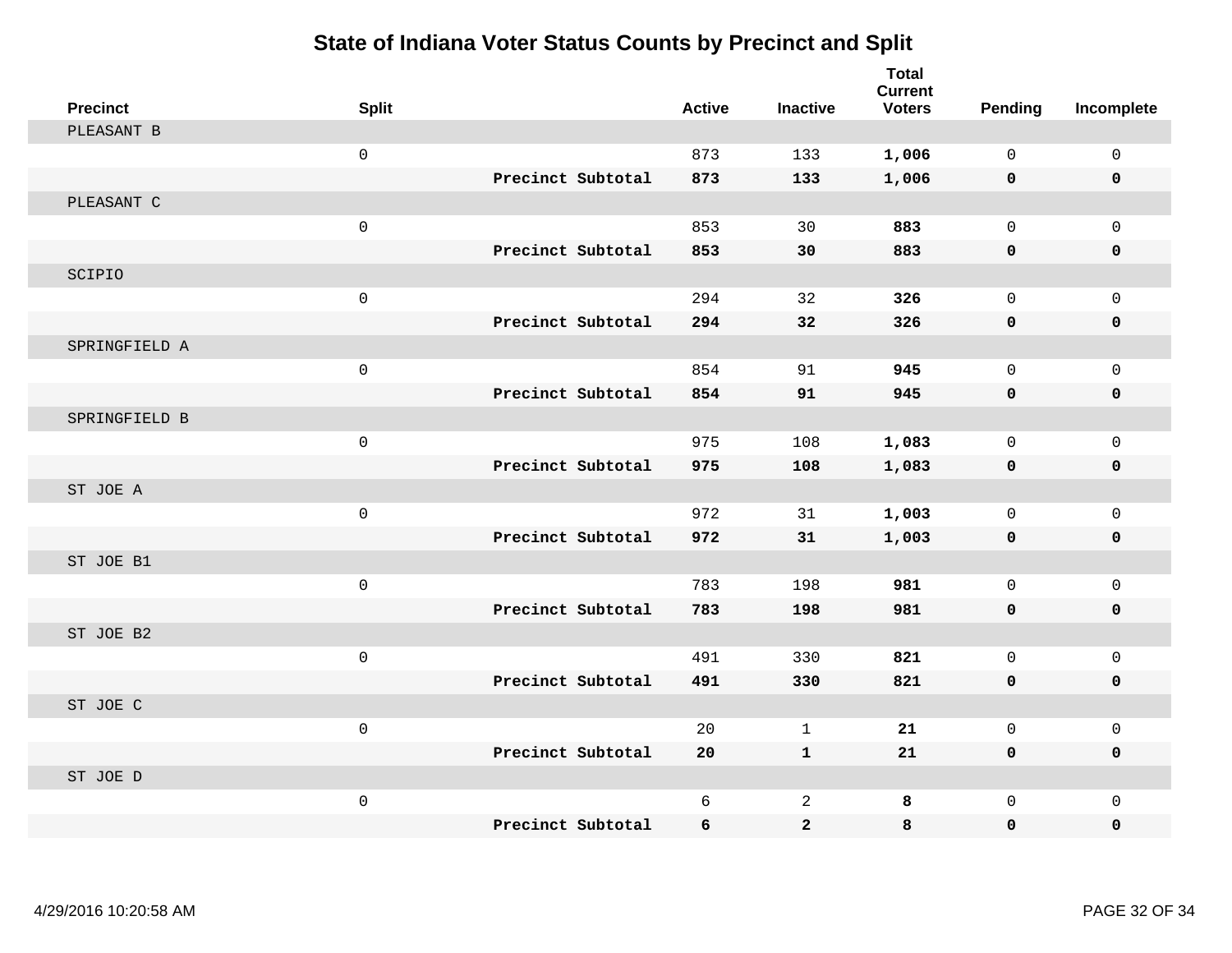| <b>Precinct</b> | <b>Split</b>        |                   | <b>Active</b> | <b>Inactive</b> | <b>Total</b><br><b>Current</b><br><b>Voters</b> | <b>Pending</b> | Incomplete   |
|-----------------|---------------------|-------------------|---------------|-----------------|-------------------------------------------------|----------------|--------------|
| ST JOE E        |                     |                   |               |                 |                                                 |                |              |
|                 | $\mathsf{O}\xspace$ |                   | 246           | 11              | 257                                             | 0              | $\mathbf 0$  |
|                 |                     | Precinct Subtotal | 246           | 11              | 257                                             | $\mathbf 0$    | $\mathbf 0$  |
| ST JOE F        |                     |                   |               |                 |                                                 |                |              |
|                 | $\mathsf{O}\xspace$ |                   | 469           | 14              | 483                                             | $\mathbf{0}$   | $\mathbf 0$  |
|                 |                     | Precinct Subtotal | 469           | 14              | 483                                             | $\mathbf 0$    | $\mathbf 0$  |
| ST JOE G        |                     |                   |               |                 |                                                 |                |              |
|                 | $\mathsf{O}\xspace$ |                   | 1,013         | 22              | 1,035                                           | 0              | $\mathbf 0$  |
|                 |                     | Precinct Subtotal | 1,013         | 22              | 1,035                                           | $\mathbf 0$    | $\mathbf 0$  |
| ST JOE V1       |                     |                   |               |                 |                                                 |                |              |
|                 | $\mathsf{O}\xspace$ |                   | 120           | 23              | 143                                             | 0              | $\mathbf 0$  |
|                 |                     | Precinct Subtotal | 120           | 23              | 143                                             | $\mathbf 0$    | 0            |
| WASHINGTON E    |                     |                   |               |                 |                                                 |                |              |
|                 | $\mathsf{O}\xspace$ |                   | 1,019         | 67              | 1,086                                           | 0              | $\mathbf{0}$ |
|                 |                     | Precinct Subtotal | 1,019         | 67              | 1,086                                           | 0              | $\mathbf 0$  |
| WASHINGTON F    |                     |                   |               |                 |                                                 |                |              |
|                 | $\mathsf{O}\xspace$ |                   | 1,023         | 157             | 1,180                                           | 0              | $\mathbf 0$  |
|                 |                     | Precinct Subtotal | 1,023         | 157             | 1,180                                           | $\mathbf 0$    | $\mathbf 0$  |
| WASHINGTON G    |                     |                   |               |                 |                                                 |                |              |
|                 | $\mathbf 0$         |                   | 361           | 44              | 405                                             | 0              | $\mathbf 0$  |
|                 |                     | Precinct Subtotal | 361           | 44              | 405                                             | 0              | $\mathbf 0$  |
| WAYNE A         |                     |                   |               |                 |                                                 |                |              |
|                 | $\mathsf{O}\xspace$ |                   | 447           | 73              | 520                                             | 0              | $\mathbf 0$  |
|                 |                     | Precinct Subtotal | 447           | 73              | 520                                             | 0              | 0            |
| WAYNE C         |                     |                   |               |                 |                                                 |                |              |
|                 | $\mathbf 0$         |                   | 333           | 27              | 360                                             | 0              | $\mathbf 0$  |
|                 |                     | Precinct Subtotal | 333           | 27              | 360                                             | 0              | $\mathbf 0$  |
| WAYNE D         |                     |                   |               |                 |                                                 |                |              |
|                 | $\mathsf{O}\xspace$ |                   | 151           | 14              | 165                                             | 0              | $\mathbf{0}$ |
|                 |                     | Precinct Subtotal | 151           | 14              | 165                                             | 0              | $\mathbf 0$  |